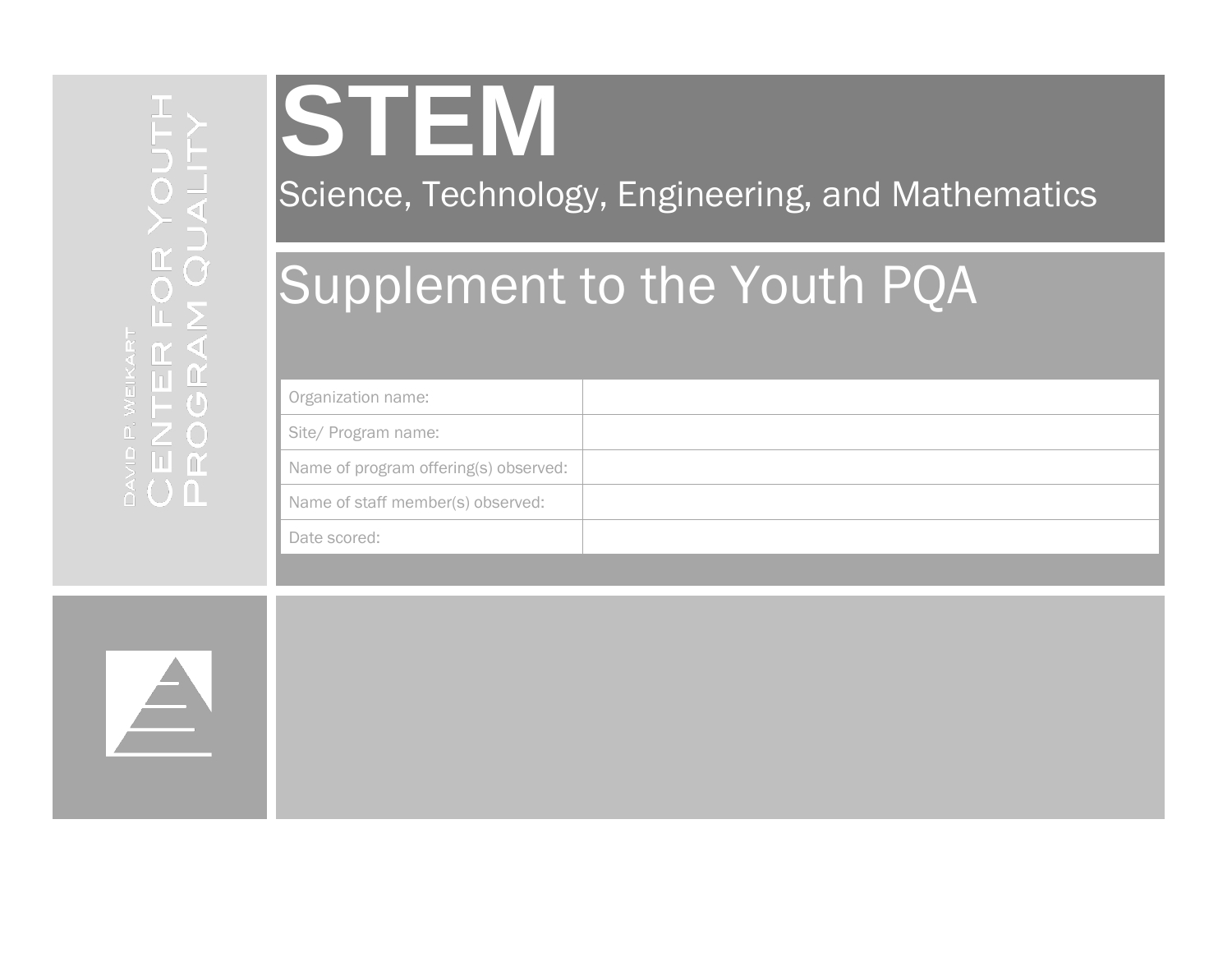*The Providence After School Alliance (PASA) provided funding and content expertise to support the development of and preliminary validation of this instrument. The instrument was pilot tested in the AfterZone Summer Scholars Program in Providence during the Summer of 2011 and is currently in use as a low stakes assessment in after school programs across the state of Rhode Island.*

**Published by** David P. Weikart Center for Youth Program Quality A division of the Forum for Youth Investment 124 Pearl Street, Suite 601 Ypsilanti, MI 48197 734.961.6900 *[www.cypq.org](http://www.cypq.org/)*

Copyright © 2012 the Forum for Youth Investment. Except as permitted under the Copyright Act of 1976, no part of this book may be reproduced or transmitted in any form or by any means, electronic or mechanical, including photocopy, recording, or any information storage-and-retrieval system, without prior permission in writing from the publisher. Based on content originally developed by High/Scope Educational Research Foundation

ISBN 1-57379-256-X Printed in the United States of America





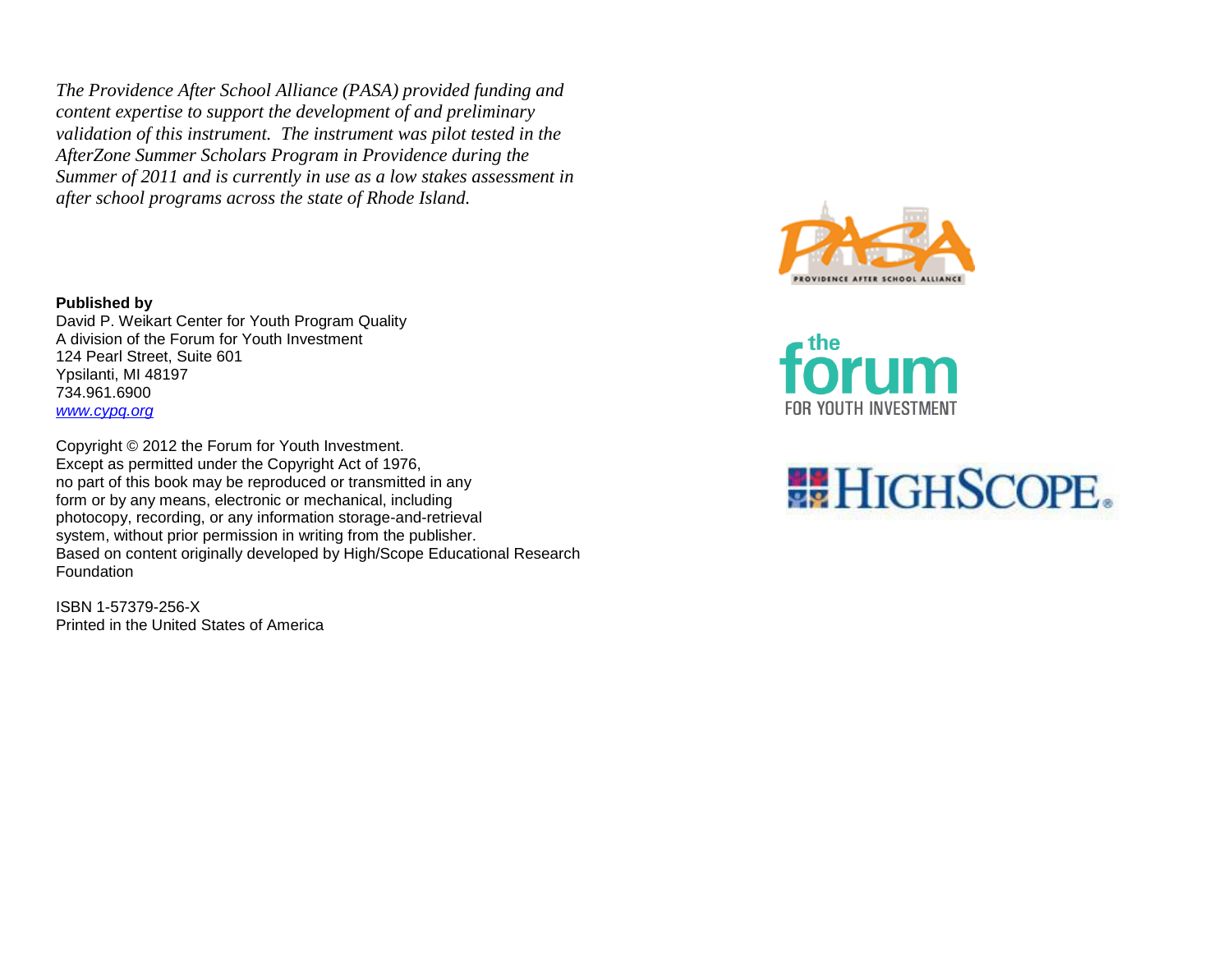## **TABLE OF CONTENTS**

Introduction i Conducting a Program Self Assessment iii Conducting an External Assessment v

#### **FRONT MATTER**

Program Information 1 Staff Information 2

#### **I. SAFE ENVIRONMENT**

Emotional Safety 3 Healthy Environment 4 Emergency Preparedness 5 Accommodating Environment 6 Nourishment 7

#### **II. SUPPORTIVE ENVIRONMENT**

Warm Welcome 8 Session Flow 9 Active Engagement 10 Skill-Building 11 Encouragement 13

#### **II. INTERACTION**

Belonging 14 Collaboration 15 Leadership 16 Adult Partners 17

#### **IV. ENGAGEMENT**

Planning 18 Choice 19 Reflection 20 Connections 21

#### **STEM SKILL-BUILDING**

Scientific Reasoning 22 Observation and Measurement 23 Representation 24

#### **STAFF INTERVIEW**

Program Preparation 25 Project-Based 27 Staff Qualifications 28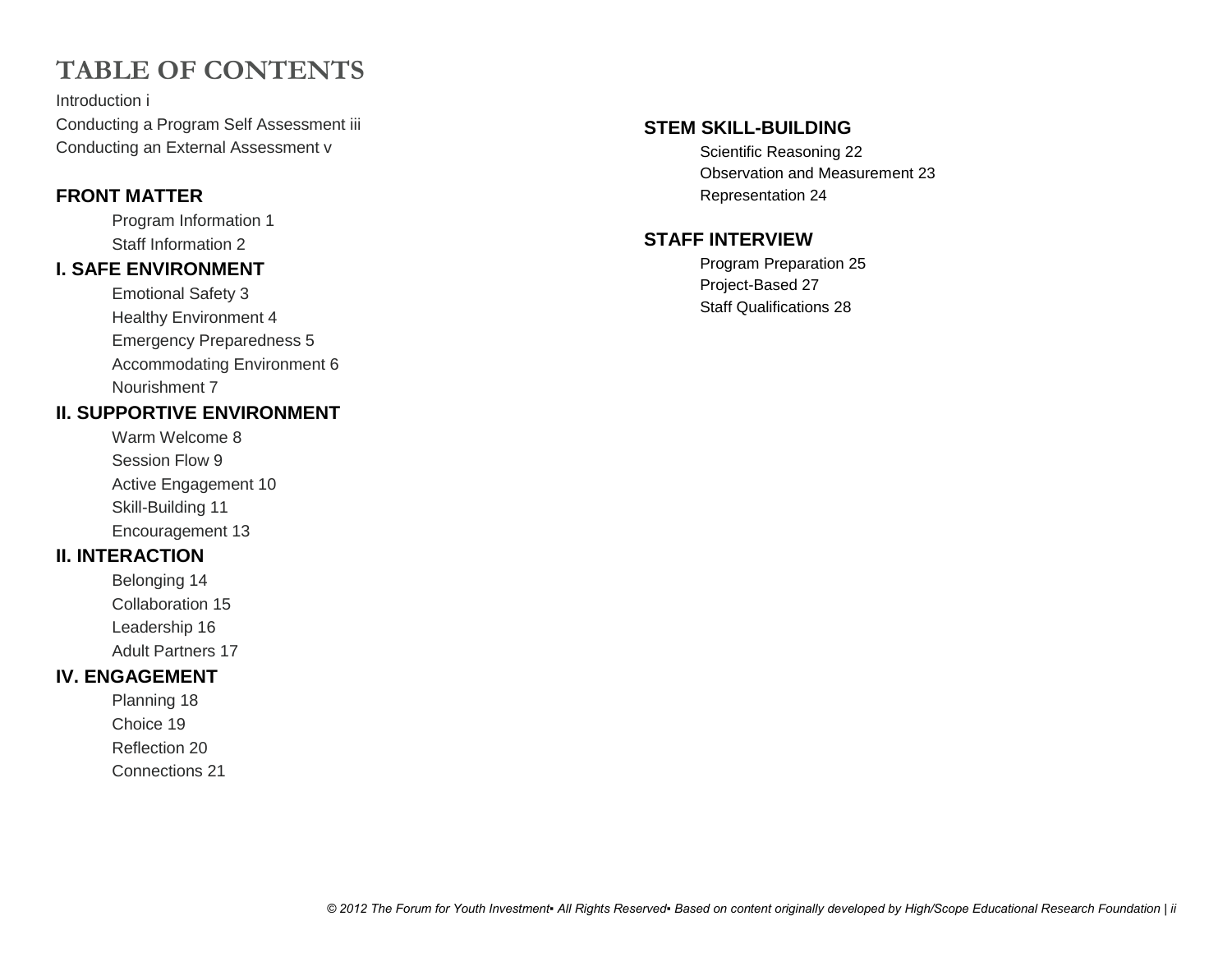## **INTRODUCTION**

#### **PURPOSE**

The Science, Technology, Engineering, and Mathematics Program Quality Assessment (STEM PQA) is an instrument designed to evaluate the quality of youth programs and identify staff training needs. It consists of a set of score-able standards for best practices in afterschool programs, community organizations, schools, summer programs and other places where youth have fun, work and learn with adults. The STEM PQA is designed to empower people and organizations to envision optimal-quality programming for youth by providing a shared language for practice and decision-making and by producing scores that can be used for comparison and assessment of progress over time. The STEM PQA measures the quality of youths' experiences and promotes the creation of environments that tap the most important resource available to any youth-serving organization: a young person's motivation to engage critically with the world.

#### **BENEFITS**

The STEM PQA offers several important attributes:

- *Experience-tested approach –* The standards for best practices that make up the STEM PQA are grounded in extensive experience working with young people. Together, the scales in the instrument represent a child development approach that works.
- *Research-based rubrics –* The STEM PQA contains proven measurement rubrics that allow observers to differentiate programs in important and meaningful ways.
- *Opportunities to observe practice –* Staff using the STEM PQA must spend time watching what happens in their program.
- *Flexibility –* The STEM PQA is designed to meet a range of accountability and improvement needs, from self assessment to research and evaluation.

#### **TERMINOLOGY**

- *Form* refers to the entire group of scales used for assessment. For example: Form A – Program Offerings and Form B – Organization Practices & Policies.
- *Domain* refers to the group of scales falling under one of the sections I–VII. For example, in Form A – Program Offerings, a domain is "I. Safe Environment," which contains scales that pertain to that domain. *Domain score* is the average of scale scores for each domain I–VII. For example, the domain "I. Safe Environment" contains five scale scores to be averaged for a domain score.
- *Scale score* refers to the average of the scores (one per item) that make up a scale. For example, the Healthy Environment scale has four items that can be scored as 1, 3 or 5 and then averaged for a scale score.
- *Item or item row* refers to a single row on the STEM PQA for which there are descriptors for scores 1, 3 and 5. Level 5 is best practice.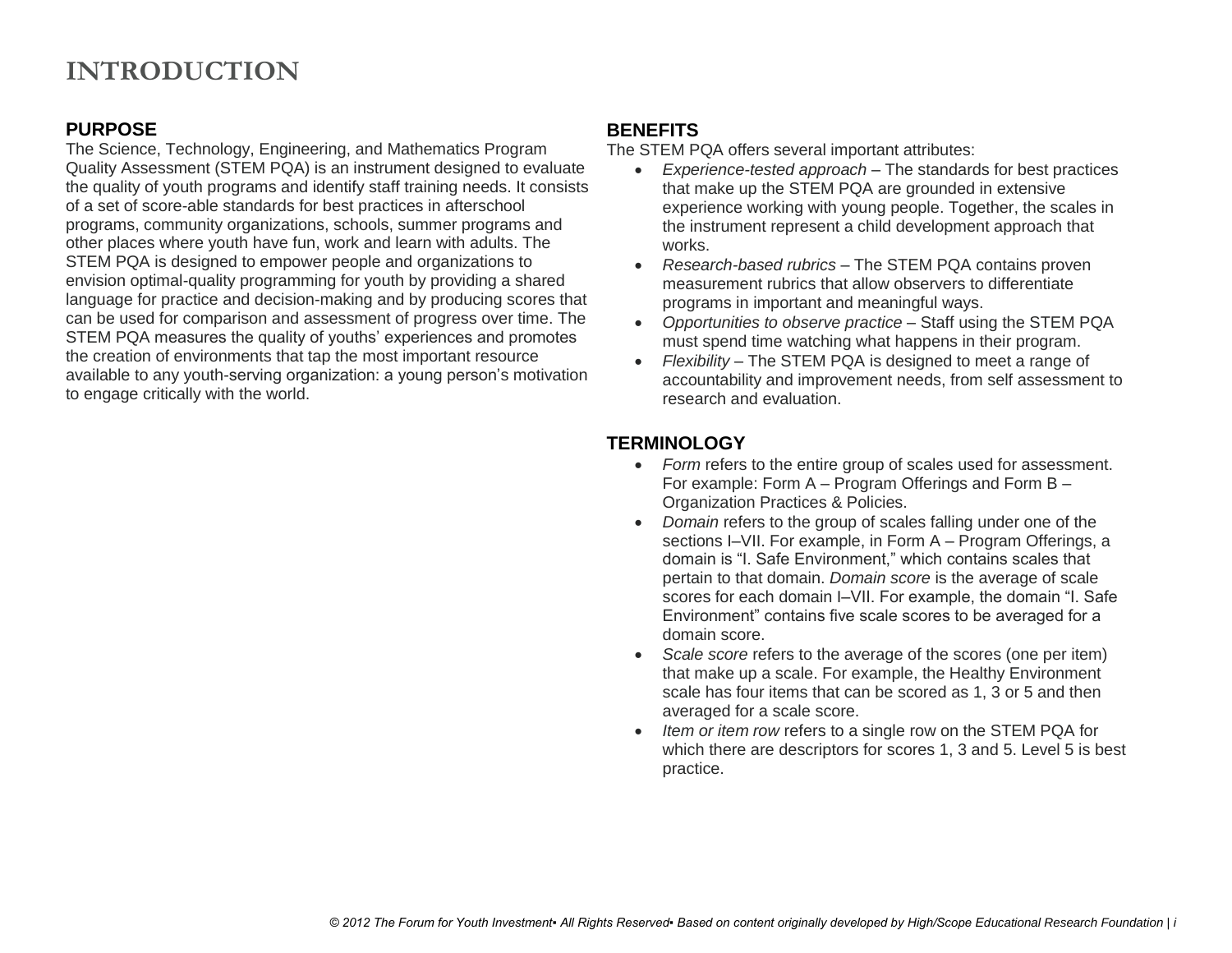#### **DEFINITIONS**

- *Organization* refers to the agency that operates services for young people. An organization may be a community-based nonprofit agency, a church or temple, a private center, a neighborhood association or a school.
- *Site* refers to the physical location of the activities being observed. For example, Middleton School or Bay Area Country Club.
- *Program offerings* refer to structured activities that are led by regular staff with the same youth over time. This includes the range of scheduled services available to youth at an organization, such as classes, workshops, meetings, special events, homework help or discussion groups.
- *Session* is one scheduled period of a program offering. For example, a session might be when the photography club meets from 3 to 5 p.m. on Wednesday.
- Staff refers to the person or persons facilitating a session. Staff may include paid workers, volunteers or peer leaders.
- *Activities* are the planned interactions led by staff within a program offering. For example, the activities in an art club might include making a collage, learning different painting techniques and making sculptures with found objects.
- *Program hours* are the normal hours that the full range of program offerings are in session.

#### **INTRODUCTION TO ITEMS AND SCORING**

The STEM PQA items measure quality in different ways. Some items measure aspects of the environment or the way the session is structured. The bulk of these are in domain "I. Safe Environment." Some items measure whether *staff* exhibit specific behaviors or best practice methods, or how frequently the staff carries out the practice. Some items distinguish between child-initiated behaviors that occur informally or spontaneously and those that have been set up intentionally by staff. Others measure *how many* youth have certain opportunities. It is important to note that items generally capture either staff practices or child behaviors/opportunities, but not both. Both are indicators of a quality program, although the STEM PQA and the continuous improvement approach focus on staff behaviors because that is where staff can directly make changes or improvements.

In observing and scoring, it is helpful to keep the following things in mind:

- Think about the intent of the item when scoring. Consult the handbook as needed.
- Follow through and pay attention to an entire sequence of events (e.g., child behavior, staff response, child response).
- If the item assesses youth's opportunity for something, score based on whether the opportunity was present or explicitly offered, even if some youth do not take advantage of the opportunity.
- Score based on what you see that day, even if there were extenuating circumstances present that affected scores.
- If there are two or more staff members, score on whether any one of the staff members do a certain practice. Otherwise, focus on the primary staff member.
- *Structured* refers to the quality of being intentional, planned, prompted, initiated and/or named by the staff; it does not refer to children's informal conversation or actions.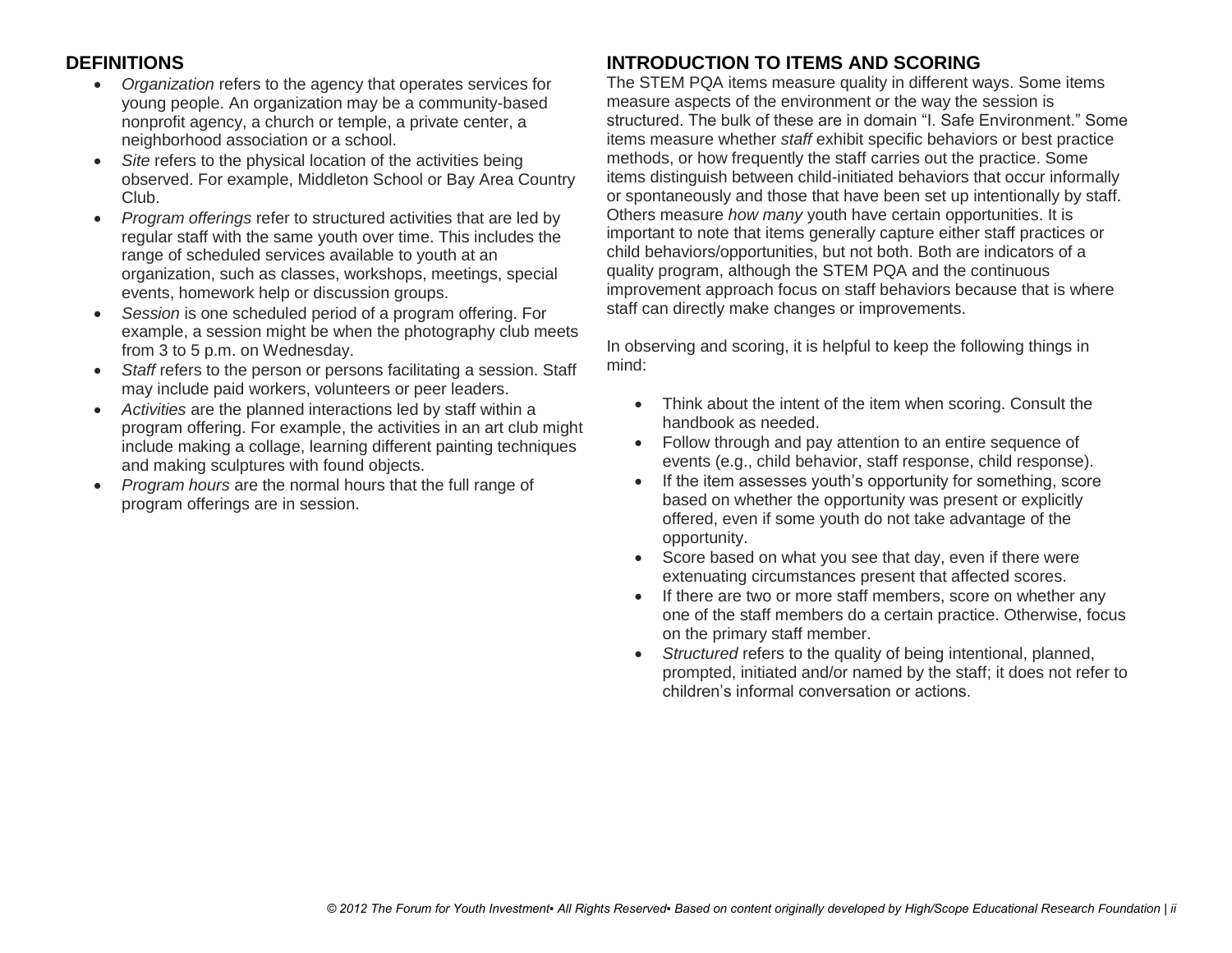#### **CONDUCTING A PROGRAM SELF ASSESSMENT**

Team-based program self assessment using the STEM PQA is a highly effective, low stakes strategy for building a quality-focused culture. Program self assessment can help managers and staff co-create meaningful improvement objectives for the quality of their programming and ultimately the outcomes for their young participants.

Throughout the process, keep in mind these three aspects of a constructive program self assessment process:

- work as a team
- base scores on observational evidence
- focus on conversations about quality

#### **1. SELECT AND TRAIN A SELF ASSESSMENT TEAM**

The program self assessment team should consist of the site leader and at least two program staff, volunteers or parents. The site leader attends PQA Basics training. Team members can prepare to be a part of the program self assessment process by completing the PQA Basics training online. The site leader should also conduct a meeting or mini-training for team members using the materials shared at PQA Basics.

#### **2. PREPARE FOR DATA COLLECTIONS**

Team members collect data by taking turns observing their programs in action. Sometimes, schedules need to be rearranged, or a program manager needs to arrange coverage in order to provide the opportunity for staff to observe each other. Plan time as soon as possible following the observations for discussion and scoring.

The site teams should observe *program offerings*: structured activities that are led by regular staff with the same youth over time. Enrichment classes or afterschool clubs that get together at the same time each week for the entire school semester are a great example. Avoid homework help, open gym, unstructured computer lab time, drop-in, etc. Always notify program staff of scheduled observation ahead of time. This is not a test!

If timing and staff schedules do not allow for full observations, then try to observe at least one hour of programming, divided among self assessment team members (e.g., three people each observe for 20 minutes, four people each observe for 15 minutes). Vary observation times so that your observations include the beginning, middle and end of different sessions.

#### **3. OBSERVE AND TAKE NOTES**

When conducting an observation, find a place to sit that allows you to see and hear as much as possible without getting in the way. Take notes by hand or using a laptop. Bring a copy of the back page of the STEM PQA. You can bring the full STEM PQA to your observation, but do not write notes onto the form or try to score the form while observing.

Take notes throughout the offering on factual information (include quotes, actions, etc.). As a general rule, expect to take 3–4 or more handwritten pages (1–2 typed) of notes per 30 minutes of observation.

Your notes should be:

- Factual and objective (rather than judgmental, evaluative or impressionistic)
- Specific and detailed (rather than general)
- Accessible (language should make sense six months from now)
- Chronological (include time markers)

Your notes should include:

- Anecdotal descriptions of interactions
- Quotes of what youth and/or staff say when interacting
- Actions and language of the youth involved
- Materials lists
- Sequences of daily events and routines

At the end of the session, ask the session leader(s) any follow-up questions, as listed on the back of the PQA. After the observation, you will not score the PQA, but save your notes to use during the scoring meeting.

#### **4. HOLD A TEAM-BASED SCORING MEETING**

After all data has been collected, the site leader guides the team in scoring a single, program-wide STEM PQA Form A. This scoring process can last three hours or more and may be divided among several shorter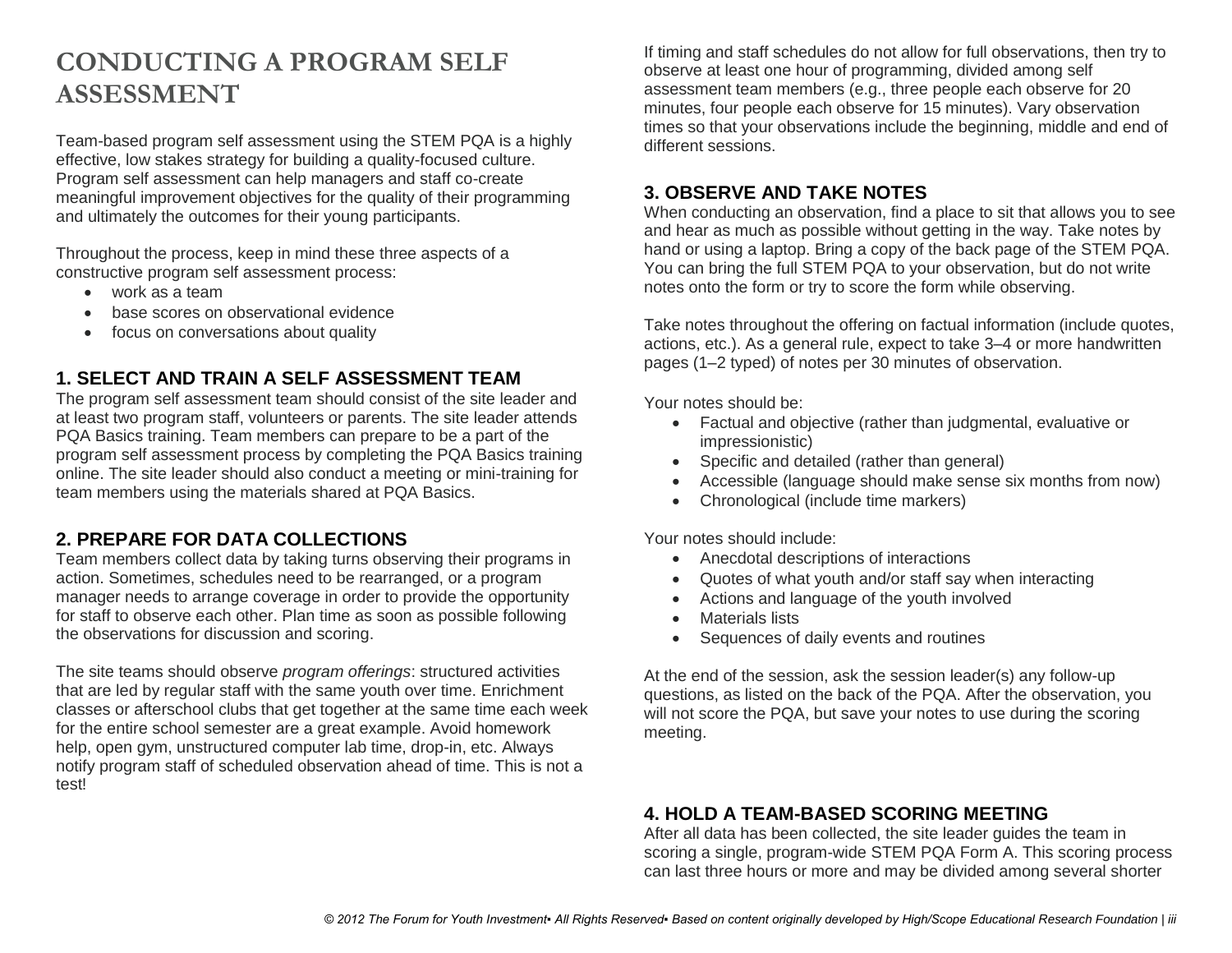meetings. During the scoring meetings, the team will pool and review all anecdotal records and go through the STEM PQA item by item, selecting an anecdote and agreeing on a score for each. It is important that the team rely on the anecdotes rather than their memories to produce scores.

The most important outcome of the scoring meeting is the conversation that occurs while discussing scores and arriving at agreement. The scores can provide a reliable indication of the quality of staff interactions with youth, so it is important to be accurate.

#### **5. ENTER SCORES**

The STEM PQA produces scores at the item, scale and domain level. All scores beyond the item level are created using mathematical means, or averages. Scales are averages of items, and domains are averages of scales.

After scoring the items in Form A of the STEM PQA, you can enter the scores into the online Scores Reporter. You can access the online Scores Reporter through the Weikart Center website at www.cypq.org. The staff at the Weikart Center is available to offer technical assistance as needed.

## **CONDUCTING AN EXTERNAL ASSESSMENT**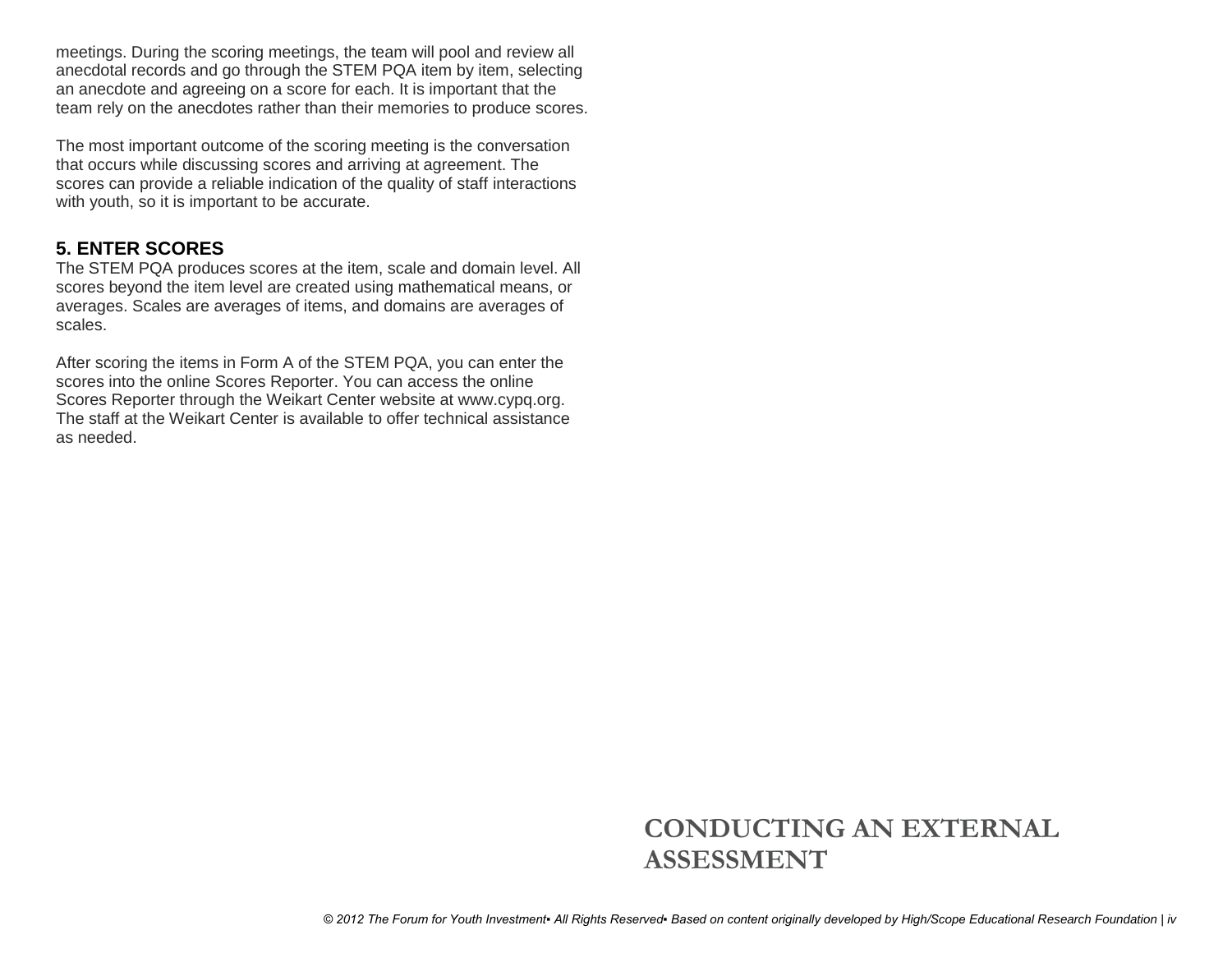For an external assessment, a trained, reliable external assessor visits a site to observe a single program offering and score a PQA based on the observation.

#### **1. ATTEND AN EXTERNAL ASSESSOR RELIABILITY TRAINING**

External assessors attend an External Assessment Reliability Training to practice skills and complete a reliability check. All assessors must pass the reliability check to be endorsed as external assessors prior to conducting any site visits.

#### **2. PREPARE FOR DATA COLLECTION**

The network leader will often coordinate schedules and assign assessors to sites. External assessors should confirm the date and time of observation with the site leader and ask him or her to inform the relevant staff that they will be visiting to conduct an observation.

#### **3. OBSERVE AND TAKE NOTES**

When travelling to the assigned youth program, assessors should arrive at least 15 minutes before the scheduled observation time. Assessors will view program offerings in their entirety (usually 45-90 minutes long).

Assessors take objective observational notes which describe only observable behaviors, language and materials. They focus on the behaviors of the staff and students with whom the staff is interacting and record as many quotations as possible.

Notes should be:

- Factual and objective (rather than judgmental, evaluative, or impressionistic)
- Specific and detailed (rather than general)
- Accessible (language should make sense six months from now)
- Chronological (include time markers)

Notes should include:

- Anecdotal descriptions of interactions
- Quotes of what youth and/or staff say when interacting
- Actions and language of the youth involved
- Materials lists
- Sequences of daily events and routines

At the end of the session, the assessor asks the session leader(s) any follow-up questions, as listed on the back of the PQA. Also at the end of the session, the assessor should ask the staff who led the session the questions on the Staff Information page.

#### **4. SCORING THE PQA**

After the visit, assessors fit and score using their notes, making sure to fill out all evidence boxes and program description information. The assessor uses the answers to the follow-up questions as evidence to score the items as applicable.

Some evidence can be cross-referenced against multiple items. In fact, items with a score of 5 may provide a full listing of relevant evidence. If an item is not applicable, assessors should place an "X" in the box for that item.

#### **5. ENTER SCORES**

The STEM PQA produces scores at the item, scale, and domain level. All scores beyond the item level are created using mathematical means, or averages. Scales are averages of items, and domains are averages of scales.

After scoring the items in the STEM PQA, the assessor can enter the scores into the online Scores Reporter. The online Scores Reporter can be accessed through the Weikart Center website at www.cypq.org. The staff at the Weikart Center is available to offer technical assistance as needed.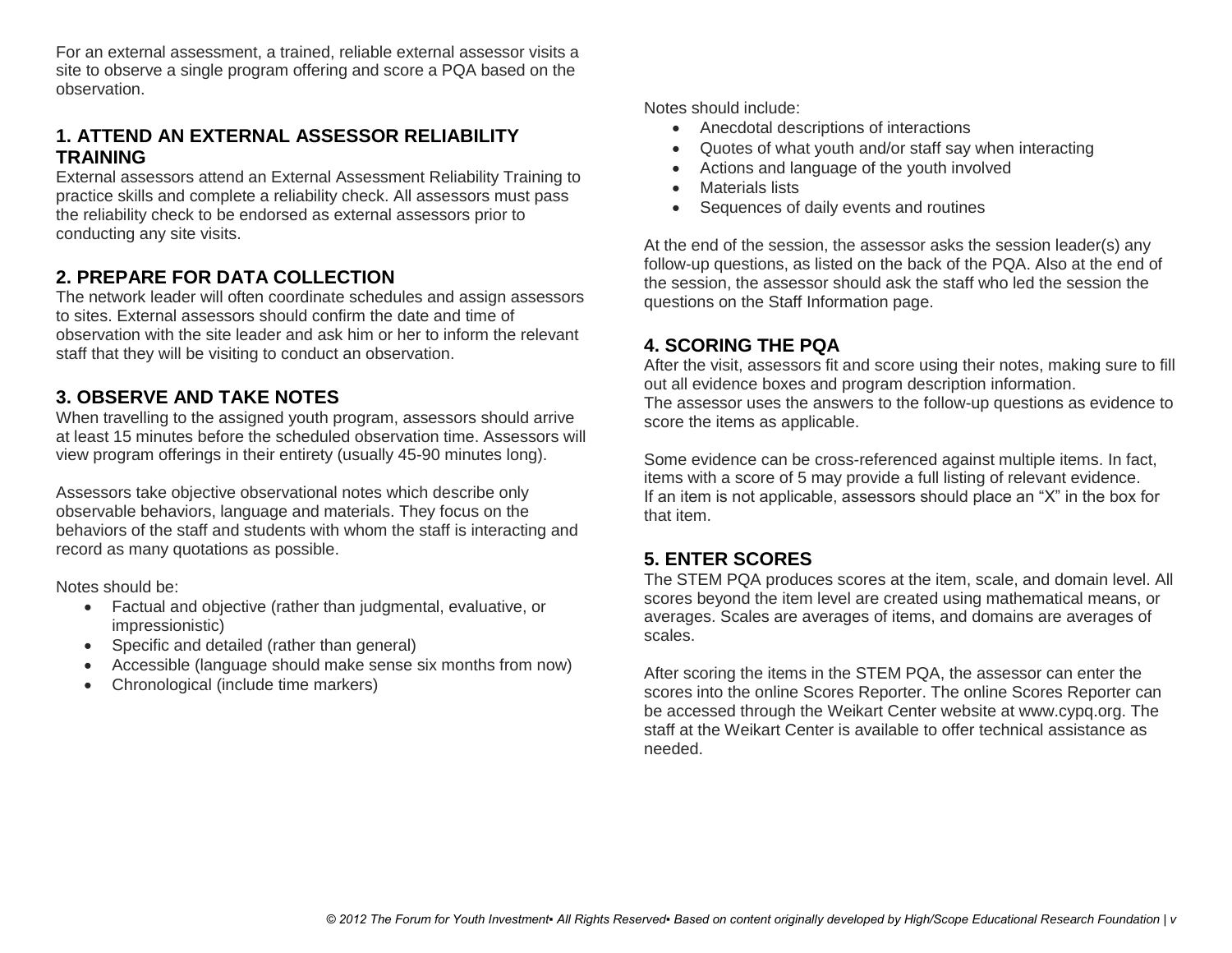#### **PROGRAM INFORMATION**

*(Complete for Program Self Assessment or External Assessment)*

|  | Age(s) of youth in observed offering(s) (Circle all that apply):                                                    |   |              |                |                         |                         |                |                      |                |   |               |         |    |             |                    |                                                                                                                       |
|--|---------------------------------------------------------------------------------------------------------------------|---|--------------|----------------|-------------------------|-------------------------|----------------|----------------------|----------------|---|---------------|---------|----|-------------|--------------------|-----------------------------------------------------------------------------------------------------------------------|
|  |                                                                                                                     | K | $\mathbf{1}$ | $\overline{2}$ | $\mathbf{3}$            | $\overline{\mathbf{4}}$ | $5\phantom{1}$ | 6                    | $\overline{7}$ | 8 | 9             | 10      | 11 | 12          | $12+$              |                                                                                                                       |
|  | Type of program/activities observed (Check all that apply):                                                         |   |              |                |                         |                         |                |                      |                |   |               |         |    |             |                    |                                                                                                                       |
|  | $\Box$ Mentoring                                                                                                    |   |              |                | $\Box$ Tutoring         |                         |                | $\Box$ Homework Help |                |   |               | Drop-in |    |             | $\Box$ Faith-based |                                                                                                                       |
|  | Camp                                                                                                                |   |              |                | $\Box$ Visual Art       |                         | □ Dance        |                      |                |   | $\Box$ Drama  |         |    | $\Box$ Math |                    |                                                                                                                       |
|  | Life skills development                                                                                             |   |              |                | $\Box$ Outreach         |                         |                | $\Box$ Prevention    |                |   | $\Box$ Sports |         |    |             | $\Box$ Science     |                                                                                                                       |
|  | Leadership development                                                                                              |   |              |                | $\Box$ Service learning |                         | $\Box$ Other   |                      |                |   |               |         |    |             |                    | <u> 1989 - Johann Stoff, deutscher Stoff, der Stoff, der Stoff, der Stoff, der Stoff, der Stoff, der Stoff, der S</u> |
|  | Type of organization (Please check not more than two):                                                              |   |              |                |                         |                         |                |                      |                |   |               |         |    |             |                    |                                                                                                                       |
|  | A nationally affiliated nonprofit (e.g., YMCA, Boys & Girls Club, Camp Fire USA, Scouts, Future Farmers of America) |   |              |                |                         |                         |                |                      |                |   |               |         |    |             |                    |                                                                                                                       |

□ Local nonprofit (e.g., local community-based or faith-based organization)

□ Local school organization (e.g., public, charter, private school)

□ Unit of city or county government (e.g., Department of Recreation, Health Bureau)

State government

 $\Box$  Local for-profit organization (e.g., bowling alley)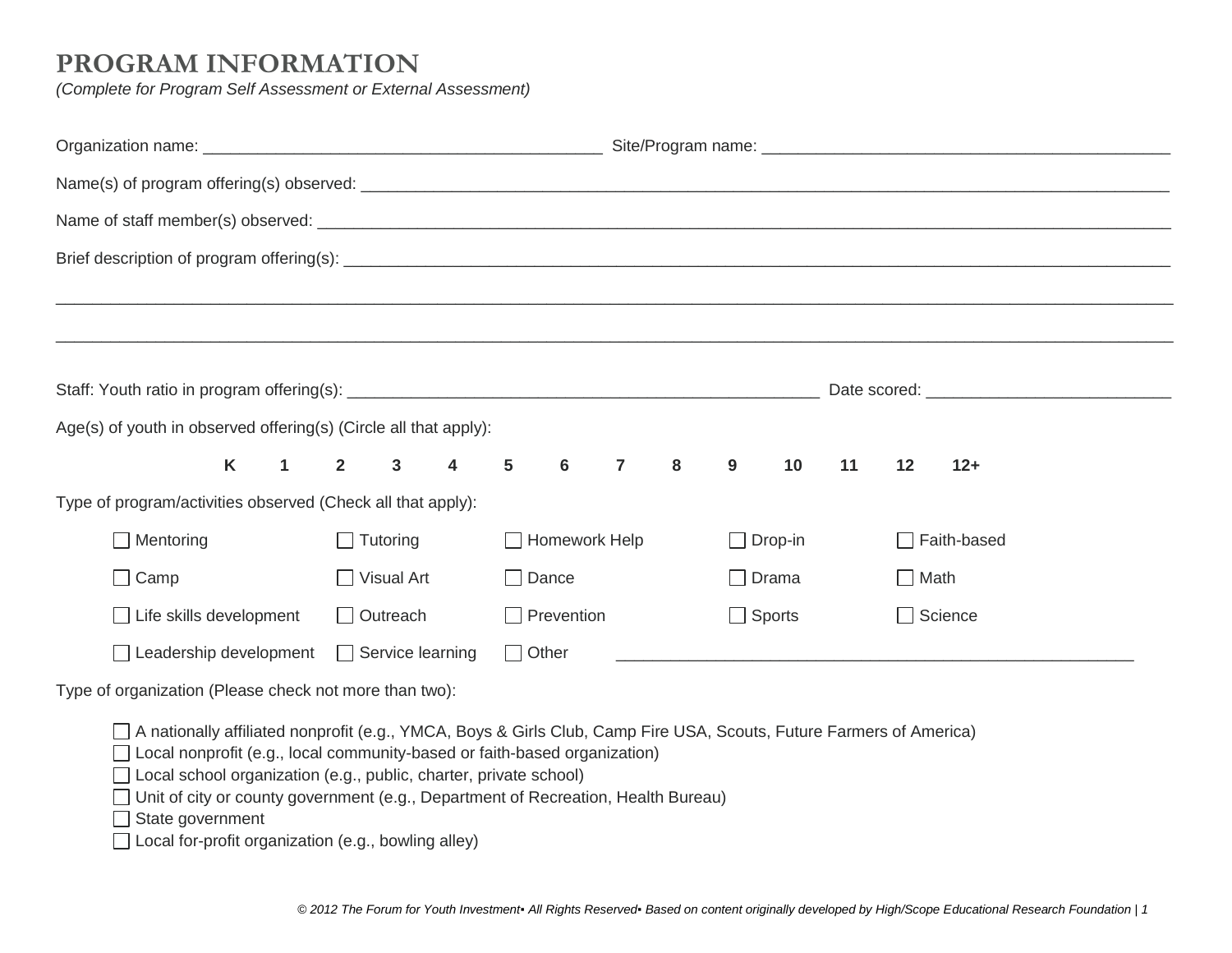## **STAFF INFORMATION**

#### *(Complete for External Assessment ONLY)*

These questions should be addressed to the staff member leading the offering. This data is being collected for purposes of instrument validation and will not ever be linked to the identity of the staff person being observed. All responses will remain confidential and staff may decline to answer any question.

| How many years have you worked in programs like this one? |                                                                                     |  |                                       |  |                                                      |  |  |  |  |
|-----------------------------------------------------------|-------------------------------------------------------------------------------------|--|---------------------------------------|--|------------------------------------------------------|--|--|--|--|
|                                                           | Number of years                                                                     |  |                                       |  |                                                      |  |  |  |  |
|                                                           | How many years have you worked in this program?                                     |  |                                       |  |                                                      |  |  |  |  |
|                                                           |                                                                                     |  |                                       |  | Number of years                                      |  |  |  |  |
|                                                           | Are you a certified school-day teacher?<br>Yes<br>No                                |  |                                       |  |                                                      |  |  |  |  |
|                                                           | Are you a certified social worker?                                                  |  |                                       |  | <b>No</b><br>Yes                                     |  |  |  |  |
|                                                           |                                                                                     |  |                                       |  |                                                      |  |  |  |  |
|                                                           | Which youth development framework training(s) have you had? (Check all that apply.) |  |                                       |  |                                                      |  |  |  |  |
|                                                           | Search Assets                                                                       |  | <b>Advancing Youth</b>                |  | <b>Bringing Yourself to Work</b>                     |  |  |  |  |
|                                                           |                                                                                     |  | Development                           |  |                                                      |  |  |  |  |
|                                                           | David P. Weikart Center for<br>Youth Program Quality                                |  | HighScope                             |  |                                                      |  |  |  |  |
|                                                           |                                                                                     |  |                                       |  |                                                      |  |  |  |  |
|                                                           | What is the highest level of education that you have completed? (Check only one.)   |  |                                       |  |                                                      |  |  |  |  |
|                                                           | <b>GED</b>                                                                          |  | High school diploma                   |  | Some College but no degree<br>yet/Associate's Degree |  |  |  |  |
|                                                           |                                                                                     |  |                                       |  |                                                      |  |  |  |  |
|                                                           | Bachelor's Degree                                                                   |  | Graduate program<br>but no degree yet |  | Master's Degree                                      |  |  |  |  |
|                                                           |                                                                                     |  | Other professional degree             |  |                                                      |  |  |  |  |
|                                                           | Doctorate                                                                           |  | after BA                              |  | None of the above                                    |  |  |  |  |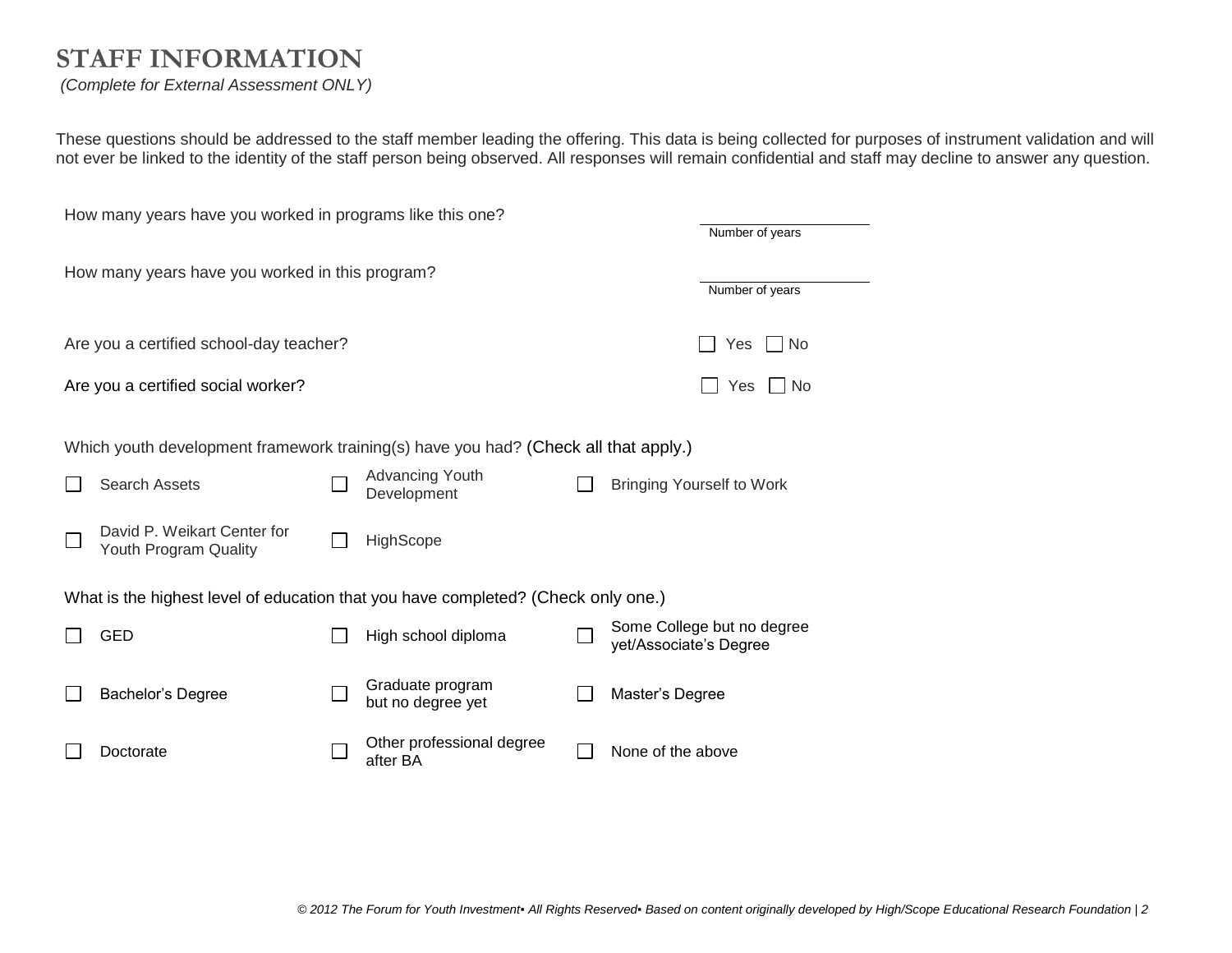## **EMOTIONAL SAFETY | Psychological and emotional safety is promoted.**

| <b>ITEMS</b>                                                                                                                                                                                                                                                                                                                       |                                                                                                                                                                                                       |                                                                                                                                                                                                                                                                                                                                                                                                   | <b>SUPPORTING EVIDENCE/ANECDOTES</b> |
|------------------------------------------------------------------------------------------------------------------------------------------------------------------------------------------------------------------------------------------------------------------------------------------------------------------------------------|-------------------------------------------------------------------------------------------------------------------------------------------------------------------------------------------------------|---------------------------------------------------------------------------------------------------------------------------------------------------------------------------------------------------------------------------------------------------------------------------------------------------------------------------------------------------------------------------------------------------|--------------------------------------|
| <b>1.</b> 1 The emotional climate of the<br>session is predominantly<br>negative (e.g., disrespectful,<br>tense, exclusive, even angry or<br>hostile); negative behaviors,<br>such as rudeness, bragging,<br>insults, "trash talking," negative<br>gestures or other such actions<br>are not mediated by either<br>youth or staff. | 3 The emotional climate of the<br>session is neutral or<br>characterized by both positive<br>and negative behaviors.                                                                                  | 5 The emotional climate of the<br>session is predominantly<br>positive (e.g., mutually<br>respectful, relaxed, supportive;<br>characterized by teamwork,<br>camaraderie, inclusiveness,<br>and an absence of negative<br>behaviors). Any playful<br>negative behaviors (not<br>considered offensive by parties<br>involved) are mediated<br>(countered, curtailed, defused)<br>by staff or youth. |                                      |
| 2. 1 Comments or slurs intended to<br>hurt someone who is present<br>explicitly indicate religious,<br>ethnic, class, gender, ability,<br>appearance or sexual<br>orientation bias(es).                                                                                                                                            | 3 There is evidence (e.g.,<br>comments or slurs) of religious,<br>ethnic, class, gender, ability,<br>appearance or sexual<br>orientation bias, but comments<br>are not directed at anyone<br>present. | <b>5</b> There is no evidence of bias;<br>rather, there is mutual respect<br>for and inclusion of others of a<br>different religion, ethnicity,<br>class, gender, ability,<br>appearance or sexual<br>orientation.                                                                                                                                                                                |                                      |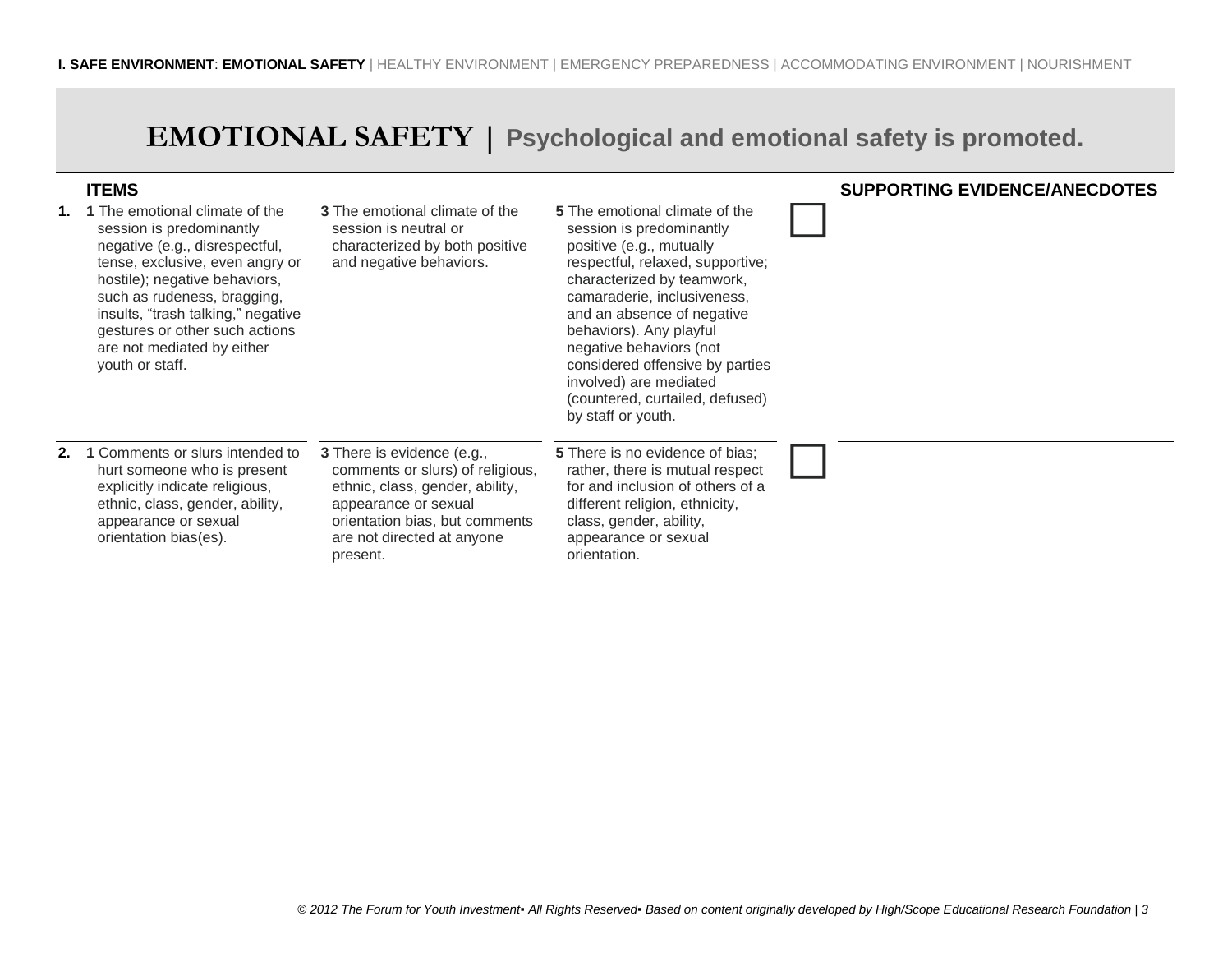### **HEALTHY ENVIRONMENT | The physical environment is safe and free of health hazards.**

|    | <b>ITEMS</b>                                                                                                                                                                                      |                                                                                                                                                                             |                                                                                 | <b>SUPPORTING EVIDENCE/ANECDOTES</b> |
|----|---------------------------------------------------------------------------------------------------------------------------------------------------------------------------------------------------|-----------------------------------------------------------------------------------------------------------------------------------------------------------------------------|---------------------------------------------------------------------------------|--------------------------------------|
|    | 1. 1 There are major safety and<br>health hazards (e.g., broken<br>equipment or supplies,<br>unmopped spills, flammable<br>and/or toxic materials) affecting<br>the program space.                | 3 There are minor safety and<br>health concerns (e.g., dirty<br>floors or furniture, wobbly<br>furniture, program materials in<br>disarray) affecting the program<br>space. | 5 The program space is free of<br>health and safety hazards.                    |                                      |
| 2. | 1 There are major sanitary<br>concerns (e.g., unsanitary toilet<br>facilities, dirty or clogged<br>drains, open or spoiling food,<br>overflowing trash container)<br>affecting the program space. | 3 There are minor sanitary<br>concerns (e.g., unswept floor,<br>dirty tables or chairs) affecting<br>the program space.                                                     | 5 The program space is clean<br>and sanitary.                                   |                                      |
| 3. | 1 There are major inadequacies<br>in either ventilation or lighting in<br>the program space.                                                                                                      | 3 Ventilation or lighting is<br>inadequate in some areas in<br>the program space.                                                                                           | 5 Ventilation and lighting are<br>adequate in the program<br>space.             |                                      |
|    | 4. 1 The temperature is<br>uncomfortable (e.g., it is too hot<br>or too cold) in the program<br>space.                                                                                            | 3 The temperature is<br>uncomfortable for some<br>activities and/or in some areas<br>of the program space.                                                                  | 5 The temperature is comfortable<br>for all activities in the program<br>space. |                                      |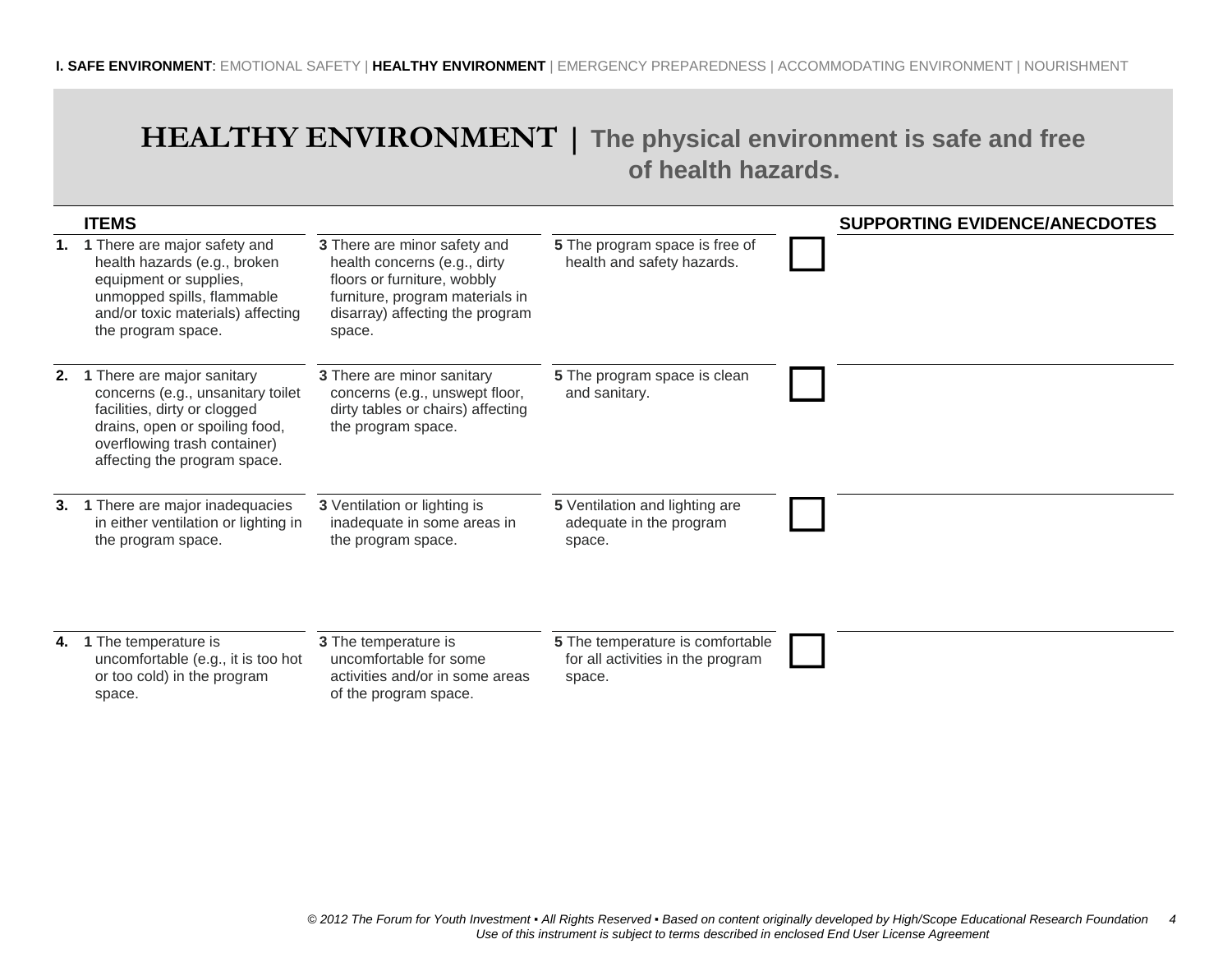## **EMERGENCY PREPAREDNESS | Appropriate emergency procedures**

# **and supplies are present.**

*Note: Local fire codes govern the number and location of fire extinguishers.*

|    | <b>ITEMS</b>                                                                                                                                                                     |                                                                                                                                                                                                      |                                                                                                                                                                                                                                                        | <b>SUPPORTING EVIDENCE/ANECDOTES</b>                                                                                                                       |
|----|----------------------------------------------------------------------------------------------------------------------------------------------------------------------------------|------------------------------------------------------------------------------------------------------------------------------------------------------------------------------------------------------|--------------------------------------------------------------------------------------------------------------------------------------------------------------------------------------------------------------------------------------------------------|------------------------------------------------------------------------------------------------------------------------------------------------------------|
| 1. | 1 There are no written<br>emergency procedures (e.g.,<br>fire escape route, lost<br>swimmer drill, severe weather<br>instructions), or staff are<br>unable to locate procedures. | 3 Written emergency procedures<br>are not posted, but staff is able<br>to locate them.                                                                                                               | 5 Written emergency<br>procedures are posted in plain<br>view.                                                                                                                                                                                         | Where are the emergency procedures posted?                                                                                                                 |
| 2. | 1 There is no charged fire<br>extinguisher accessible from<br>the program space.                                                                                                 | 3 At least one charged fire<br>extinguisher is accessible (but<br>not plainly visible) from the<br>program space.                                                                                    | 5 At least one charged fire<br>extinguisher is accessible and<br>visible from the program<br>space.                                                                                                                                                    | Is there an accessible fire extinguisher?                                                                                                                  |
| 3. | 1 A complete first-aid kit is not<br>accessible from the program<br>space.                                                                                                       | 3 At least one complete first-aid kit<br>is accessible (but not plainly<br>visible) from the program space.                                                                                          | 5 At least one complete first-aid<br>kit is accessible and visible<br>from the program space.                                                                                                                                                          | Is there an accessible first-aid kit?                                                                                                                      |
| 4. | 1 Other safety or emergency<br>equipment appropriate to the<br>activities is not available to the<br>program offering.                                                           | 3 Other safety and/or emergency<br>equipment appropriate for the<br>program offering is in poor<br>condition, and/or staff cannot<br>locate it.                                                      | 5 Other appropriate safety and<br>emergency equipment (e.g.,<br>for water or vehicle safety,<br>sports, or repairs) is available<br>to the program offering as<br>needed, can be located by<br>staff, and is maintained in full-<br>service condition. | Does the site have any special safety or<br>emergency equipment?<br>If other equipment is not needed, do not rate.<br>Write an "X" in the box at the left. |
| 5. | 1 Entrances to the indoor<br>program space are<br>unsupervised during program<br>hours.                                                                                          | 3 At least one entrance to the<br>indoor program space is<br>supervised for security during<br>program hours but others are<br>not, or entrance(s) are<br>sometimes supervised and<br>sometimes not. | 5 All entrances to the indoor<br>program space are supervised<br>for security during program<br>hours. (Can include electronic<br>security system.)                                                                                                    | Are entrances to the indoor program space<br>supervised?                                                                                                   |
| 6. | 1 Access to outdoor program<br>space is unsupervised during<br>program hours.                                                                                                    | 3 Access to outdoor program<br>space is sometimes supervised<br>during program hours.                                                                                                                | 5 Access to outdoor program<br>space is supervised during<br>program hours.                                                                                                                                                                            | Is access to the outdoor program space<br>supervised?<br>If there is no outdoor program space, do not rate.<br>Write an "X" in the box at the left.        |

*© 2012 The Forum for Youth Investment ▪ All Rights Reserved ▪ Based on content originally developed by High/Scope Educational Research Foundation 5 Use of this instrument is subject to terms described in enclosed End User License Agreement*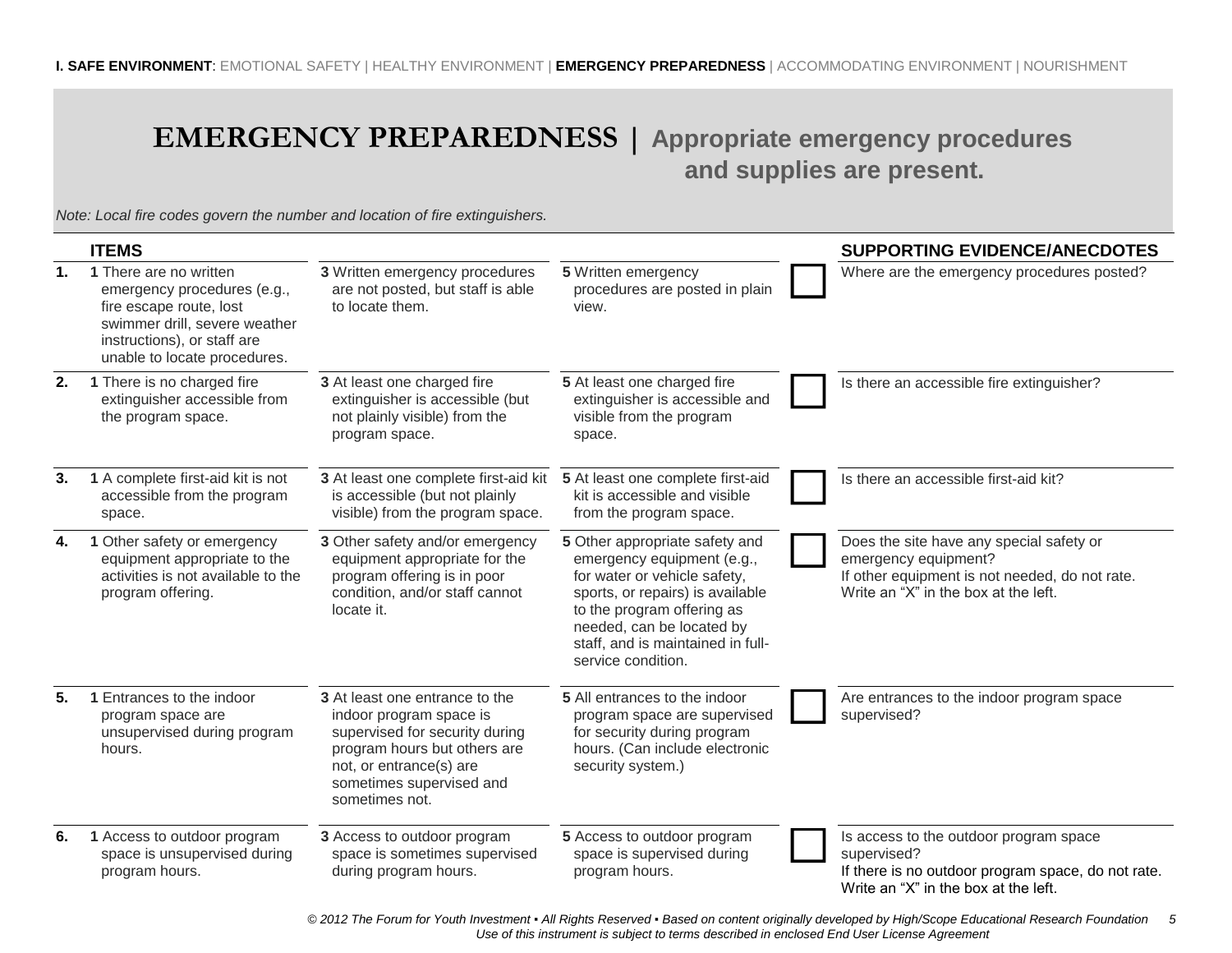## **ACCOMMODATING ENVIRONMENT | Program space and furniture accommodate the activities.**

| $\sim$ g $\sim$ u $\sim$    |  |
|-----------------------------|--|
| accommodate the activities. |  |

|    | <b>ITEMS</b>                                                                                  |                                                                                                                                                     |                                                                                                                                                                                                                           | <b>SUPPORTING EVIDENCE/ANECDOTES</b>                                                                                                   |
|----|-----------------------------------------------------------------------------------------------|-----------------------------------------------------------------------------------------------------------------------------------------------------|---------------------------------------------------------------------------------------------------------------------------------------------------------------------------------------------------------------------------|----------------------------------------------------------------------------------------------------------------------------------------|
| 1. | 1 Program space is crowded,<br>without sufficient room to move<br>freely.                     | 3 Program space is crowded in<br>some areas.                                                                                                        | 5 Program space allows youth<br>and adults to move freely while<br>carrying out activities (e.g.,<br>room accommodates all<br>participants without youth<br>blocking doorways, bumping<br>into one another and crowding). |                                                                                                                                        |
| 2. | 1 Program space is not suitable<br>for activities offered.                                    | 3 Program space is suitable for<br>some of the activities offered.                                                                                  | 5 Program space is suitable for<br>all activities offered (e.g.,<br>furniture and room support<br>small and large groups; if<br>athletic activity is offered, then<br>program space supports this).                       |                                                                                                                                        |
| 3. | 1 Furniture is neither comfortable<br>nor of sufficient quantity for the<br>program offering. | 3 Furniture is either comfortable<br>or of sufficient quantity for the<br>program offering (but not both).                                          | 5 Furniture is comfortable and of<br>sufficient quantity for all youth<br>participating in the program<br>offering.                                                                                                       | If there is no furniture and none required, do not<br>rate. Write an "X" in the box at the left.                                       |
|    | 4. 1 Physical environment cannot<br>be modified to meet the needs<br>of the program offering. | 3 Physical environment can be<br>modified to meet the needs of<br>the program offering, but youth<br>and/or staff are discouraged<br>from doing so. | 5 Physical environment can be<br>modified to meet the needs of<br>the program offering (e.g.,<br>furniture and/or supplies can be<br>moved).                                                                              | If there is no furniture and none required, do not<br>rate. Write an "X" in the box at the left.<br>Can the furniture be moved around? |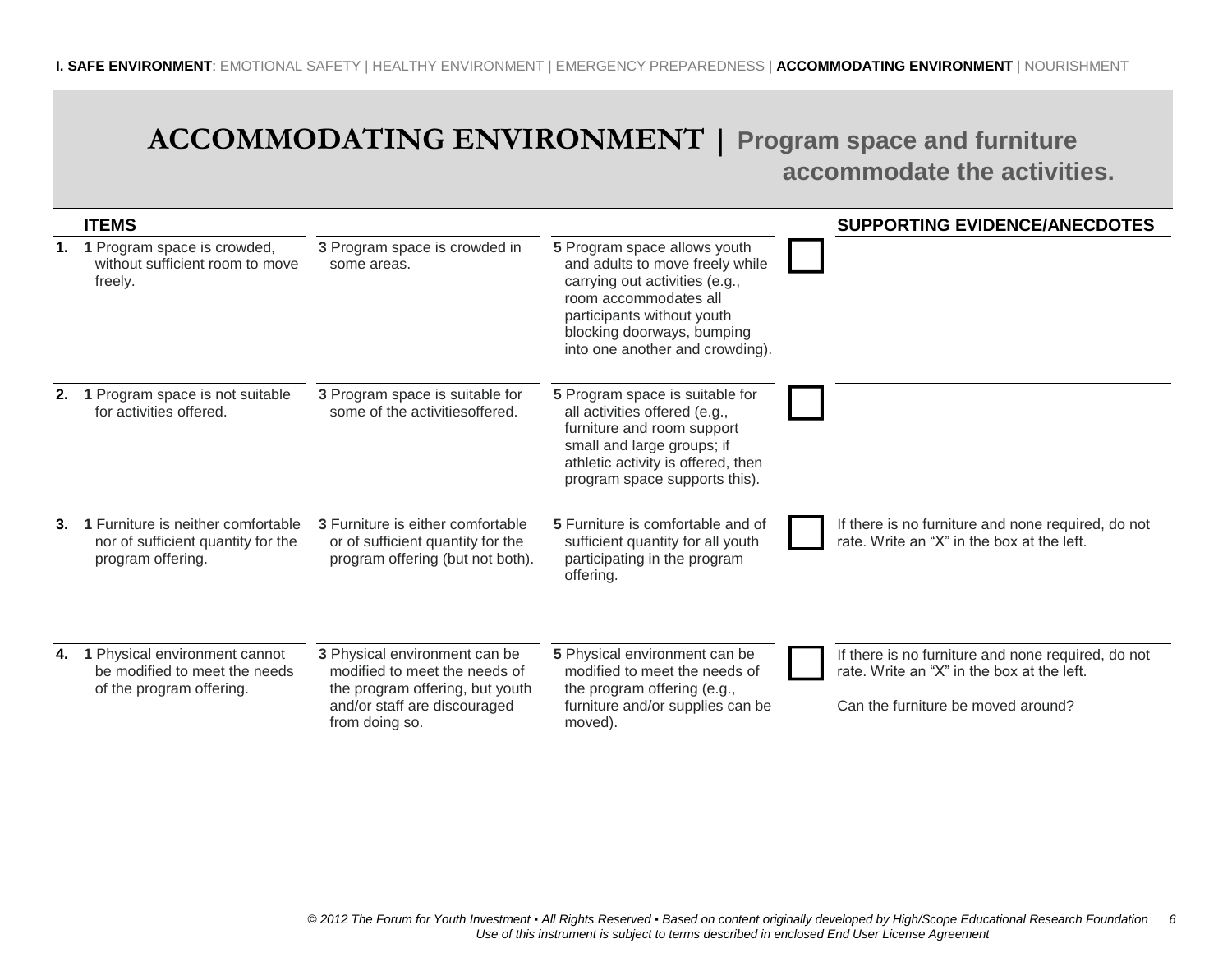## **NOURISHMENT | Healthy food and drinks are provided.**

|    | <b>ITEMS</b>                                                                                                      |                                                                                                                                                          |                                                                                                               | <b>SUPPORTING EVIDENCE/ANECDOTES</b>                                                                                                  |
|----|-------------------------------------------------------------------------------------------------------------------|----------------------------------------------------------------------------------------------------------------------------------------------------------|---------------------------------------------------------------------------------------------------------------|---------------------------------------------------------------------------------------------------------------------------------------|
|    | 1. 1 Drinking water is not available.                                                                             | <b>3</b> Drinking water is available but<br>not easily accessible (e.g.,<br>water is located away from<br>program space; faucet is<br>difficult to use). | 5 Drinking water is available and<br>easily accessible to all youth.                                          |                                                                                                                                       |
|    | 2. 1 Food or drinks are not available<br>to youth during the session.                                             | <b>3</b> Food and drinks are available<br>at appropriate times, but there<br>is not enough for every youth to<br>receive a serving.                      | 5 Food and drinks are plentiful<br>and available at appropriate<br>times for all youth during the<br>session. | If a meal or snack is not necessary because of<br>structure of program offering, do not rate. Write an<br>"X" in the box at the left. |
| 3. | 1 Available food or drink is not<br>nutritious (e.g., junk food – high<br>in fat, sugar or hydrogenated<br>oils). | <b>3</b> Some available food or drink is<br>not nutritious and some is<br>healthy.                                                                       | 5 Available food and drink is<br>healthy (e.g., there are<br>vegetables, fresh fruit, real<br>juice).         | If no food or drink is served, do not rate. Write an<br>"X" in the box at the left.                                                   |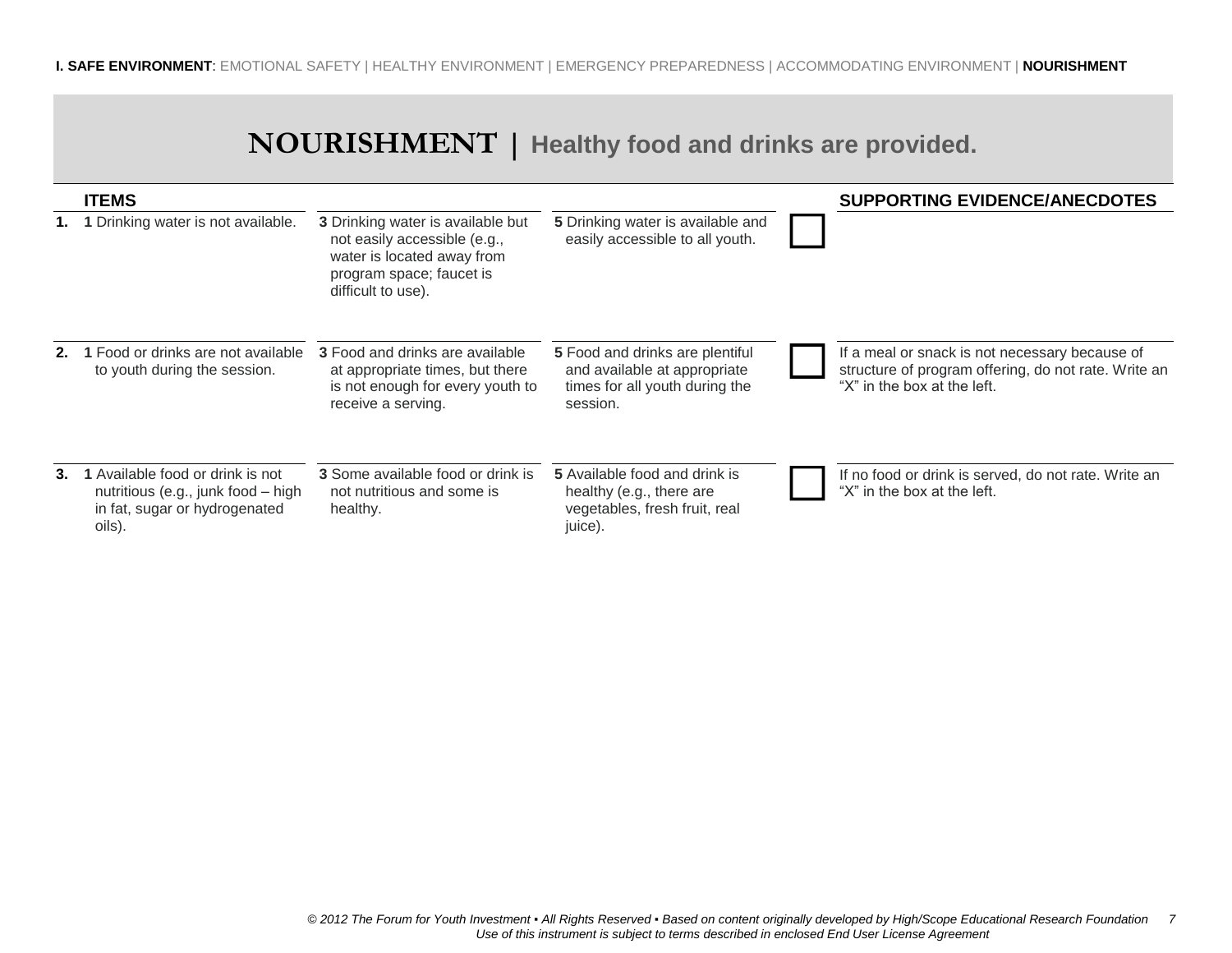|  | WARM WELCOME   Staff provides a welcoming atmosphere. |
|--|-------------------------------------------------------|
|--|-------------------------------------------------------|

|    | <b>ITEMS</b>                                                                                  |                                                                                                                                                                   |                                                                                       | <b>SUPPORTING EVIDENCE/ANECDOTES</b> |
|----|-----------------------------------------------------------------------------------------------|-------------------------------------------------------------------------------------------------------------------------------------------------------------------|---------------------------------------------------------------------------------------|--------------------------------------|
|    | 1. 1 No youth are greeted by staff<br>as they arrive or at the start of<br>the session.       | 3 Some youth are greeted by<br>staff as they arrive or at the<br>start of the session.                                                                            | 5 All youth are greeted by staff<br>as they arrive or at the start of<br>the session. |                                      |
|    | 2. 1 All youth are greeted by staff<br>as they arrive or at the start of<br>the session.      | <b>3</b> Staff sometimes uses a<br>negative tone of voice and<br>disrespectful language and<br>sometimes uses a warm tone<br>of voice and respectful<br>language. | 5 Staff mainly uses a warm tone<br>of voice and respectful<br>language.               |                                      |
| 3. | 1 Staff generally frowns or<br>scowls, uses unfriendly<br>gestures and avoids eye<br>contact. | 3 Staff sometimes exhibits<br>unfriendly behaviors and<br>sometimes uses a friendly<br>approach.                                                                  | 5 Staff generally smiles, uses<br>friendly gestures and makes<br>eye contact.         |                                      |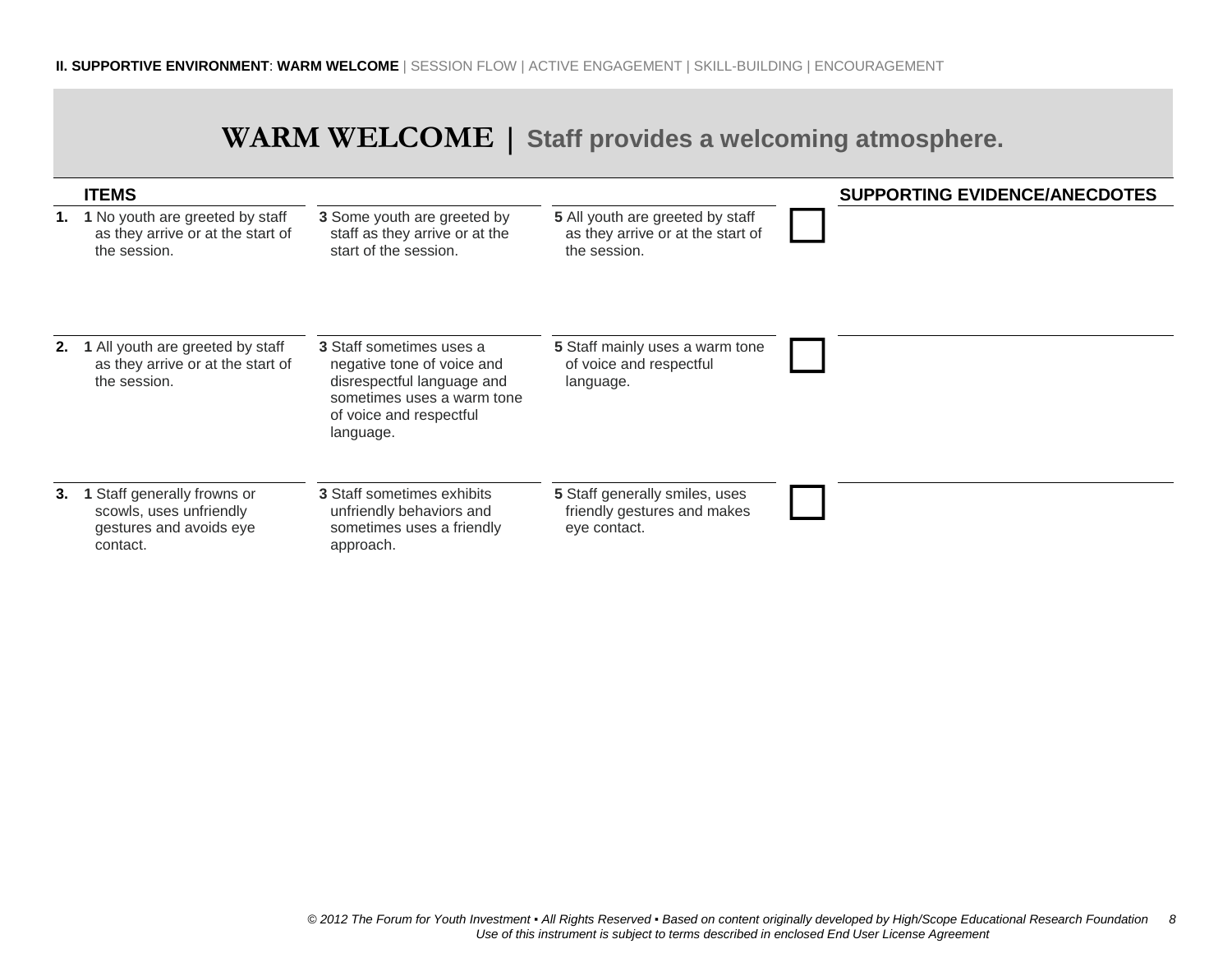## **SESSION FLOW | Session flow is planned, presented and paced for youth.**

|                | <b>ITEMS</b>                                                                                                          |                                                                                                                                                                             |                                                                                                                                                                                                                                                              | <b>SUPPORTING EVIDENCE/ANECDOTES</b>                                                        |
|----------------|-----------------------------------------------------------------------------------------------------------------------|-----------------------------------------------------------------------------------------------------------------------------------------------------------------------------|--------------------------------------------------------------------------------------------------------------------------------------------------------------------------------------------------------------------------------------------------------------|---------------------------------------------------------------------------------------------|
| 1 <sub>1</sub> | 1 Staff does not start or end                                                                                         | 3 Staff either starts or ends                                                                                                                                               | 5 Staff starts and ends session                                                                                                                                                                                                                              | Record the following:                                                                       |
|                | session within 10 minutes of<br>scheduled time.                                                                       | session within 10 minutes of<br>scheduled time (but not both).                                                                                                              | within 10 minutes of scheduled<br>time.                                                                                                                                                                                                                      | Scheduled starting time ________                                                            |
|                |                                                                                                                       |                                                                                                                                                                             |                                                                                                                                                                                                                                                              | Actual starting time _______                                                                |
|                |                                                                                                                       |                                                                                                                                                                             |                                                                                                                                                                                                                                                              | Scheduled end time                                                                          |
|                |                                                                                                                       |                                                                                                                                                                             |                                                                                                                                                                                                                                                              | Actual end time                                                                             |
| 2.             | 1 Staff does not have materials<br>and supplies ready to begin<br>activities.                                         | 3 Staff has some materials and<br>supplies ready to begin<br>activities, or staff has materials<br>and supplies ready to begin<br>only some activities.                     | 5 Staff has all materials and<br>supplies ready to begin all<br>activities (e.g., materials are<br>gathered, set up).                                                                                                                                        | If no materials/supplies are required, do not rate.<br>Write an "X" in the box at the left. |
| 3.             | 1 There are only enough<br>materials and supplies<br>prepared for less than half of<br>the youth to begin activities. | 3 There are enough materials<br>and supplies prepared for more<br>than half, but not all, of the<br>youth to begin activities.                                              | 5 There are enough materials<br>and supplies prepared for all<br>youth to begin activities.                                                                                                                                                                  | If no materials/supplies are required, do not rate.<br>Write an "X" in the box at the left. |
| 4.             | 1 Staff does not explain any<br>activities clearly.                                                                   | 3 Staff explains some activities<br>clearly.                                                                                                                                | 5 Staff explains all activities<br>clearly (e.g., youth appear to<br>understand directions;<br>sequence of events and<br>purpose are clear).                                                                                                                 |                                                                                             |
| 5.             | 1 There is not an appropriate<br>amount of time for more than<br>one activity.                                        | 3 There is an appropriate amount<br>of time for all but one activity<br>(e.g., for one activity, most<br>youth either do not finish or<br>finish early with nothing to do). | 5 There is an appropriate amount<br>of time for all of the activities<br>(e.g., youth do not appear<br>rushed; most youth who are<br>generally on task finish<br>activities; most youth do not<br>finish significantly early with<br>nothing planned to do). |                                                                                             |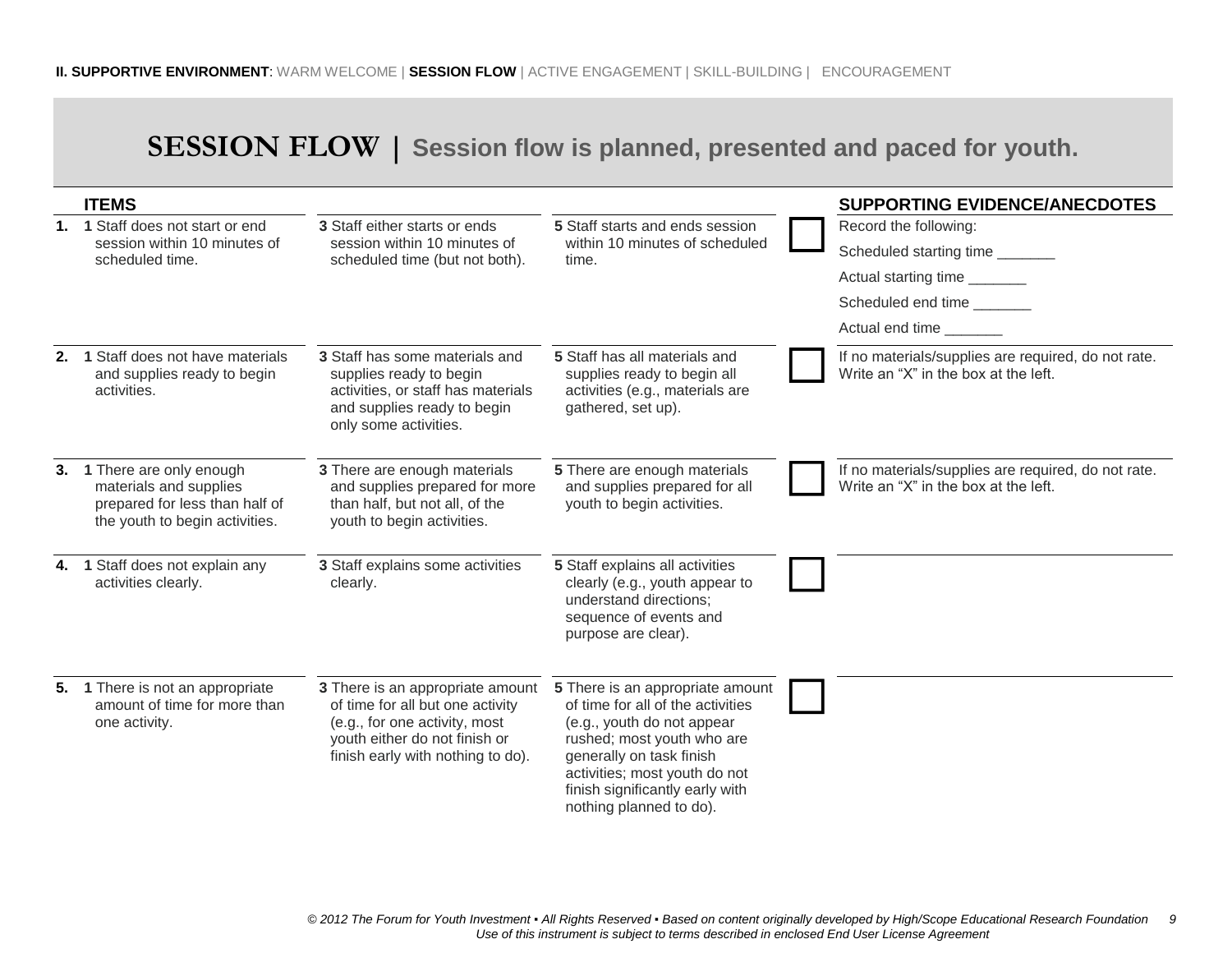## **ACTIVE ENGAGEMENT | Activities support active engagement.**

|    | <b>ITEMS</b>                                                                                                                                                                                                                              |                                                                                                                                                                                                                                                                                                                                                       |                                                                                                                                                                                                                                                                                                                                                         | <b>SUPPORTING EVIDENCE/ANECDOTES</b> |
|----|-------------------------------------------------------------------------------------------------------------------------------------------------------------------------------------------------------------------------------------------|-------------------------------------------------------------------------------------------------------------------------------------------------------------------------------------------------------------------------------------------------------------------------------------------------------------------------------------------------------|---------------------------------------------------------------------------------------------------------------------------------------------------------------------------------------------------------------------------------------------------------------------------------------------------------------------------------------------------------|--------------------------------------|
|    | 1. 1 The activities provide no<br>opportunities for youth to<br>engage with either materials or<br>ideas or to improve a skill<br>through guided practice;<br>activities mostly involve waiting,<br>listening, watching and<br>repeating. | 3 The activities provide<br>opportunities for youth to<br>engage with materials or ideas<br>or to improve a skill though<br>guided practice for less than<br>half of the time.                                                                                                                                                                        | 5 The activities involve youth in<br>engaging with (creating,<br>combining, reforming) materials<br>or ideas or improving a skill<br>though guided practice for at<br>least half of the time.                                                                                                                                                           |                                      |
|    | 2. 1 During activities, staff does not<br>provide any youth structured<br>opportunities to talk about (or<br>otherwise communicate) what<br>they are doing and what they<br>are thinking about to others.                                 | 3 During activities, staff provides<br>some youth a structured<br>opportunity to talk about (or<br>otherwise communicate) what<br>they are doing and what they<br>are thinking about to others<br>(e.g, staff asks some youth to<br>explain what they are doing or<br>why, staff has half the youth<br>explain their art project to<br>someone else). | 5 During activities, staff provides<br>all youth a structured<br>opportunity to talk about (or<br>otherwise communicate) what<br>they are doing and what they<br>are thinking about to others<br>(e.g., each youth explains the<br>reasoning behind his or her<br>design to staff; staff assigns<br>youth to small groups to work<br>on a shared task). |                                      |
| 3. | 1 The activities focus almost<br>exclusively on abstract learning<br>or concepts, providing limited<br>or no related concrete<br>experiences (activities almost<br>exclusively consist of learning<br>about a topic; lecture format).     | <b>3</b> The activities focus almost<br>exclusively on concrete<br>experiences, providing limited<br>or no opportunities to engage<br>with related abstract learning or<br>concepts (activities almost<br>entirely consist of youth doing,<br>practicing, or experiencing,<br>without learning about or<br>discussing the how, what, or<br>why).      | 5 The activities balance concrete<br>experiences involving<br>materials, people and projects<br>(e.g., field trips, experiments,<br>interviews, practicing dance<br>routines, creative writing) with<br>abstract learning or concepts<br>(e.g., learning, talking about a<br>topic; lectures; staff providing<br>diagrams, formulas).                   |                                      |
|    | 4. 1 The activities do not (will not)<br>lead to tangible products or<br>performances.                                                                                                                                                    | 3 The activities lead (or will lead)<br>to tangible products or<br>performances, but do not<br>reflect ideas or designs of<br>youth (e.g., youth will perform<br>dances selected by staff, all<br>youth make bird houses<br>according to the design<br>supplied by staff.)                                                                            | 5 The program activities lead (or<br>will lead in future sessions) to<br>tangible products or<br>performances that reflect ideas<br>or designs of youth (e.g. youth<br>explain their projects to whole<br>group, all create dance routines<br>to perform later, youth create<br>their own sculptures).                                                  |                                      |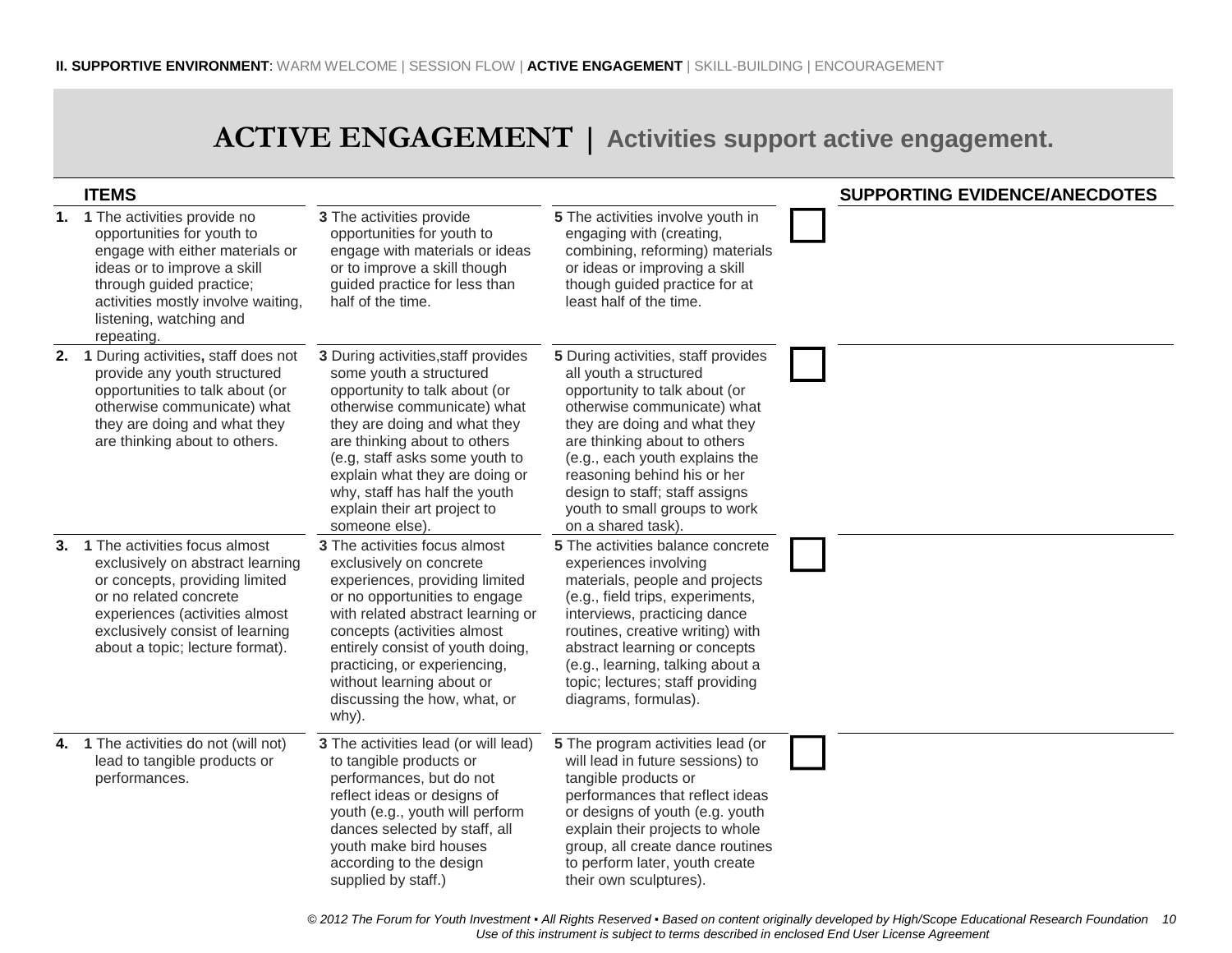## **SKILL-BUILDING | Staff supports youth in building skills.**

|    | <b>ITEMS</b>                                                                                                                                                                                    |                                                                                                                                                                                                                                                                                                                                 |                                                                                                                                                                                                                                                                                                                                            | <b>SUPPORTING EVIDENCE/ANECDOTES</b>                                                                                                                             |
|----|-------------------------------------------------------------------------------------------------------------------------------------------------------------------------------------------------|---------------------------------------------------------------------------------------------------------------------------------------------------------------------------------------------------------------------------------------------------------------------------------------------------------------------------------|--------------------------------------------------------------------------------------------------------------------------------------------------------------------------------------------------------------------------------------------------------------------------------------------------------------------------------------------|------------------------------------------------------------------------------------------------------------------------------------------------------------------|
|    | 1. 1 Staff never mentions a specific<br>learning or skill-building focus<br>for the session or activity (e.g.,<br>objective, learning target, goal).                                            | 3 Staff tells youth a specific<br>learning or skill-building focus<br>for the session or activity (e.g.,<br>objective, learning target, goal)<br>but the focus is not clearly<br>linked to the activity.                                                                                                                        | 5 Staff tells youth a specific<br>learning or skill-building focus<br>for the session or activity (e.g.,<br>objective, learning target, goal)<br>and the focus is clearly linked<br>to the activity (e.g., students do<br>activity related to focus,<br>language from focus is<br>described in activity).                                  |                                                                                                                                                                  |
|    | 2. 1 Staff does not encourage youth<br>to try out skills or attempt<br>higher levels of performance.                                                                                            | 3 Staff encourages some youth<br>to try out skills or attempt<br>higher levels of performance.                                                                                                                                                                                                                                  | 5 Staff encourages all youth to<br>try out skills or attempt higher<br>levels of performance.                                                                                                                                                                                                                                              |                                                                                                                                                                  |
| 3. | 1 Staff does not model skills.                                                                                                                                                                  | 3 Staff models skills for some<br>youth.                                                                                                                                                                                                                                                                                        | 5 Staff models skills for all youth.                                                                                                                                                                                                                                                                                                       |                                                                                                                                                                  |
| 4. | 1 Staff does not break difficult<br>task(s) into smaller, simpler<br>steps for any youth or there are<br>no tasks of sufficient difficulty to<br>warrant explaining steps.                      | 3 Staff breaks difficult task(s) into<br>smaller, simpler steps for some<br>youth.                                                                                                                                                                                                                                              | 5 Staff breaks difficult task(s) into<br>smaller, simpler steps for all<br>youth (e.g., steps are explained<br>in sequence; instructions are<br>provided for specific steps;<br>examples of completed steps<br>are shared).                                                                                                                |                                                                                                                                                                  |
| 5. | 1 When youth struggle (with<br>errors, imperfect results or<br>failure), staff, even once,<br>responds with sarcasm,<br>condescension, criticism,<br>punishment, or making fun of<br>the child. | 3 When youth struggle (with<br>errors, imperfect results or<br>failure), staff sometimes does<br>not respond with learning<br>supports or encouragement<br>(e.g., numerous youth are<br>raising their hands for help, but<br>the staff does not get around to<br>responding to all of them; staff<br>ignores struggling youth). | 5 When youth struggle (with<br>errors, imperfect results or<br>failure), staff always provides<br>learning supports or<br>encouragement (e.g., youth are<br>helped to problem solve,<br>encouraged to try another<br>approach, told why an error<br>was made, encouraged to keep<br>trying, given guidance or<br>explanation when needed). | If no youth struggle with imperfect results, do not<br>score. Write an "X" in the box at the left. Expect to<br>score this item if item 2 above scores a 3 or 5, |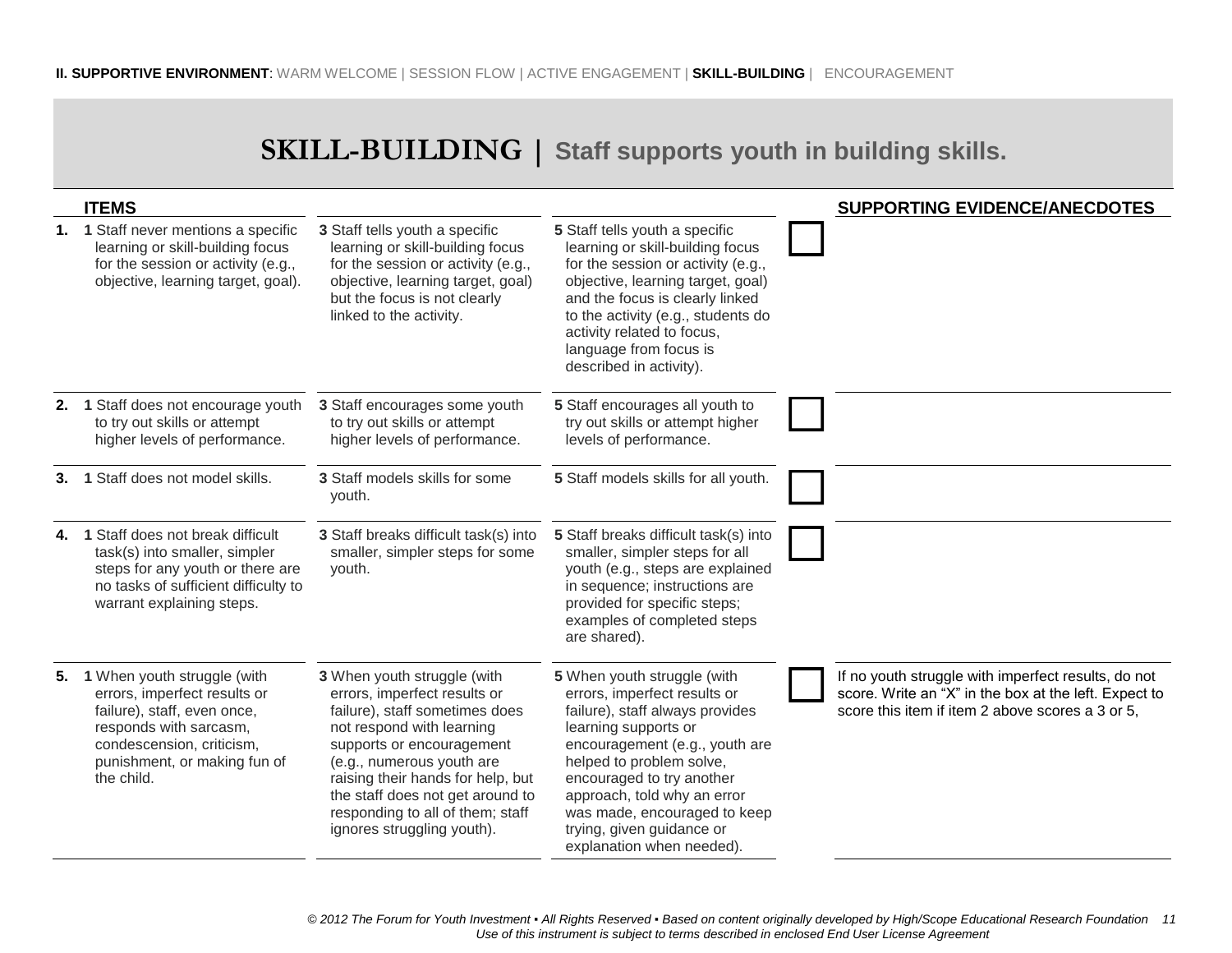## **SKILL-BUILDING (continued) | Staff supports youth in building skills.**

| <b>ITEMS</b>                                                                                                                                                                                   |                                                                                                                                                                                                  |                                                                                                                                                                                                                                                                                                                         | <b>SUPPORTING EVIDENCE/ANECDOTES</b> |
|------------------------------------------------------------------------------------------------------------------------------------------------------------------------------------------------|--------------------------------------------------------------------------------------------------------------------------------------------------------------------------------------------------|-------------------------------------------------------------------------------------------------------------------------------------------------------------------------------------------------------------------------------------------------------------------------------------------------------------------------|--------------------------------------|
| <b>STEM PQA Supplemental Item</b>                                                                                                                                                              |                                                                                                                                                                                                  |                                                                                                                                                                                                                                                                                                                         |                                      |
| 6. 1 Staff attribute success or failure<br>in STEM to ability (e.g., "Great<br>job! You're so smart!").                                                                                        | <b>3</b> Staff do not attribute success<br>or failure in STEM to either<br>ability or<br>effort/attention/persistence.                                                                           | <b>5</b> Staff attribute STEM success to<br>effort, attention, practice or<br>persistence (e.g. "Your brain is<br>like a muscle, the more you<br>exercise it, the better it works",<br>"It may take some extra<br>practice, but you'll get better at<br>it." "I see your effort paid off.")                             |                                      |
| 7. 1 There are fewer than two<br>instances with different<br>individual youth in which staff-<br>youth conversation includes<br>substantive back and forth<br>dialogue about offering content. | <b>3</b> There are two or three<br>instances with different<br>individual youth in which staff-<br>youth conversation includes<br>substantive back and forth<br>dialogue about offering content. | <b>5</b> There are more than three<br>instances with different<br>individual youth in which staff-<br>youth conversation includes<br>substantive back and forth<br>dialogue about offering content<br>(i.e. staff talks, youth responds<br>with more than a word or two,<br>staff talks, youth talks more,<br>$etc.$ ). |                                      |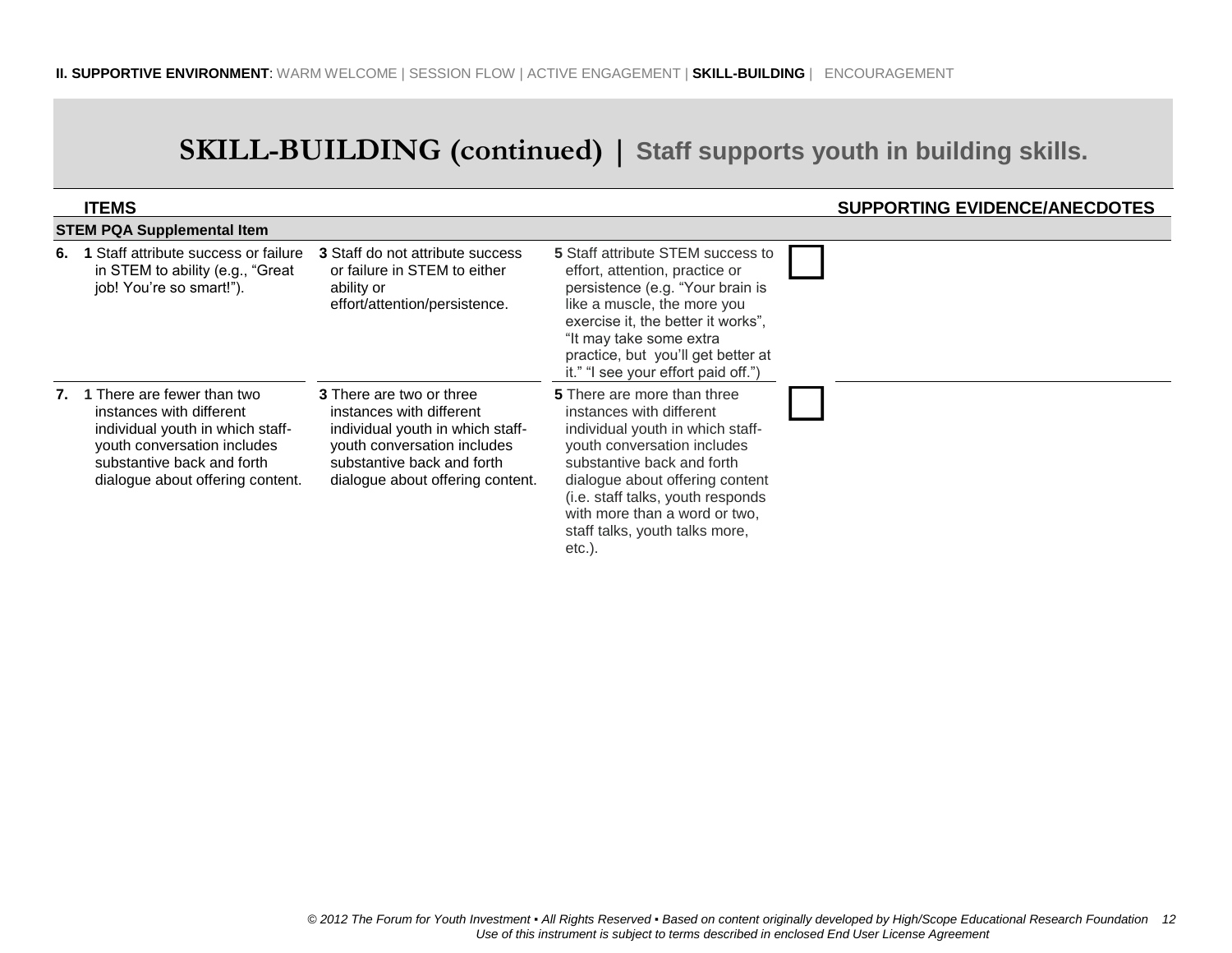## **ENCOURAGEMENT | Staff supports youth with encouragement.**

*Note: Open-ended questions do not have predetermined, correct answers; they seek the opinions, thoughts and ideas of youth.*

| <b>ITEMS</b>                                                                                                                                                                                        |                                                                                                                                                                                                                                                                                                      |                                                                                                                                                                                                                                                                                                                                                                                                                                                                                                                   | <b>SUPPORTING EVIDENCE/ANECDOTES</b> |
|-----------------------------------------------------------------------------------------------------------------------------------------------------------------------------------------------------|------------------------------------------------------------------------------------------------------------------------------------------------------------------------------------------------------------------------------------------------------------------------------------------------------|-------------------------------------------------------------------------------------------------------------------------------------------------------------------------------------------------------------------------------------------------------------------------------------------------------------------------------------------------------------------------------------------------------------------------------------------------------------------------------------------------------------------|--------------------------------------|
| 1. 1 Staff does not support<br>contributions or<br>accomplishments of youth in<br>either of the ways described for<br>a score of 3 or 5, or simply<br>don't support youth at all.                   | 3 Staff supports many<br>contributions or<br>accomplishments of youth but<br>use subjective or evaluative<br>comments, such as "Good<br>job!", "I like it!" or "You're so<br>smart!"                                                                                                                 | 5 Staff supports at least some<br>contributions or<br>accomplishments of youth by<br>acknowledging what they've<br>said or done with specific, non-<br>evaluative language (e.g., "Yes,<br>the cleanup project you<br>suggested is a way to give back<br>to the community," "I can tell<br>from the audience response that<br>you put a lot of thought into the<br>flow of your video").<br><b>STEM example: "The systematic</b><br>approach you suggested is the<br>type of approach scientists have<br>to use." |                                      |
| 2. 1 Staff rarely or never asks open-<br>ended questions.                                                                                                                                           | 3 Staff makes limited use of<br>open-ended questions (e.g.,<br>only uses them during certain<br>parts of the activity or repeats<br>the same questions).                                                                                                                                             | 5 Staff makes frequent use of<br>open-ended questions (e.g.,<br>staff asks open-ended questions<br>throughout the activity and<br>questions are related to the<br>context, most youth have the<br>opportunity to answer questions<br>that seek opinions or require<br>thoughtful answers).                                                                                                                                                                                                                        |                                      |
| 3. 1 Staff is not actively involved<br>with youth except for brief<br>introductions, endings or<br>transitions (e.g., they are<br>physically separated from youth<br>or do not interact with them). | 3 Staff (or some of the staff) is<br>sometimes or intermittently,<br>actively involved with youth.                                                                                                                                                                                                   | 5 Staff is almost always actively<br>involved with youth (e.g., they<br>provide directions, answer<br>questions, work as partners or<br>team members, check in with<br>individuals or small groups).                                                                                                                                                                                                                                                                                                              |                                      |
| <b>STEM PQA Supplemental Item</b>                                                                                                                                                                   |                                                                                                                                                                                                                                                                                                      |                                                                                                                                                                                                                                                                                                                                                                                                                                                                                                                   |                                      |
| 4. 1 Staff do not encourage<br>creativity, curiosity, or<br>imagination.                                                                                                                            | 3 Staff encourage creativity,<br>curiosity, or imagination in some<br>youth (e.g., Staff encourage<br>some youth to think "outside of<br>the box"; have some youth<br>visualize or imagine something;<br>show appreciation for artistic or<br>unique contributions; encourage<br>youth to "wonder"). | 5 Staff encourage nearly all youth<br>in using their creativity, curiosity,<br>or imagination (e.g., Staff<br>encourage youth to think "outside<br>of the box"; have youth visualize<br>or imagine something; show<br>appreciation for artistic or unique<br>contributions; encourage youth to<br>"wonder").                                                                                                                                                                                                      |                                      |

*© 2012 The Forum for Youth Investment ▪ All Rights Reserved ▪ Based on content originally developed by High/Scope Educational Research Foundation 13 Use of this instrument is subject to terms described in enclosed End User License Agreement*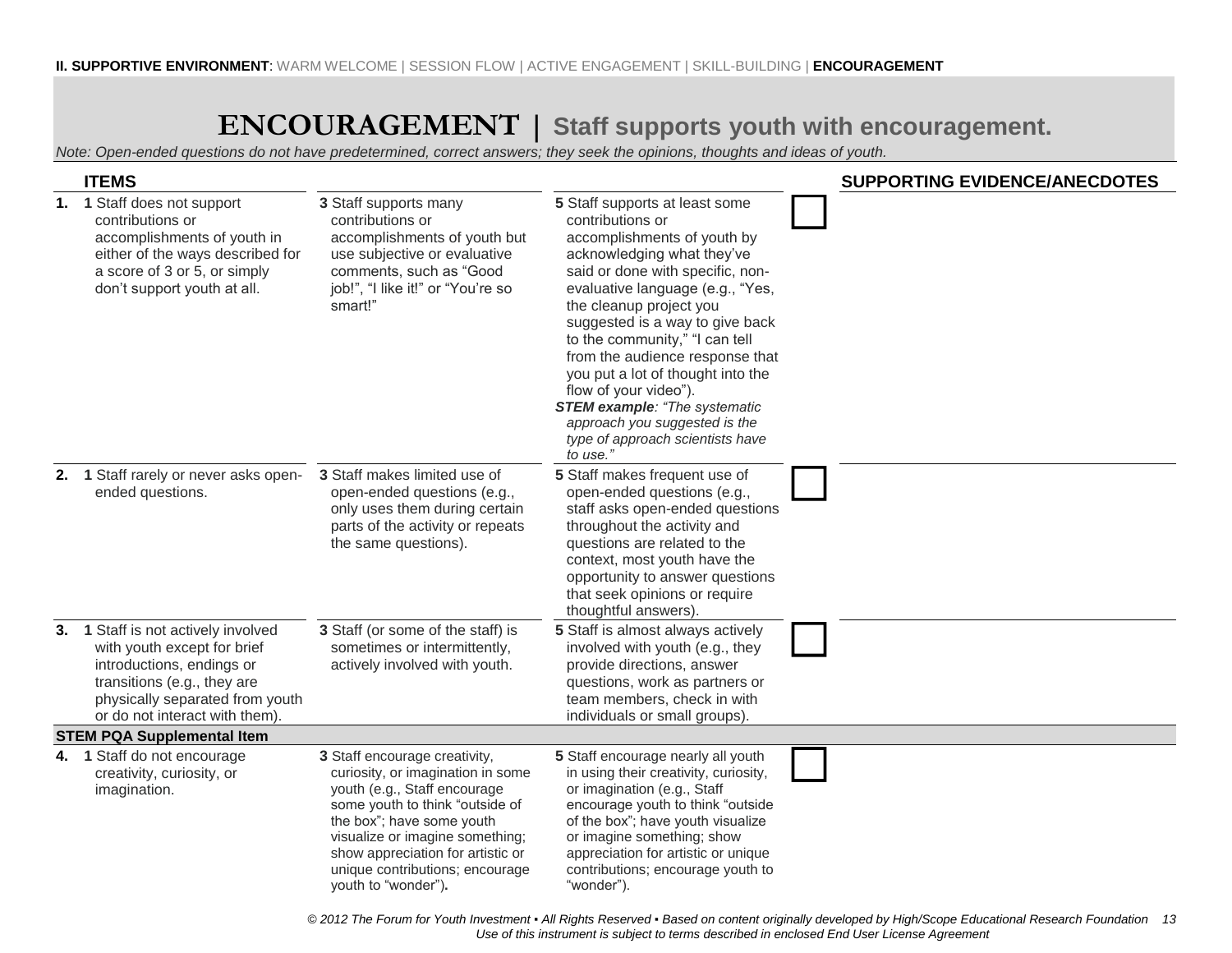## **BELONGING | Youth have opportunities to develop a sense of belonging.**

| <b>ITEMS</b>                                                                                                                                                                                                                                                                                                                                                                          |                                                                                                                                                                                                                                                                                                                                    |                                                                                                                                                                                                                                                                        | <b>SUPPORTING EVIDENCE/ANECDOTES</b> |
|---------------------------------------------------------------------------------------------------------------------------------------------------------------------------------------------------------------------------------------------------------------------------------------------------------------------------------------------------------------------------------------|------------------------------------------------------------------------------------------------------------------------------------------------------------------------------------------------------------------------------------------------------------------------------------------------------------------------------------|------------------------------------------------------------------------------------------------------------------------------------------------------------------------------------------------------------------------------------------------------------------------|--------------------------------------|
| 1. 1 Staff does not provide<br>opportunities for youth to get to<br>know each other (e.g., the<br>entire session is structured so<br>vouth have no time where<br>talking among themselves is<br>allowed or encouraged).                                                                                                                                                               | 3 Staff provides informal<br>opportunities for youth to get to<br>know each other (e.g., youth<br>engage in informal<br>conversations, youth get to<br>know each other as a by-<br>product of an activity).                                                                                                                        | 5 Staff provides structured<br>opportunities with the purpose<br>of helping youth get to know<br>each other (e.g., there are<br>team-building activities,<br>introductions, personal<br>updates, welcomes of new<br>group members, icebreakers).                       |                                      |
| 2. 1 Youth exhibit evidence of<br>excluding peers (e.g., youth are<br>avoided or ostracized by other<br>youth, "I don't want to sit with<br>her - she's not my friend") and<br>staff does not explicitly promote<br>more inclusive relationships<br>(e.g., suggest ways to include<br>others, introduce excluded<br>youth, say, "Remember, being<br>inclusive is one of our ideals"). | 3 Youth exhibit some evidence of<br>excluding peers and staff<br>intervenes, but not sufficiently<br>to end exclusion (e.g., staff<br>introduces a newcomer to other<br>youth, but the newcomer is<br>treated coolly and avoided or<br>ignored; staff intervenes in<br>some instances of exclusionary<br>behavior but not others). | 5 Youth do not exhibit any<br>exclusion or staff successfully<br>intervenes if exclusive behavior<br>occurs (e.g., staff introduces<br>newcomer to other youth and<br>they then include her, staff<br>successfully suggests including<br>a lone youth in a game).      |                                      |
| 3. 1 Youth do not identify with the<br>program offering (e.g., many<br>youth complain about or<br>express dislike of the program<br>offering or activities).                                                                                                                                                                                                                          | 3 Youth do not strongly identify<br>with the program offering but do<br>not complain or express dislike.                                                                                                                                                                                                                           | 5 Youth strongly identify with the<br>program offering (e.g., hold one<br>another to established<br>guidelines, use ownership<br>language, such as "our<br>program," engage in shared<br>traditions such as shared jokes,<br>songs, gestures).                         |                                      |
| 4. 1 Staff does not provide<br>opportunities to acknowledge<br>the achievements, work, or<br>contributions of youth.                                                                                                                                                                                                                                                                  | 3 Staff provides opportunities to<br>acknowledge the<br>achievements, work, or<br>contributions of some youth,<br>but opportunities are<br>unscheduled or impromptu (e.g.<br>staff spontaneously asks two<br>youth show off their dance<br>moves to the group).                                                                    | 5 Staff provides structured<br>opportunities (e.g., group<br>presentations, sharing times,<br>upcoming recognition<br>celebrations, exhibitions,<br>performances) to publicly<br>acknowledge the<br>achievements, work, or<br>contributions of at least some<br>youth. |                                      |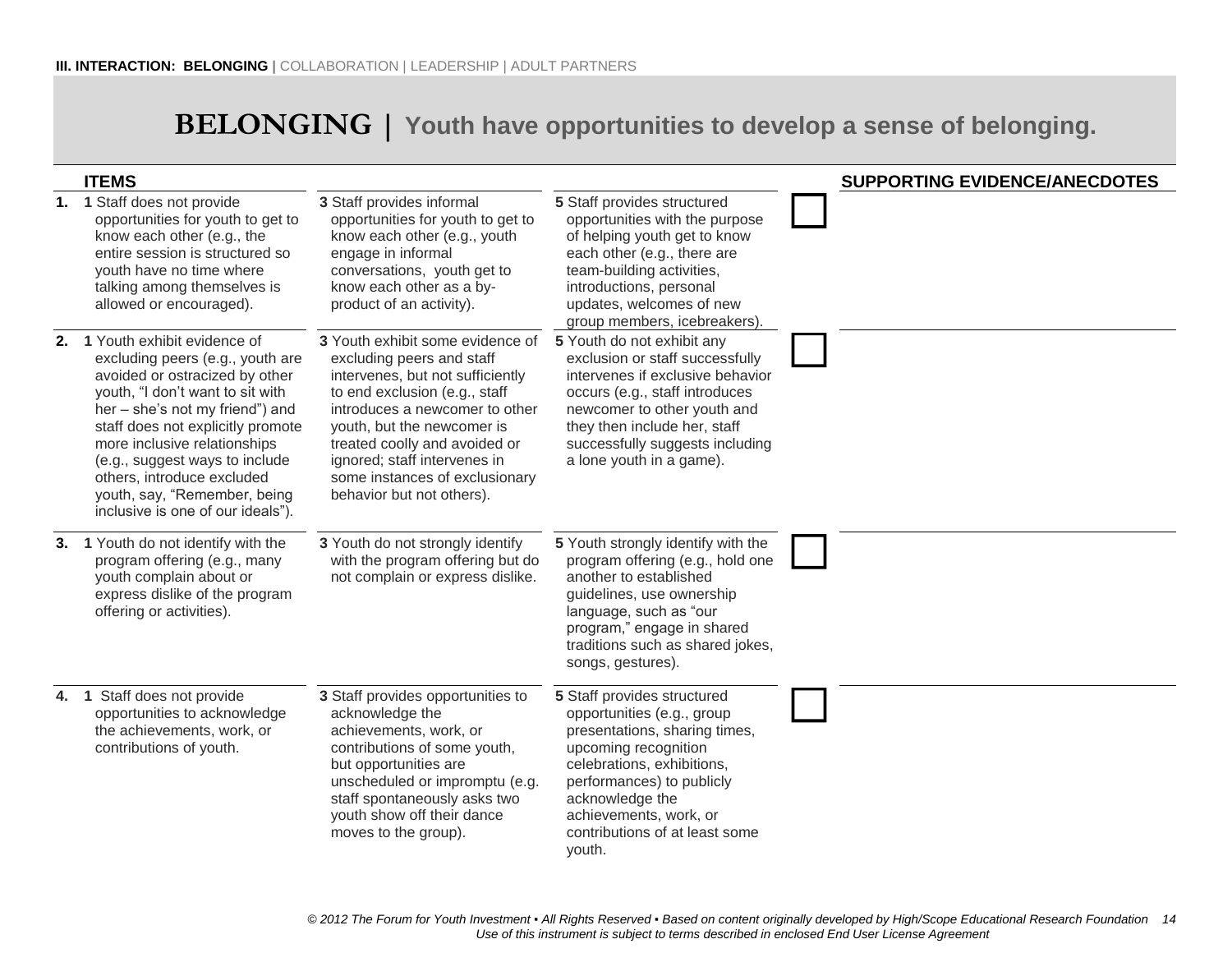## **COLLABORATION | Youth have opportunities to collaborate and work cooperatively with others.**

|    | <b>ITEMS</b>                                                                                           |                                                                                                                  |                                                                                                                                                                                                                                                                                | <b>SUPPORTING EVIDENCE/ANECDOTES</b> |
|----|--------------------------------------------------------------------------------------------------------|------------------------------------------------------------------------------------------------------------------|--------------------------------------------------------------------------------------------------------------------------------------------------------------------------------------------------------------------------------------------------------------------------------|--------------------------------------|
| 1. | Staff does not provide<br>opportunities for youth to work<br>cooperatively as a team or in a<br>group. | 3 Staff provides opportunities for<br>some youth to work<br>cooperatively as a team or in a<br>group.            | 5 Staff provides opportunities for<br>all youth to work cooperatively<br>as a team or in a group.                                                                                                                                                                              |                                      |
| 2. | Staff does not provide<br>opportunities for interdependent<br>youth roles.                             | 3 Staff provides the opportunity<br>for some youth to participate in<br>activities with interdependent<br>roles. | 5 Staff provides all youth<br>opportunities to participate in<br>activities with interdependent<br>roles (i.e., youth have different<br>tasks or roles such as data<br>collector, record keeper, leader,<br>timer, on-line researcher,<br>writer).                             |                                      |
| 3. | Staff does not provide<br>opportunities for youth to work<br>toward shared goals.                      | 3 Staff provides opportunities for<br>some youth to work toward<br>shared goals.                                 | 5 Staff provides opportunities for<br>all youth (groups or individuals)<br>to work toward shared goals<br>(e.g., team or group complete<br>tasks, build things, create<br>performances; shared<br>goals/end-states are named by<br>staff or youth as part of the<br>activity). |                                      |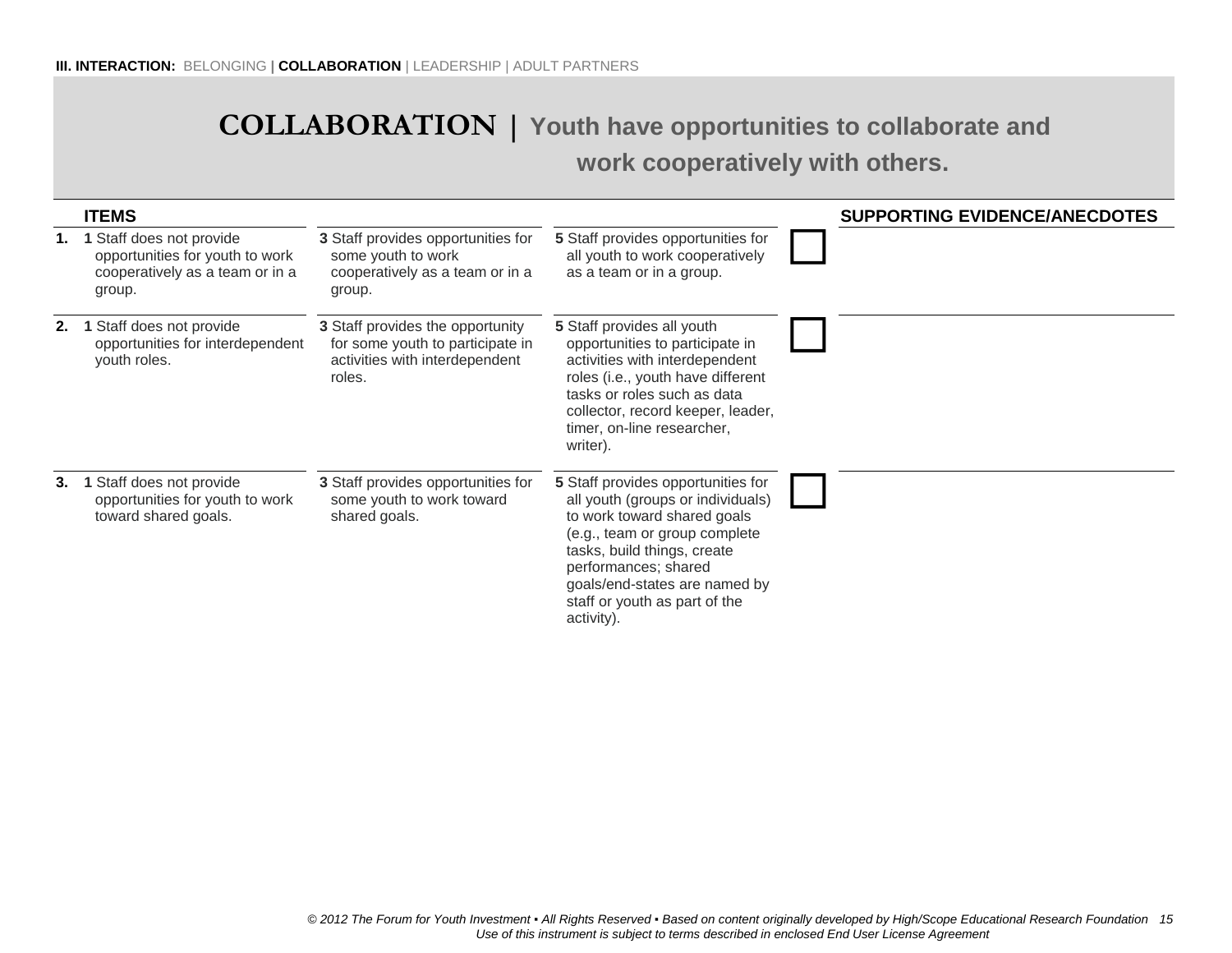## **LEADERSHIP | Youth have opportunities to act as group facilitators and mentors.**

|      | <b>ITEMS</b>                                                                            |                                                                                                                                                                                                                        |                                                                                                                                                                                                                           | <b>SUPPORTING EVIDENCE/ANECDOTES</b> |
|------|-----------------------------------------------------------------------------------------|------------------------------------------------------------------------------------------------------------------------------------------------------------------------------------------------------------------------|---------------------------------------------------------------------------------------------------------------------------------------------------------------------------------------------------------------------------|--------------------------------------|
| 1.   | Staff does not provide all youth<br>opportunities to practice group-<br>process skills. | 3 Staff provides all youth at least<br>a limited opportunity to practice<br>group-process skills (e.g., a full<br>group discussion is long<br>enough for all youth to<br>contribute, youth briefly share<br>in pairs). | 5 Staff provides all youth multiple<br>or extended opportunities to<br>practice group-process skills<br>(e.g., contribute ideas or<br>actions to the group, do a task<br>with others, take responsibility<br>for a part). |                                      |
| 2.   | Staff does not provide<br>opportunities for youth to<br>mentor an individual.           | 3 Staff provides opportunities for<br>some youth to mentor an<br>individual.                                                                                                                                           | 5 Staff provides opportunities for<br>all youth to mentor an individual<br>(e.g., youth teach or coach<br>each other).                                                                                                    |                                      |
| 3. 1 | Staff does not provide<br>opportunities for youth to lead a<br>group.                   | 3 Staff provides opportunities for<br>some youth to lead a group<br>(e.g some youth lead warm-up<br>exercises, some youth lead a<br>small group discussion.)                                                           | 5 Staff provides all youth one or<br>more opportunities to lead a<br>group (e.g., teach others; lead<br>a discussion, song, project,<br>event, outing or other activity).                                                 |                                      |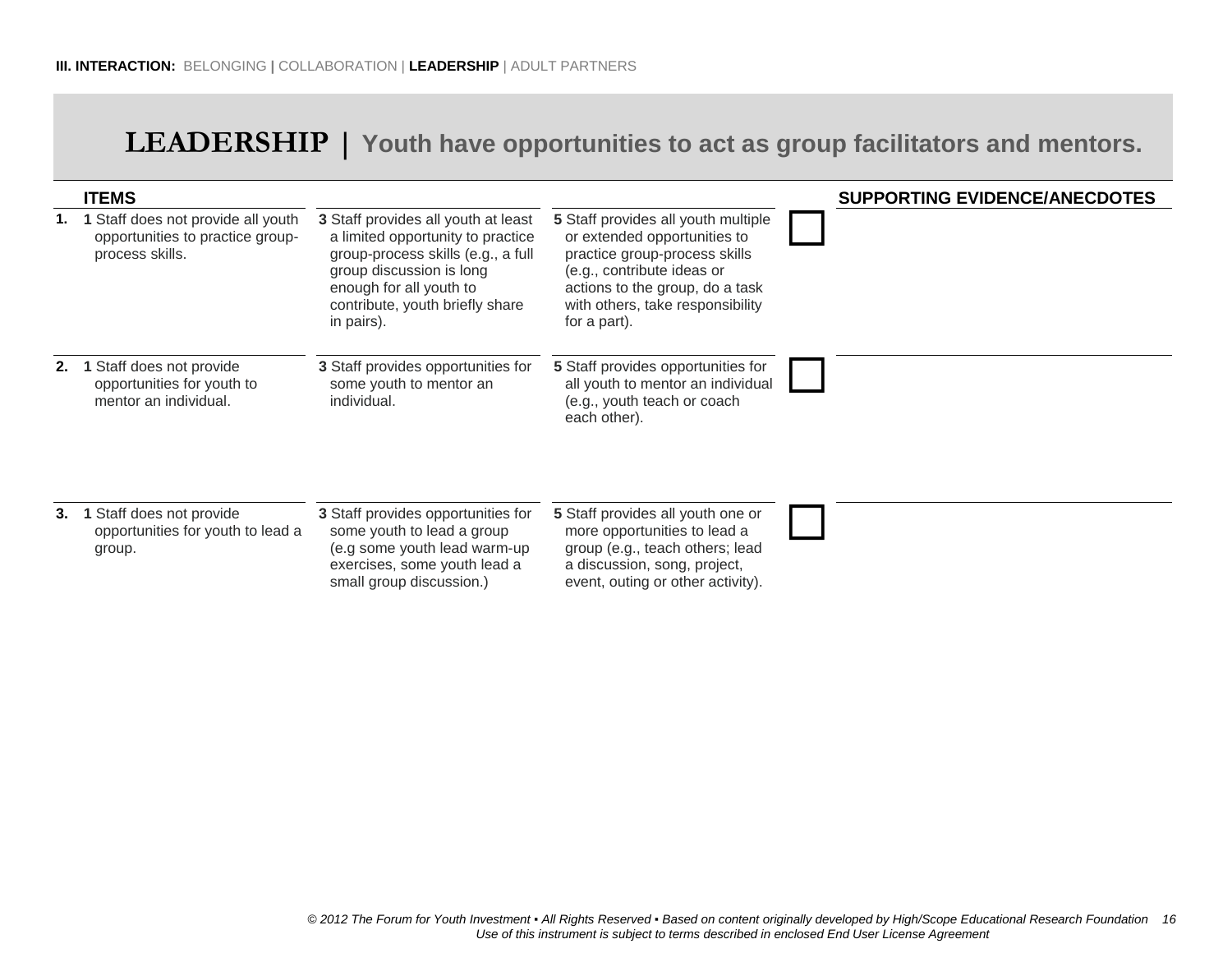## **ADULT PARTNERS | Youth have opportunities to partner with adults.**

|      | <b>ITEMS</b>                                                                                                           |                                                                                                                               |                                                                                                                                                                                                                                                     | <b>SUPPORTING EVIDENCE/ANECDOTES</b> |
|------|------------------------------------------------------------------------------------------------------------------------|-------------------------------------------------------------------------------------------------------------------------------|-----------------------------------------------------------------------------------------------------------------------------------------------------------------------------------------------------------------------------------------------------|--------------------------------------|
|      | Staff rarely shares or attempts<br>to share control of activities<br>with youth.                                       | 3 Staff attempts to share control<br>with youth but ends up<br>controlling most activities<br>themselves.                     | 5 Staff shares control of most<br>activities with youth, providing<br>guidance and facilitation while<br>retaining overall responsibility<br>(e.g., staff uses youth leaders,<br>semiautonomous small groups<br>or individually guided activities). |                                      |
| 2. 1 | Staff provides no explanation<br>or reason for behavioral<br>expectations, guidelines or<br>directions given to youth. | 3 Staff provides an explanation<br>or reason for some behavioral<br>expectations, guidelines or<br>directions given to youth. | 5 Staff provides an explanation<br>or reason for every behavioral<br>expectation, guideline or<br>direction given to youth.                                                                                                                         |                                      |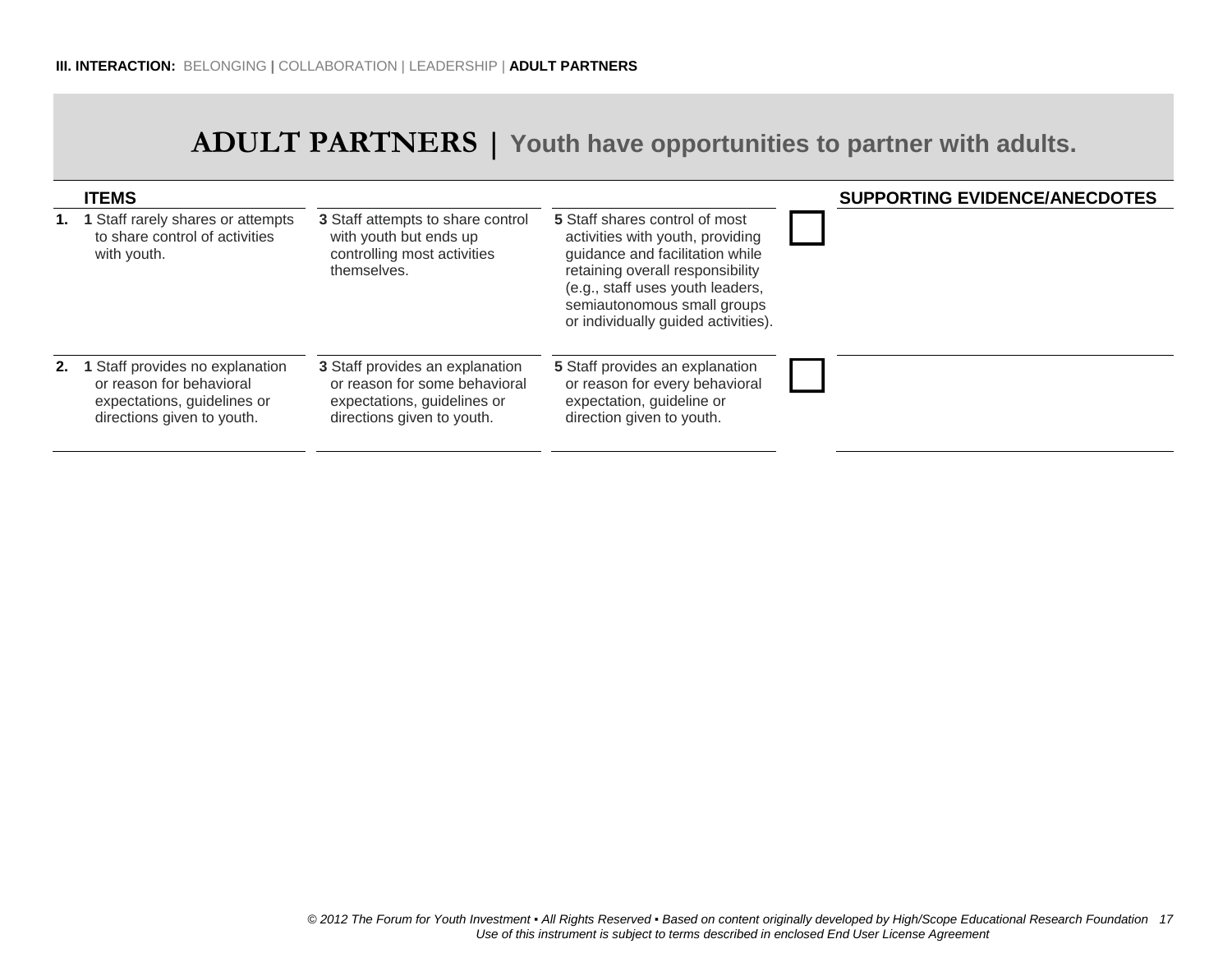## **PLANNING | Youth have opportunities to make plans.**

|    | <b>ITEMS</b>                                                                                                                                |                                                                                                                                                                                                                                                                                                                                                                                                                                          |                                                                                                                                                                                                                                                                                                                                                                                                                                                                     | <b>SUPPORTING EVIDENCE/ANECDOTES</b>                                                                                                                                              |
|----|---------------------------------------------------------------------------------------------------------------------------------------------|------------------------------------------------------------------------------------------------------------------------------------------------------------------------------------------------------------------------------------------------------------------------------------------------------------------------------------------------------------------------------------------------------------------------------------------|---------------------------------------------------------------------------------------------------------------------------------------------------------------------------------------------------------------------------------------------------------------------------------------------------------------------------------------------------------------------------------------------------------------------------------------------------------------------|-----------------------------------------------------------------------------------------------------------------------------------------------------------------------------------|
|    | 1. 1 Staff does not provide<br>opportunities for youth to make<br>plans for projects or activities.                                         | 3 Staff provides at least one<br>opportunity for youth (individual<br>or group) to make plans for a<br>project or activity (e.g., how to<br>spend their time, how to do a<br>task).                                                                                                                                                                                                                                                      | 5 Staff provides multiple<br>opportunities for youth<br>(individual or group) to make<br>plans for projects and activities,<br>(e.g., how to spend their time,<br>how to do a task).                                                                                                                                                                                                                                                                                |                                                                                                                                                                                   |
|    | 2. 1 There is no planning for<br>projects or activities or no<br>identifiable planning strategies<br>are used.                              | 3 When planning projects or<br>activities, at least one<br>identifiable planning strategy is<br>used.                                                                                                                                                                                                                                                                                                                                    | 5 In the course of planning the<br>projects or activities, two or<br>more planning strategies are<br>used (e.g., brainstorming, idea<br>webbing and backwards<br>planning).                                                                                                                                                                                                                                                                                         |                                                                                                                                                                                   |
|    | <b>STEM PQA Supplemental Item</b>                                                                                                           |                                                                                                                                                                                                                                                                                                                                                                                                                                          |                                                                                                                                                                                                                                                                                                                                                                                                                                                                     |                                                                                                                                                                                   |
| 3. | 1 No youth are encouraged to<br>set project- or program-related<br>goals.                                                                   | 3 Some youth are encouraged to<br>set project- or program-related<br>goals (e.g., how much they<br>want to accomplish during the<br>session on a particular project,<br>what they want to<br>achieve/learn during the<br>session or program cycle).<br><b>STEM example:</b> some youth are<br>encouraged to set goal of<br>figuring out if there is enough<br>open space on their school<br>property to add another<br>basketball court. | 5 All youth are encouraged to<br>set project- or program-related<br>goals (e.g., how much they<br>want to accomplish during the<br>session on a particular project,<br>what they want to<br>achieve/learn during the<br>session or program cycle).<br><b>STEM examples:</b> youth set goal<br>to reintroduce native species to<br>nearby field during summer<br>program, finish go-cart's steering<br>mechanism on Tuesday, or<br>create website for their program. |                                                                                                                                                                                   |
|    | 4. 1 The activities do not provide<br>opportunities to create a<br>preliminary design for the<br>functioning or attributes of an<br>object. | 3 Some youth have an<br>opportunity to create a<br>preliminary design for the<br>functioning or attributes of an<br>object. (e.g. Decide how many<br>wheels your model car needs",<br>"How do you want the poster to<br>look?" "What changes would<br>you make to make the website<br>easier to use?").                                                                                                                                  | 5 Nearly all youth have an<br>opportunity to create a<br>preliminary design for<br>functioning, or attributes of an<br>object.(e.g. "Decide how many<br>wheels your model car needs"<br>"You design what features your<br>Lego robot needs", "How do<br>you want the poster to look?"<br>"How would you make to make<br>the website easier to use?").                                                                                                               | Note: The key is that the youth have planned or<br>conceptualized how they want to have an object look<br>or function. The youth do not have to have a written<br>design or plan. |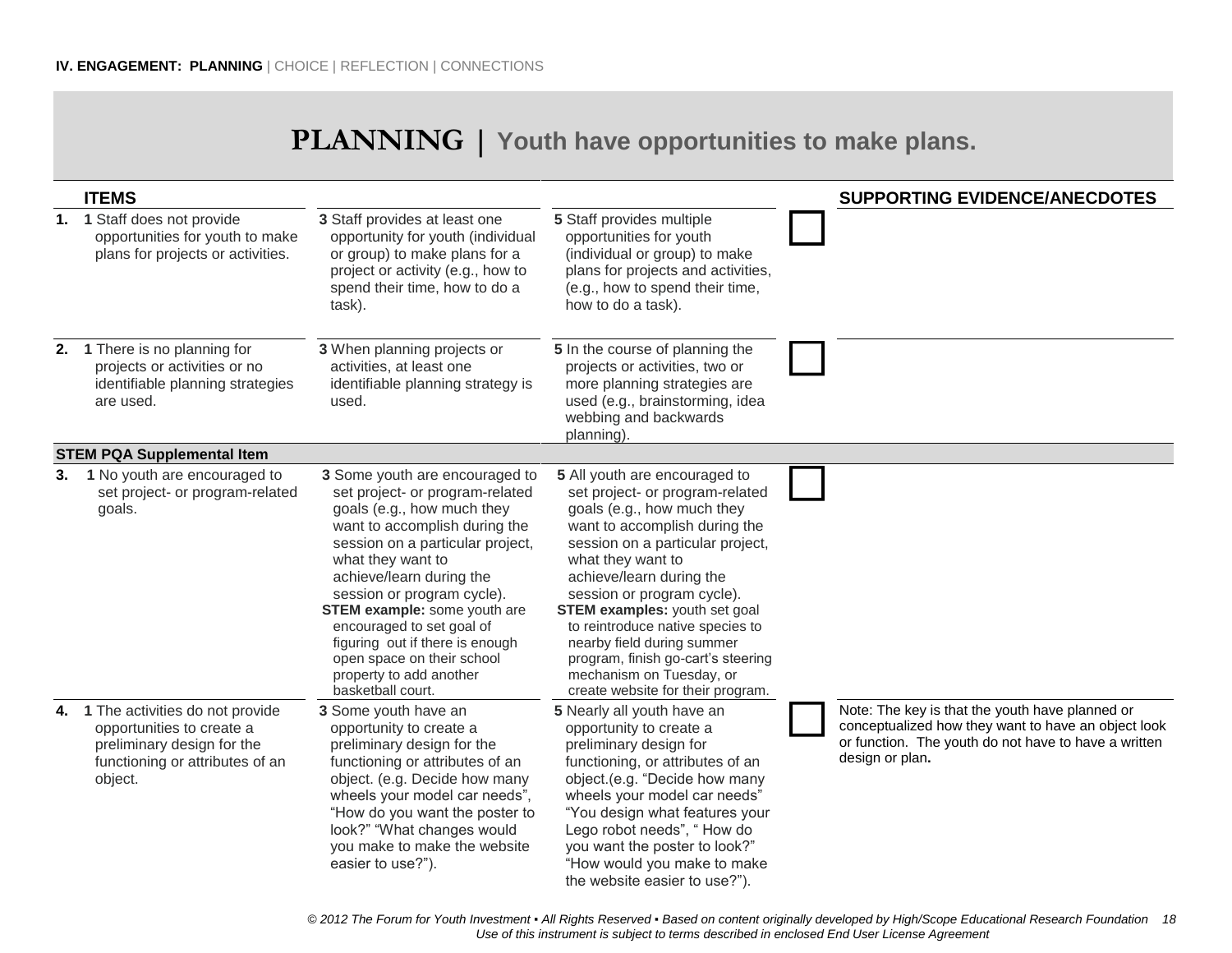## **CHOICE | Youth have opportunities to make choices based on their interests.**

*Note: (a) Discrete refers to a finite list of specific alternatives. (b) Open-ended indicates nondiscrete, open possibilities within some boundaries. (c) All youth refers to situations where all youth make individual choices or situations where all youth participate in group decision making.*

|    | <b>ITEMS</b>                                                                                  |                                                                                                                                                                                                                                                                                                                                                      |                                                                                                                                                                                                                                                                                                                                                                                                    | <b>SUPPORTING EVIDENCE/ANECDOTES</b> |
|----|-----------------------------------------------------------------------------------------------|------------------------------------------------------------------------------------------------------------------------------------------------------------------------------------------------------------------------------------------------------------------------------------------------------------------------------------------------------|----------------------------------------------------------------------------------------------------------------------------------------------------------------------------------------------------------------------------------------------------------------------------------------------------------------------------------------------------------------------------------------------------|--------------------------------------|
|    | <b>1.</b> 1 Staff does not provide<br>opportunities for all youth to<br>make content choices. | 3 All youth have opportunities to<br>choose among content<br>alternatives, but choices are<br>limited to discrete choices<br>presented by the leader.<br><b>STEM examples: youth may</b><br>select from list of plants for<br>garden project, may either build<br>bridge or bat house, pick either<br>isosceles or equilateral triangles<br>to draw. | <b>5</b> All youth have the opportunity<br>to make at least one open-<br>ended content choice within the<br>content framework of the<br>activities (youth decide topics<br>within a given subject area,<br>subtopics, or aspects of a given<br>topic).<br><b>STEM examples:</b> youth decide on<br>an endangered species to learn<br>about, youth choose what type of<br>simple machine to build). |                                      |
| 2. | 1 Staff does not provide<br>opportunities for all youth to<br>make process choices.           | 3 All youth have opportunities to<br>choose among process<br>alternatives, but choices are<br>limited to discrete choices<br>presented by the leader.<br><b>STEM example:</b> youth choose<br>how to increase plant growth-<br>pick compost, manure or<br>fertilizer.                                                                                | 5 All youth have the opportunity<br>to make at least one open-<br>ended process choice (e.g.,<br>youth decide roles, order of<br>activities, tools or materials, or<br>how to present results).<br><b>STEM example:</b> youth decide how<br>to plant garden-who waters,<br>plants, weeds or how often,<br>decide how to make robot move.                                                           |                                      |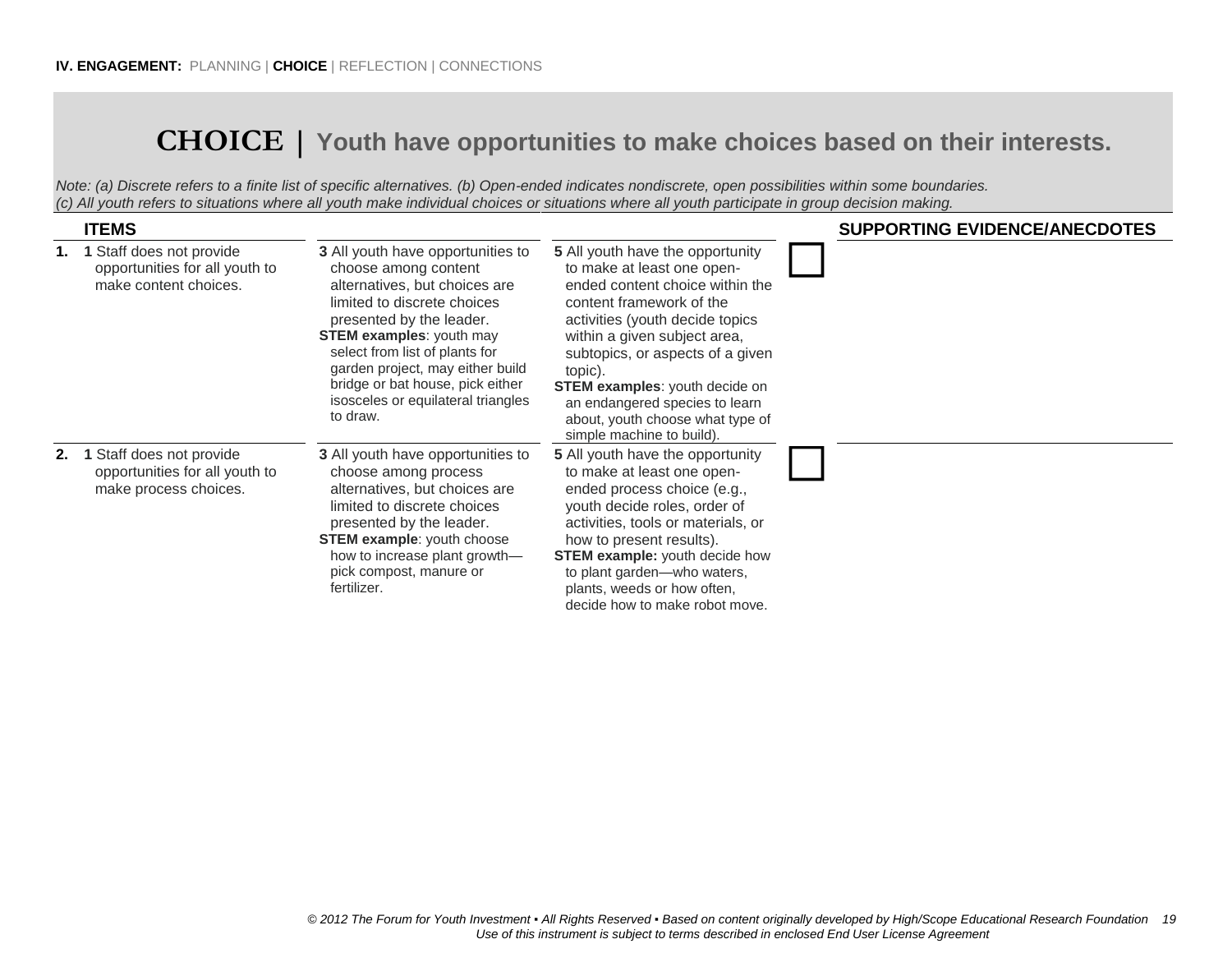## **REFLECTION | Youth have opportunities to reflect.**

*Note: Reflect means to review, summarize and/or evaluate recent events or activities. Reflections are usually expressed by talking with others and/or in writing (a journal or report, for example).*

|    | <b>ITEMS</b>                                                                                                                                             |                                                                                                                                                                                                   |                                                                                                                                                                                                                                | <b>SUPPORTING EVIDENCE/ANECDOTES</b>                                   |
|----|----------------------------------------------------------------------------------------------------------------------------------------------------------|---------------------------------------------------------------------------------------------------------------------------------------------------------------------------------------------------|--------------------------------------------------------------------------------------------------------------------------------------------------------------------------------------------------------------------------------|------------------------------------------------------------------------|
| 1. | 1 Staff does not engage youth in<br>an intentional process of<br>reflecting on what they have<br>done.                                                   | 3 Staff engages some youth in<br>an intentional process of<br>reflecting on what they have<br>done.                                                                                               | 5 Staff engages all youth in an<br>intentional process of reflecting<br>on what they have done (e.g.,<br>writing in journals; reviewing<br>minutes; sharing progress,<br>accomplishments or feelings<br>about the experience). |                                                                        |
| 2. | 1 Staff does not encourage youth<br>to share what they have done<br>with others or to reflect on their<br>experiences.                                   | 3 Staff uses at least one<br>identifiable strategy to help<br>youth to share what they have<br>done and reflect on their<br>experiences (e.g., staff asks<br>youth, "What did you do<br>today?"). | 5 Staff uses two or more<br>strategies to encourage youth<br>to share what they have done<br>and reflect on their experiences<br>(e.g., writing, role playing, using<br>media or technology, drawing,<br>using props).         |                                                                        |
| 3. | 1 Staff dismisses feedback from<br>youth who initiate it, or youth<br>have no opportunities to<br>provide feedback on the<br>activities.                 | 3 Staff is receptive to feedback<br>initiated by youth on the<br>activities but does not solicit it.                                                                                              | 5 Staff initiates structured<br>opportunities for youth to give<br>feedback on the activities (e.g.,<br>staff asks feedback questions,<br>provides session evaluations).                                                       |                                                                        |
| 4. | 1 In the course of the program<br>offering, staff does not provide<br>structured opportunities for<br>youth to make presentations to<br>the whole group. | 3 In the course of the program<br>offering, staff provides some<br>youth opportunities to make<br>presentations to the whole<br>group.                                                            | 5 In the course of the program<br>offering, staff provides all youth<br>opportunities to make<br>presentations to the whole<br>group.                                                                                          | In the course of the program offering, do youth<br>make presentations? |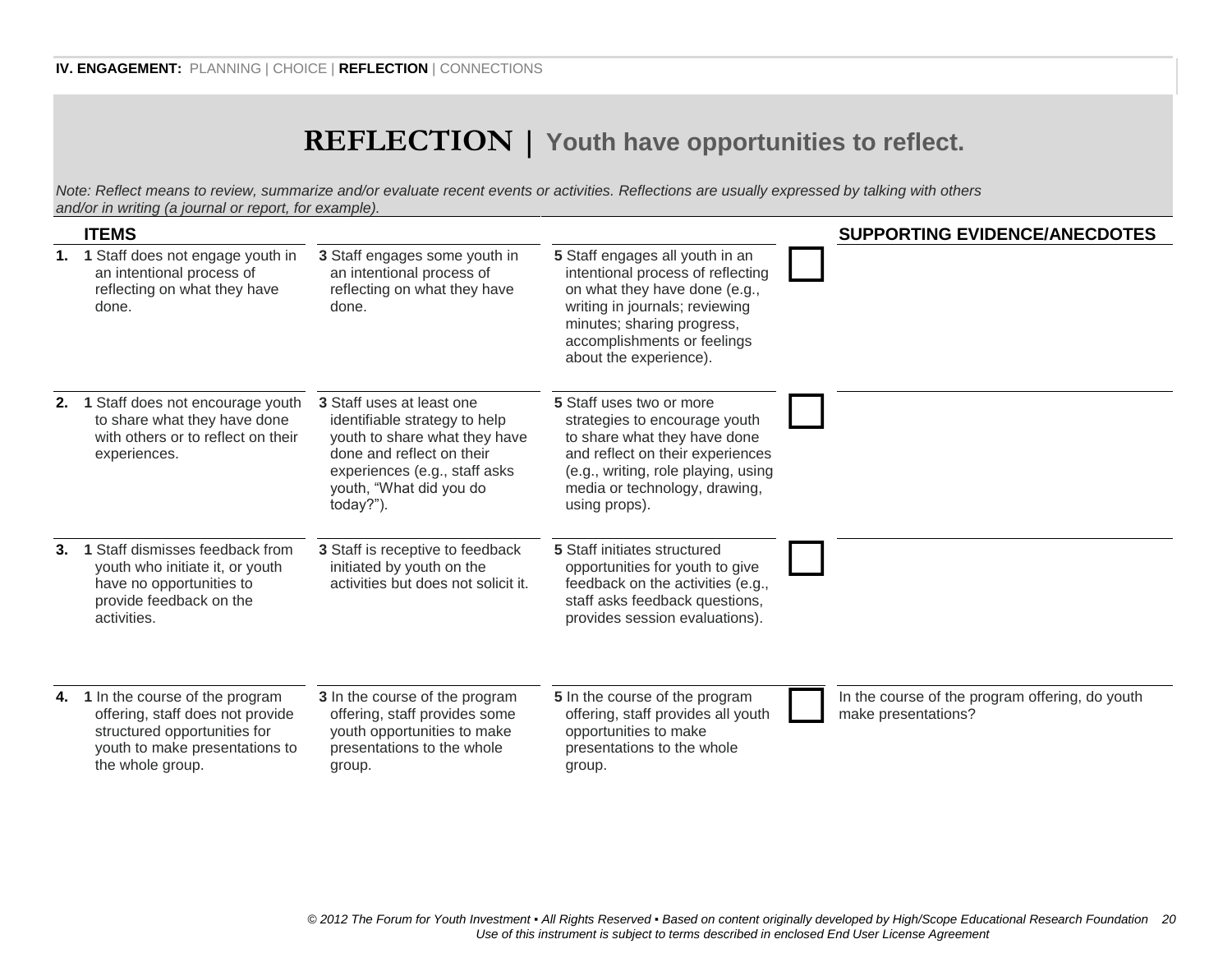## **CONNECTIONS | Staff connect activities to other learning, experiences, issues, and applications.**

|    | <b>ITEMS</b>                                                                                                                           |                                                                                                                                                                                                                                                                                     |                                                                                                                                                                                                                                                                                                                                                            | <b>SUPPORTING EVIDENCE/ANECDOTES</b> |
|----|----------------------------------------------------------------------------------------------------------------------------------------|-------------------------------------------------------------------------------------------------------------------------------------------------------------------------------------------------------------------------------------------------------------------------------------|------------------------------------------------------------------------------------------------------------------------------------------------------------------------------------------------------------------------------------------------------------------------------------------------------------------------------------------------------------|--------------------------------------|
|    | 1 Staff do not help youth connect<br>current activity to personal<br>experiences or previous<br>knowledge related to STEM<br>activity. | 3 Once during the session, staff<br>help youth connect current<br>activity to personal experiences<br>or previous knowledge (e.g.<br>"Race car drivers need to<br>understand the chemistry of<br>different types of fuel").                                                         | 5 More than once, staff help<br>youth connect current activity to<br>personal experiences,<br>applications, or previous<br>knowledge (e.g. "Did you<br>measure angles when building<br>your deck?" "You could use this<br>spreadsheet to record<br>babysitting money")                                                                                     |                                      |
| 2. | 1 Staff do not help youth connect<br>current activity to broader<br>societal problems or ethical<br>issues related to STEM activity.   | 3 Once during the session, staff<br>help youth connect current<br>activity to broader societal<br>problems or ethical issues.                                                                                                                                                       | 5 More than once, staff help<br>youth connect current activity to<br>broader societal problems or<br>ethical issues (e.g. "Can you<br>see that fertilizer run-off<br>contributes to water pollution?<br>Using more solar power, like<br>we did with our go-cart, could<br>reduce dependence on oil").                                                      |                                      |
| 3. | 1 Staff do not help youth connect<br>current activity to careers, or<br>practical applications related to<br>STEM activity.            | 3 Once during the session, staff<br>help youth connect current<br>activity to careers, career<br>preparation, or job-related<br>activities (e.g. "Engineers use<br>math when they design<br>bridges").                                                                              | 5 More than once, staff help<br>youth connect current activity to<br>careers, career preparation, or<br>job-related activities (e.g.<br>"There are a number of college<br>majors related to computers").                                                                                                                                                   |                                      |
|    | 4. 1 Staff do not address<br>connections among STEM<br>concepts or disciplines.                                                        | 3 One time during session, a<br>staff member calls attention to<br>connections among STEM<br>concepts or disciplines (e.g.<br>"How might doctors and nurses<br>at a hospital use a computer<br>network to save lives?";<br>"Understanding angles is also<br>important in physics"). | 5 More than once, staff call<br>attention to connections among<br>STEM concepts or disciplines<br>(e. g. "An eco-system is<br>affected by geology, climate,<br>and biology: "Understanding<br>angles is also important in<br>physics"; "How might it affect<br>the local wildlife population if<br>engineers removed more<br>pollutants from the water?"). |                                      |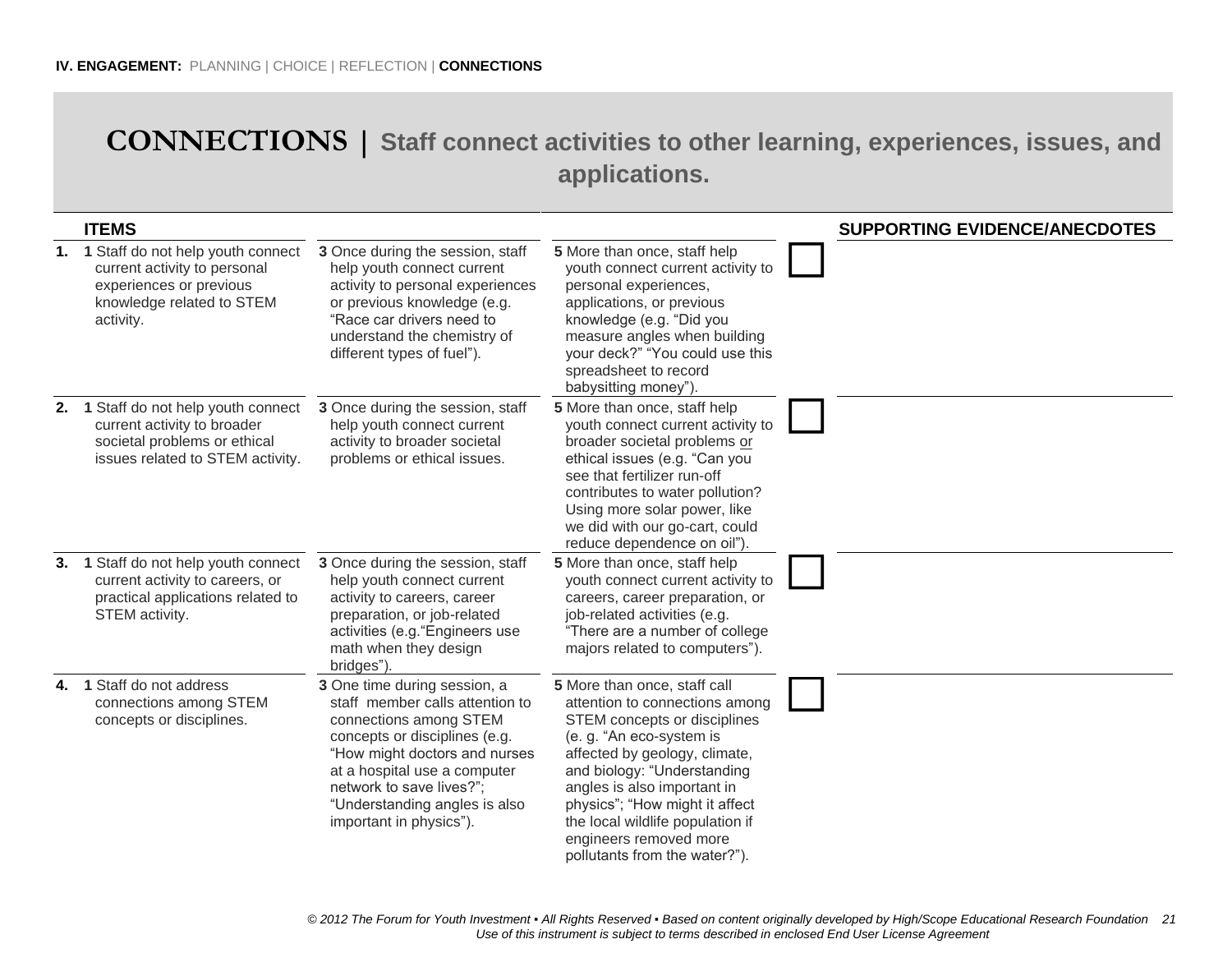## **SCIENTIFIC REASONING | Staff support development of scientific reasoning.**

| <b>Practice</b><br>does<br><b>NOT</b><br>occur | <b>Practice</b><br>occurs, but<br><b>NOT ALL</b><br>youth/teams<br>engaged | <b>Staff enacts practice</b><br>AND all youth /teams engaged                                                                                                                                                                                                                                                                                                                                                                                                                                                                                                                                    | <b>SUPPORTING EVIDENCE/ANECDOTES</b> |
|------------------------------------------------|----------------------------------------------------------------------------|-------------------------------------------------------------------------------------------------------------------------------------------------------------------------------------------------------------------------------------------------------------------------------------------------------------------------------------------------------------------------------------------------------------------------------------------------------------------------------------------------------------------------------------------------------------------------------------------------|--------------------------------------|
|                                                | 3                                                                          | 5 Staff support youth in identifying a guiding question (e.g. we want to know<br>if more fish live 300 feet upstream from a sewage pipe than 300 feet below<br>it; how tall is the flag pole in front of the school? How much faster does our<br>computer download if we add x amount of RAM?).                                                                                                                                                                                                                                                                                                 |                                      |
|                                                | 3                                                                          | 5 Staff support and facilitate youth understanding of steps of the scientific<br>method (hypothesize, test, conclude, replicate) or STEM design process<br>(analyze, design, implement, test, operate) (e.g. "What steps are there to<br>designing a website?, a bridge made of toothpicks? "If your hypothesis is<br>that smaller birds would eat smaller seeds, first you could test by that putting<br>different size seeds in different feeders, observing, then concluding" "First<br>figure out what you want your robot to do, then design it and test to see if it<br>works correctly") |                                      |
|                                                | 3                                                                          | 5 Staff ask youth to make predictions, conjectures or hypotheses (e.g. "if<br>you, then what will happen?" What will happen if you put baking soda in<br>vinegar? Why do you think it will fizz?).                                                                                                                                                                                                                                                                                                                                                                                              |                                      |
|                                                | $\mathbf{3}$                                                               | 5 Staff support youth in using a simulation, experiment or model to answer<br>questions, explore solutions, or test hypotheses (e.g., Youth run a robotics<br>program on a laptop to determine whether it does what they expect it to;<br>Youth try an alternate way to solve an equation and test their result against<br>another example; Youth sample several material types to see which lasts<br>longest when exposed to the elements.)                                                                                                                                                    |                                      |
|                                                | $\mathbf{3}$                                                               | 5 Staff support youth in analyzing data to draw conclusions (e.g., after an<br>experiment, youth are asked to use results to make a generalization, "Your<br>heartbeat increases when you exercise" or "The fastest way to return to the<br>website is to use a bookmark" or "In the survey data we gathered about the<br>election, more people agreed with Candidate A than Candidate B" or "Based<br>on our trials, the large, round tires are best for the rocky terrain.").                                                                                                                 |                                      |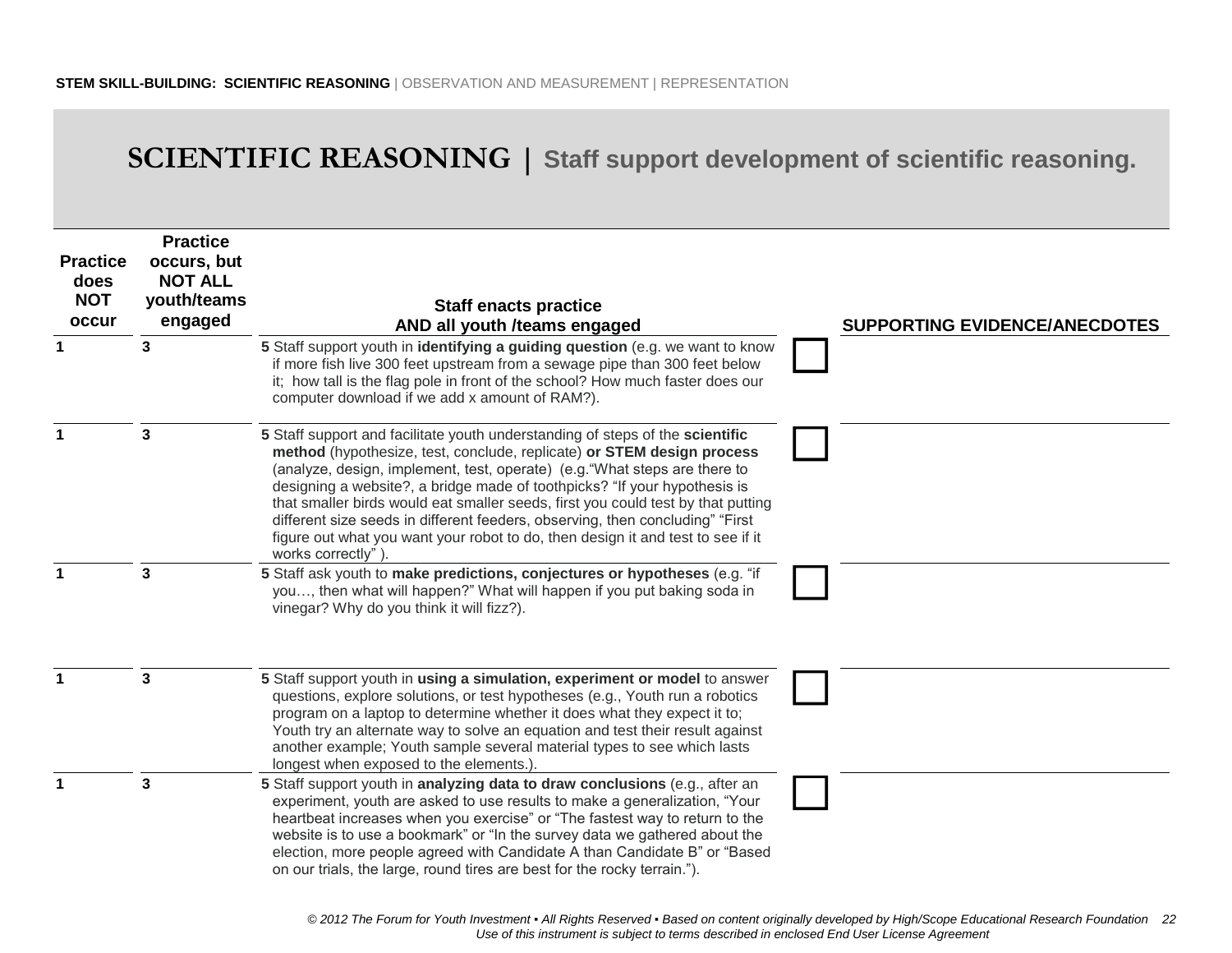## **OBSERVATION AND MEASUREMENT | Staff support in learning observation and measurement skills.**

| <b>Practice</b><br>does<br><b>NOT</b><br>occur | <b>Practice</b><br>occurs, but<br><b>NOT ALL</b><br>youth/teams<br>engaged | <b>Staff enacts practice</b><br>AND all youth /teams engaged                                                                                                                                                                                                                                                                                                                                                                                  | <b>SUPPORTING EVIDENCE/ANECDOTES</b> |
|------------------------------------------------|----------------------------------------------------------------------------|-----------------------------------------------------------------------------------------------------------------------------------------------------------------------------------------------------------------------------------------------------------------------------------------------------------------------------------------------------------------------------------------------------------------------------------------------|--------------------------------------|
|                                                | 3                                                                          | 5 Staff support youth in collecting data or measuring (e.g., Youth use rulers<br>or yardsticks to measure length; Youth use a balance to compare weights;<br>Youth use a thermometer to measure temperature; Youth use a motion<br>sensor to detect movement; Youth count number of different species of birds<br>observed in specified location, number of hits on a website).                                                               |                                      |
|                                                | 3                                                                          | 5 Staff support youth in recording data or observations about events,<br>actions and objects (e.g., Youth record temperature changes as a substance<br>is exposed to heat; Youth place markings on the floor to represent the<br>distance traveled by balls of different sizes; Youth place a bent coat hanger<br>on the grass and draw a picture of what they see within it; Youth use a<br>calculator to create a table using an equation). |                                      |
|                                                | 3                                                                          | 5 Staff support youth in using tools of the field (e.g. , youth use calculators for<br>mathematics; ph-tests for biology; woodworking tools for building; clay<br>models for design, auto-cad computer design programs).                                                                                                                                                                                                                      |                                      |
|                                                | 3                                                                          | 5 Staff highlight value of precision and accuracy in measuring, observing,<br>recording or calculating (e.g. measurement error can impact an experiment<br>or conclusion; a mis-typed letter can bring you to the wrong website,<br>measure twice, cut once, scientists always need to double-check their<br>calculations before drawing conclusions, you must observe carefully to see<br>the difference between species of sparrows).       |                                      |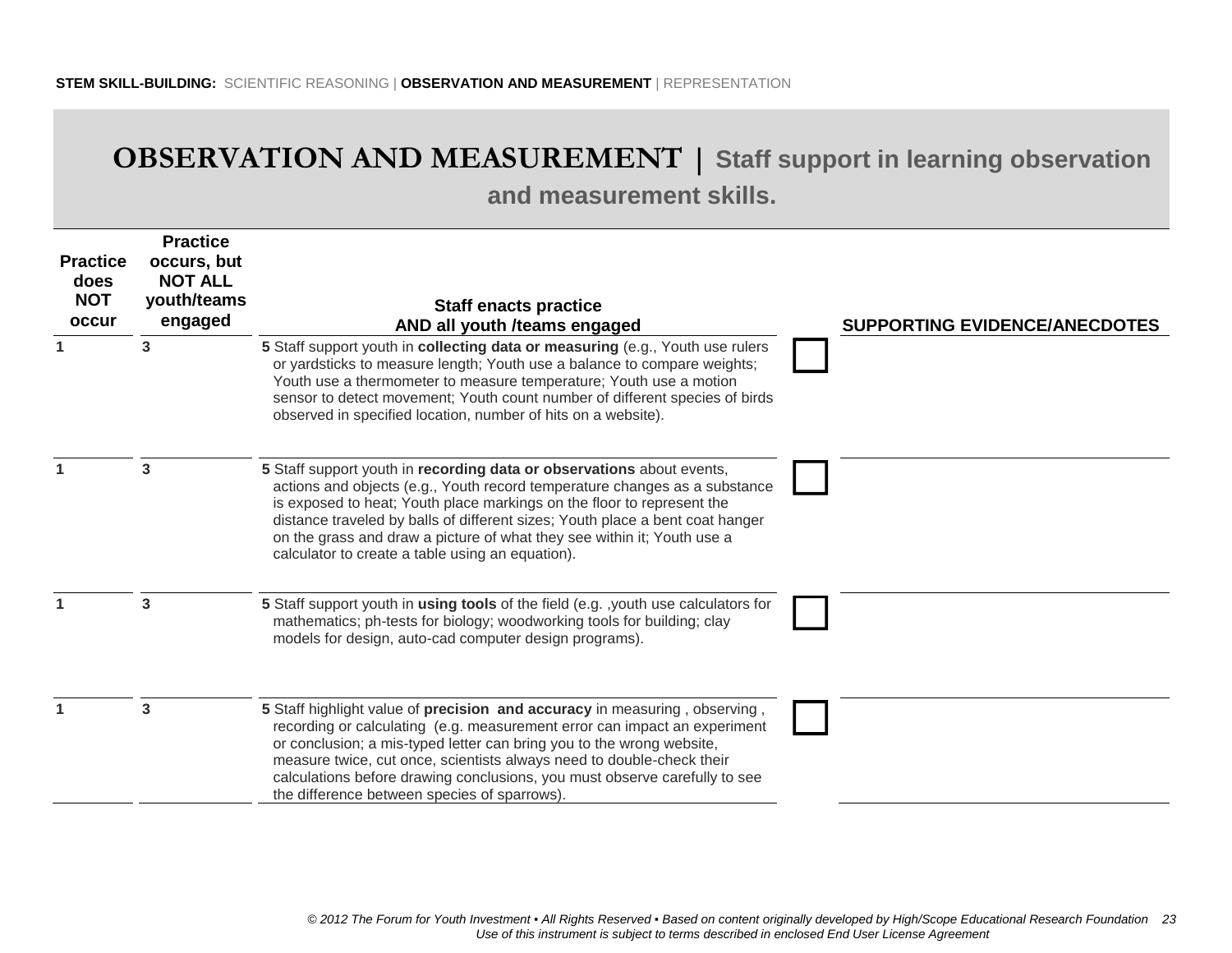## **REPRESENTATION | Staff support skills for representing STEM ideas, actions and objects.**

| <b>Practice</b><br>does<br><b>NOT</b><br>occur | <b>Practice</b><br>occurs, but<br><b>NOT ALL</b><br>youth/teams<br>engaged | <b>Staff enacts practice</b><br>AND all youth /teams engaged                                                                                                                                                                                                                                                                                                            | <b>SUPPORTING EVIDENCE/ANECDOTES</b> |
|------------------------------------------------|----------------------------------------------------------------------------|-------------------------------------------------------------------------------------------------------------------------------------------------------------------------------------------------------------------------------------------------------------------------------------------------------------------------------------------------------------------------|--------------------------------------|
|                                                | 3                                                                          | 5 Staff model use of STEM vocabulary terms (e.g., SCIENCE - chlorophyll,<br>density, atomic, nuclear, geologic, light year, H <sub>2</sub> 0; COMPUTERS - hard<br>drive, random access memory (RAM), gigabytes; ENGINEERING -, torque,<br>currents force; MATH - spreadsheet; graph, variable, rate of change, slope,<br>percent).                                      |                                      |
|                                                | 3                                                                          | 5 Staff support and encourage youth in use of STEM vocabulary (e.g.<br>expand upon youth comments with correct terminology; explain meaning of<br>STEM vocabulary in ways youth can understand, ask "do you know the<br>correct term for that?; "that 'tall bird' is a Great Blue Heron"; "saline means it<br>has salt in it.").                                        |                                      |
|                                                | 3                                                                          | 5 Staff support youth in using classification or abstraction, linking concrete<br>examples to principles, laws, categories, or formulas (e.g. "Mice,<br>porcupines, and squirrels are all rodents, rodents are all mammals." "The<br>pool ball moved because 'for every action, there is an equal and opposite<br>reaction'.").                                         |                                      |
|                                                | 3                                                                          | 5 Staff support youth in conveying STEM concepts through symbols,<br>models, or other nonverbal language (e.g., youth use diagrams, equations,<br>flowcharts, idea webs, outlines, photographs, mock-ups, draft drawings, use<br>of design software to create blueprints, displays, dioramas, physical models,<br>prototypes, graphs, charts, tables, equations, etc.). |                                      |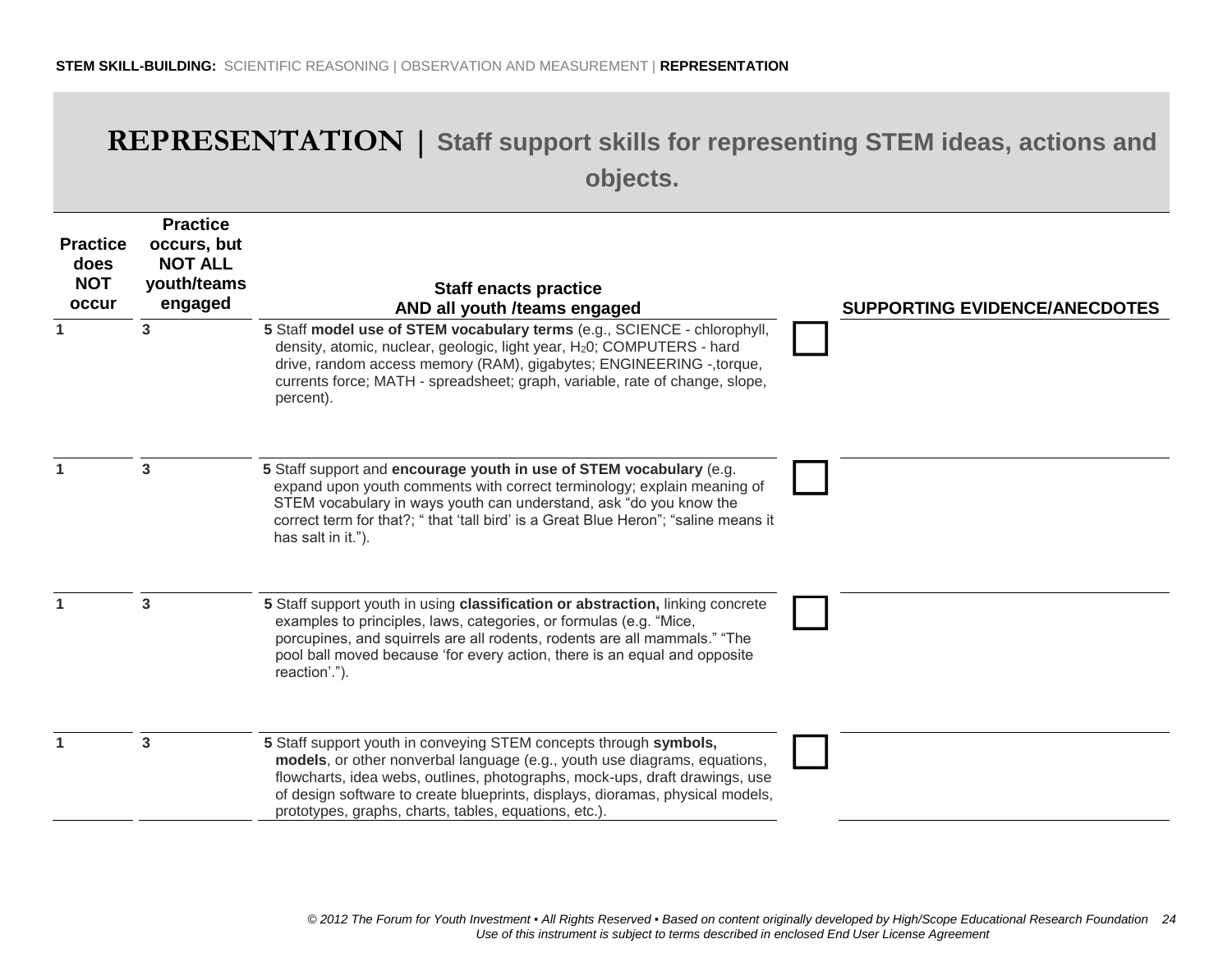## **FORM A INTERVIEW ITEMS FOR OFFERING SESSION LEADER (administered directly following observation)**

#### **STAFF INTERVIEW: PROGRAM PREPARATION** | PROJECT-BASED | STAFF QUALIFICATIONS

## **PROGRAM PREPARATION | Staff and program have prepared to maximize STEM**

**learning.**

|                                                                                                                 |                                                                                                                | <u>ival Hilly</u> i                                                                                                  |                                                                                                                                                                                                                                                                                                                                                  |
|-----------------------------------------------------------------------------------------------------------------|----------------------------------------------------------------------------------------------------------------|----------------------------------------------------------------------------------------------------------------------|--------------------------------------------------------------------------------------------------------------------------------------------------------------------------------------------------------------------------------------------------------------------------------------------------------------------------------------------------|
| <b>Items</b><br>1 Staff create lesson plans for<br>almost no STEM activities over<br>the course of the program. | 3 Staff create (or will create)<br>lesson plans for some STEM<br>activities over the course of<br>the program. | 5 Staff create (or will create)<br>lesson plans for almost all<br>STEM activities over the<br>course of the program. | <b>Supporting Evidence/Anecdotes</b><br>Do you or will you create lesson plans for the STEM<br>activities you facilitate over the course of the program? (If<br>the answer is "yes", ask "for what proportion of the<br>activities that you facilitate do you make lesson plans?").                                                              |
| 1 Staff have not identified<br>instructional goals for STEM<br>activities.                                      | <b>3 Staff have identified</b><br>instructional goals for some<br>STEM activities.                             | <b>5</b> Staff have identified<br>instructional goals for all<br>STEM activities.                                    | Do you have specified instructional goals for the STEM<br>activities that you facilitate over the course of the<br>program? (If the answer is "yes", ask "for what<br>proportion of the STEM activities that you facilitate do you<br>have specified instructional goals?").                                                                     |
| 1 Staff have not linked planned<br>STEM activities to the content<br>of the school day program.                 | 3 Staff have linked some<br>planned STEM activities to the<br>content of the school day.                       | 5 Staff have linked all planned<br>STEM activities to the content<br>of the school day.                              | Have you linked any the STEM activities to the content of<br>the school day? (If the answer is "yes", ask "what<br>proportion of the STEM activities that you facilitate have<br>you been able to link to the school day?").<br>[if not applicable, do not score-e.g for summer<br>programs or programs serving youth from unrelated<br>schools] |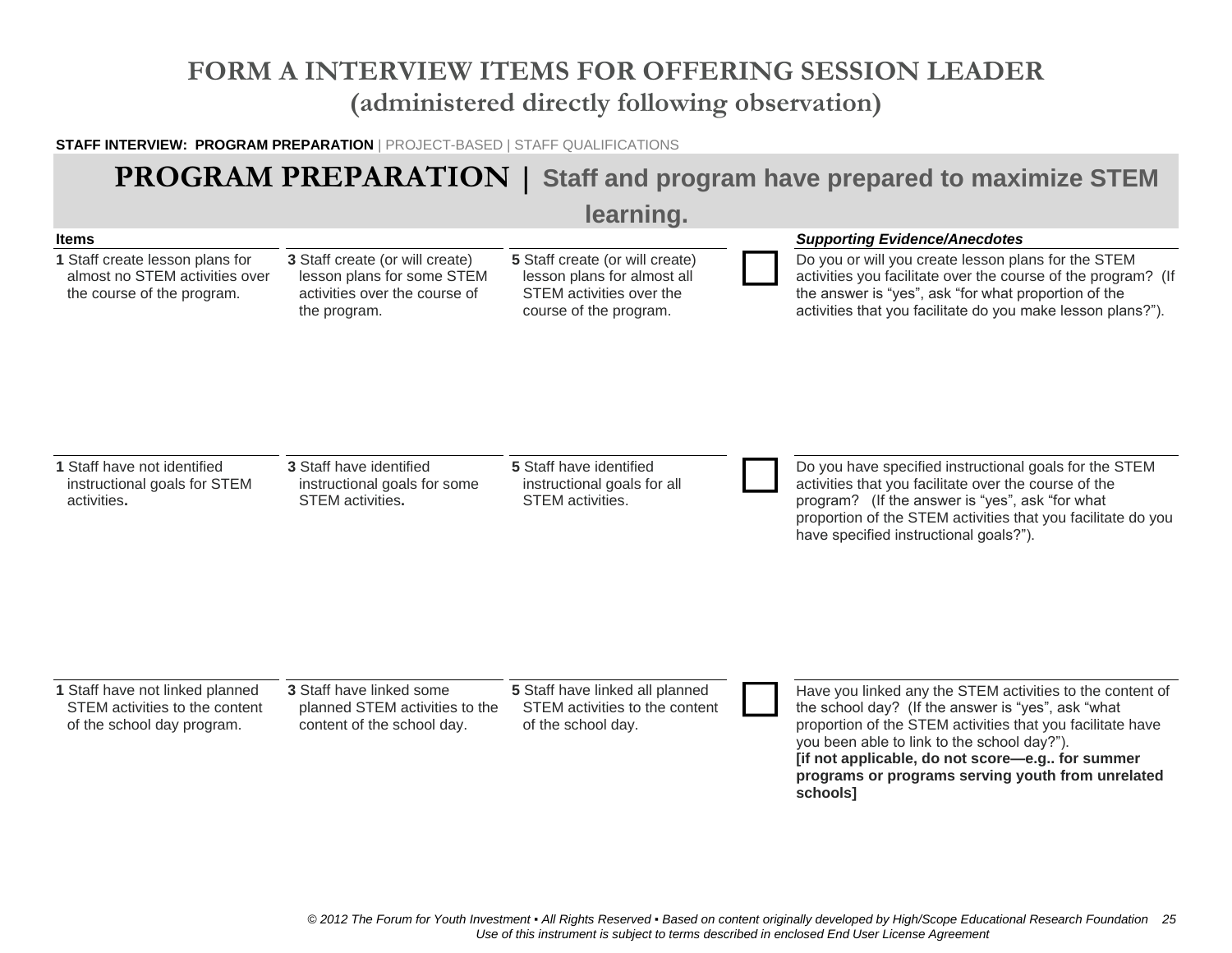**1** Staff have no knowledge of

# **PROGRAM PREPARATION (continued) | Staff and program have prepared to**

**3** Staff have knowledge of some **5** Staff have knowledge of all or

#### **maximize STEM learning.**

#### **Items** *Supporting Evidence/Anecdotes*

Do you know what the academic challenges or

| youth academic achievement or<br>challenges.                                                                                                                                         | of the youth's academic<br>achievement or challenges.                                                                                                                                                                     | most of the youth's academic<br>achievement or challenges.                                                                                                                                                       | achievements are for the youth in this program? (If the<br>answer is "yes", ask "for what proportion of the youth in<br>this program are you aware of their academic<br>achievements and challenges?").<br>[If not applicable, do not score-e.g. for summer<br>programs, for programs serving youth from unrelated<br>schools] |
|--------------------------------------------------------------------------------------------------------------------------------------------------------------------------------------|---------------------------------------------------------------------------------------------------------------------------------------------------------------------------------------------------------------------------|------------------------------------------------------------------------------------------------------------------------------------------------------------------------------------------------------------------|--------------------------------------------------------------------------------------------------------------------------------------------------------------------------------------------------------------------------------------------------------------------------------------------------------------------------------|
| 1 Safety policies and procedures<br>related to STEM activities have<br>not been established (e.g.<br>internet safety rules, age and<br>supervision guidelines for lab<br>equipment). | 3 Safety policies and<br>procedures related to STEM<br>activities have been<br>established, but are not<br>consistently followed (e.g.<br>internet safety rules, age and<br>supervision guidelines for lab<br>equipment). | 5 Safety policies and<br>procedures related to STEM<br>activities are established and<br>consistently followed by staff<br>(e.g. internet safety rules, age<br>and supervision guidelines for<br>lab equipment). | Do you have safety policies and procedures for the STEM<br>activities in this program? Are they consistently followed?                                                                                                                                                                                                         |
| 1 The program does not expose<br>youth to people or places using<br>STEM (field trips, guest<br>speakers).                                                                           | 3 The program exposes youth to<br>people or places using STEM<br>(field trips, guest speakers)<br>once during a program<br>session, or expose only youth<br>though non-interactive media,<br>such as magazines or videos. | 5 Staff expose youth to people<br>or places using STEM (field<br>trips, guest speakers) more<br>than once during a program<br>session.                                                                           | Does this program include field trips, guest speakers or<br>other ways of exposing youth to people and places<br>related to STEM careers and activities? Please briefly<br>describe.                                                                                                                                           |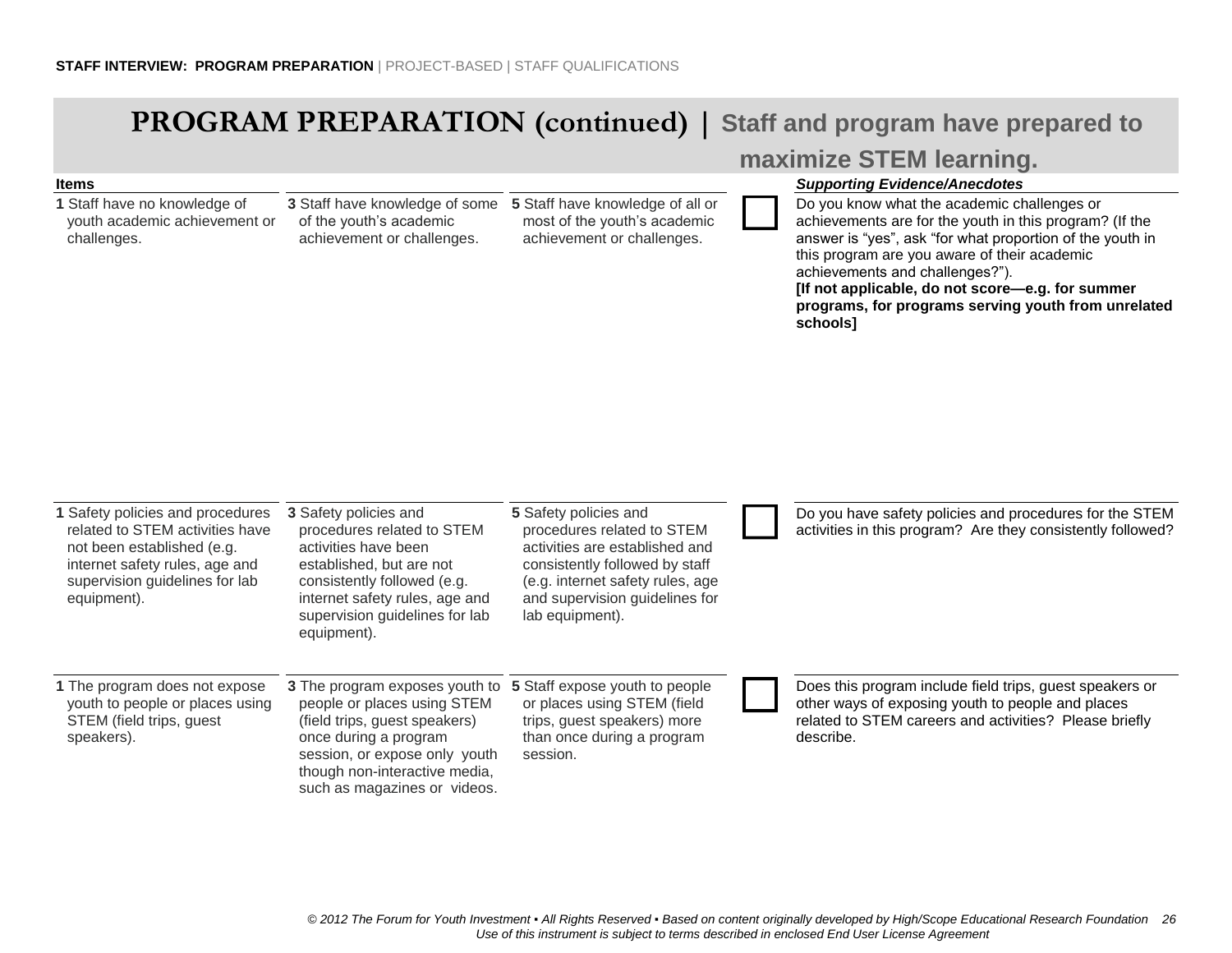## **PROJECT-BASED | Activities provide continuity across sessions.**

| <b>Items</b>                                                                                                  |                                                                                                                                                                                                                  |                                                                                                                                                                    | <b>Supporting Evidence/Anecdotes</b>                                                                                                               |
|---------------------------------------------------------------------------------------------------------------|------------------------------------------------------------------------------------------------------------------------------------------------------------------------------------------------------------------|--------------------------------------------------------------------------------------------------------------------------------------------------------------------|----------------------------------------------------------------------------------------------------------------------------------------------------|
| 1 None of the STEM activities<br>are part of a multi-session<br>series, or part of a multisession<br>project. | <b>3</b> At least one STEM activity is<br>part of a series of related<br>activities that span multiple<br>sessions (e.g., one day is<br>evaporation, next day<br>condensation, all tied to the<br>water cycle.). | 5 At least one STEM activity is<br>part of a multi-session project<br>(e.g., river cleanup, building a<br>roller coaster using robots, a<br>garden project, etc.). | Are any of your program activities, part of a multi-session<br>project, in other words, a project that takes more than one<br>session to complete? |

| 1 No youth participate in a multi- |
|------------------------------------|
| session STEM project.              |

**3** Some youth participate in a multi-session STEM project. **5** All youth participate in a multi-

All youth participate in a multi-<br>session STEM project.<br>the observation, ask if all or some of the youth participate in a multi-session project.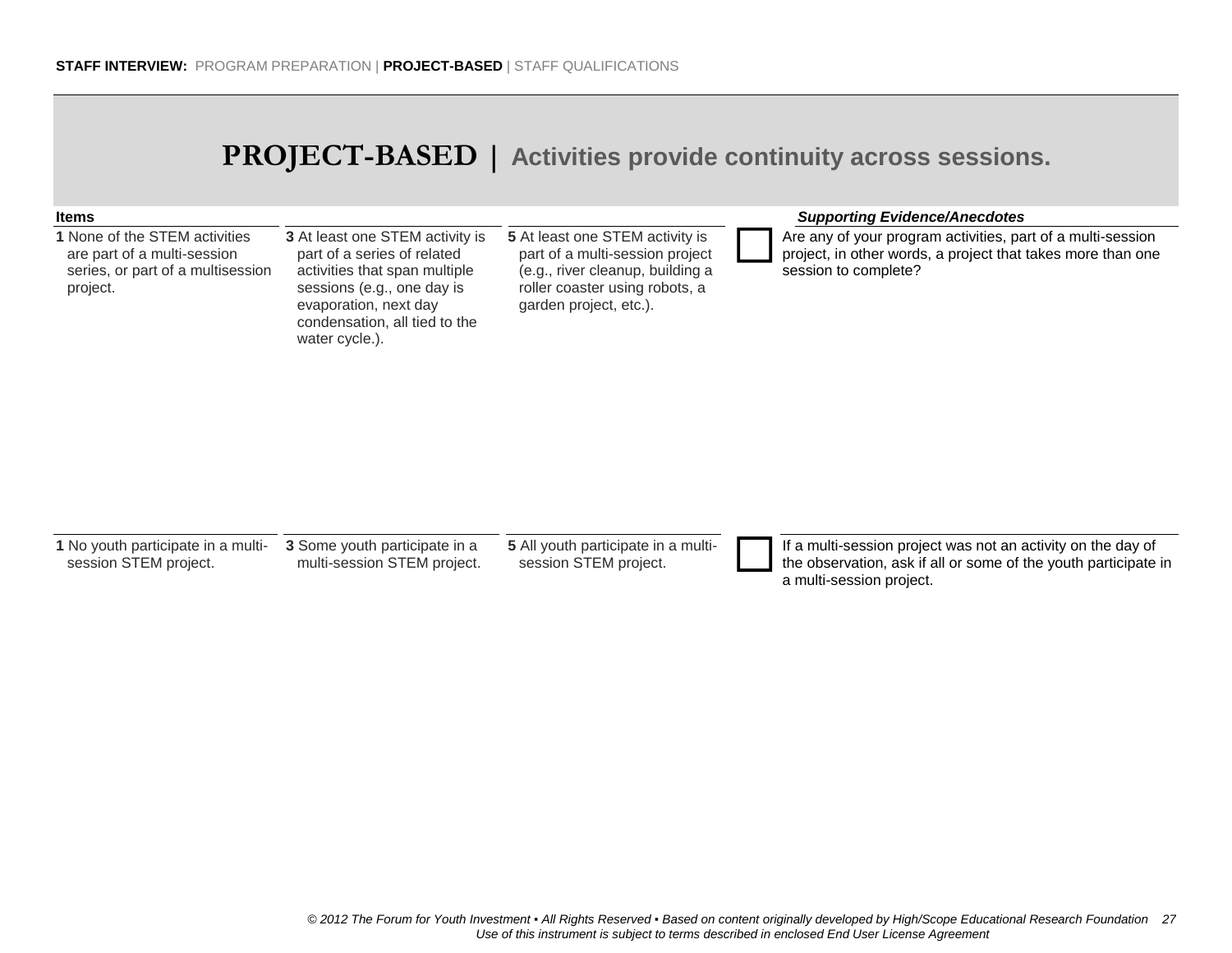## **STAFF QUALIFICATIONS**

|    | SURVEY ITEMS FOR OBSERVED AFTERSCHOOL STAFF                                                                                                                           | <b>RESPONSES</b>                                                                    |                                                                     |
|----|-----------------------------------------------------------------------------------------------------------------------------------------------------------------------|-------------------------------------------------------------------------------------|---------------------------------------------------------------------|
|    | Demographic Information                                                                                                                                               |                                                                                     |                                                                     |
|    | 1. How many years of experience do you have working in this program?                                                                                                  |                                                                                     |                                                                     |
|    | 2. How many years of experience do you have in your position (e.g., site supervisor, front line<br>youth worker, etc.), whether at this program or in other programs? |                                                                                     |                                                                     |
|    | 3. Are you also a school-day teacher?                                                                                                                                 | Yes                                                                                 | $\Box$ No                                                           |
|    | 4. What is your highest level of education completed?                                                                                                                 | High School/ GED<br>Some college<br>Associates Degree<br><b>Professional School</b> | <b>Bachelors Degree</b><br><b>Masters Degree</b><br>Doctoral Degree |
|    | 5. If your degree is in a particular field, please specify which field.                                                                                               |                                                                                     |                                                                     |
| 6. | In what academic content area(s) do you have expertise?                                                                                                               |                                                                                     |                                                                     |
|    | 7. What was the academic content of the offering you were observed leading today?                                                                                     |                                                                                     |                                                                     |
| 8. | Were you comfortable with your knowledge level of the academic content of the offering you<br>led today?                                                              | $\Box$ Yes                                                                          | $\Box$ No                                                           |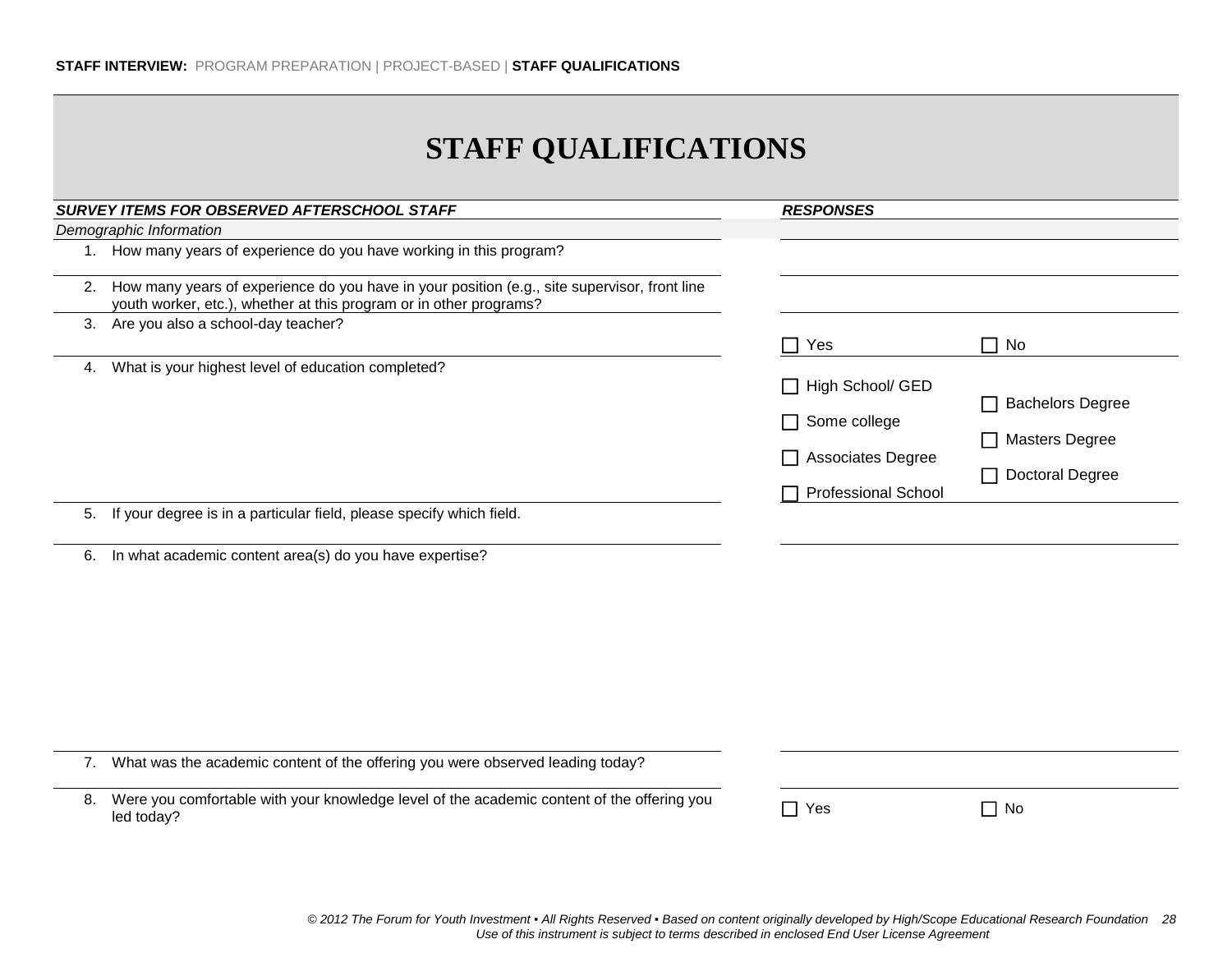## **STEM PQA OBSERVATION GUIDE**

#### *Summary of Scales*

Representation

| I. Safe Environment<br><b>Emotional Safety</b><br><b>Healthy Environment</b>     | Program Preparation<br>Project-Based<br><b>Staff Qualifications</b><br><b>Follow-up Questions:</b> |                                                                     |  |  |  |
|----------------------------------------------------------------------------------|----------------------------------------------------------------------------------------------------|---------------------------------------------------------------------|--|--|--|
| <b>Emergency Preparedness</b><br><b>Accommodating Environment</b><br>Nourishment |                                                                                                    |                                                                     |  |  |  |
|                                                                                  | $\Box$ Where are the emergency procedures posted?                                                  |                                                                     |  |  |  |
| <b>II. Supportive Environment</b><br>Warm Welcome                                |                                                                                                    | Is there an accessible fire extinguisher?                           |  |  |  |
| <b>Session Flow</b><br>Active Engagement                                         | Is there an accessible first-aid kit?                                                              |                                                                     |  |  |  |
| Skill-Building<br>Encouragement                                                  | $\Box$ Do you have any special safety or emergency equipment?                                      |                                                                     |  |  |  |
| III. Interaction                                                                 |                                                                                                    | $\Box$ Are entrances to the indoor program space supervised?        |  |  |  |
| Belonging<br>Collaboration                                                       | Is access to the outdoor program space supervised?                                                 |                                                                     |  |  |  |
| Leadership<br><b>Adult Partners</b>                                              | Can the furniture be moved around?<br>$\Box$                                                       |                                                                     |  |  |  |
| <b>IV. Engagement</b>                                                            | $\Box$                                                                                             | In the course of the program offering, do youth make presentations? |  |  |  |
| Planning<br>Choice                                                               |                                                                                                    |                                                                     |  |  |  |
| Reflection<br>Connections                                                        | <b>Scheduled starting time:</b>                                                                    | <b>Actual starting time:</b>                                        |  |  |  |
| <b>STEM Skill-Building</b>                                                       | <b>Scheduled end time:</b>                                                                         | <b>Actual end time:</b>                                             |  |  |  |
| Scientific Reasoning                                                             |                                                                                                    |                                                                     |  |  |  |
| <b>Observation and Measurement</b>                                               |                                                                                                    |                                                                     |  |  |  |

**Staff Interview**